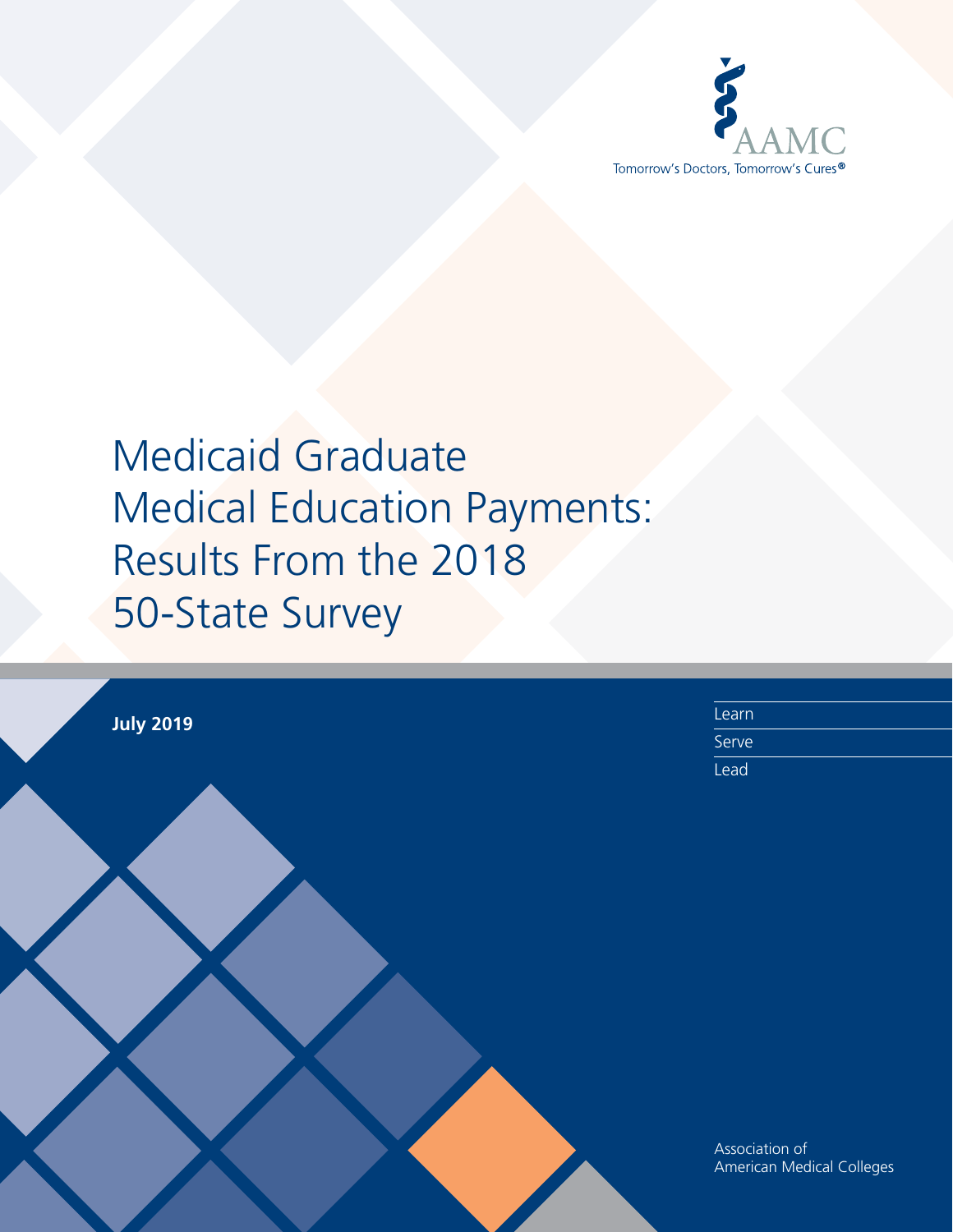**July 2019**

Association of American Medical Colleges Washington, D.C.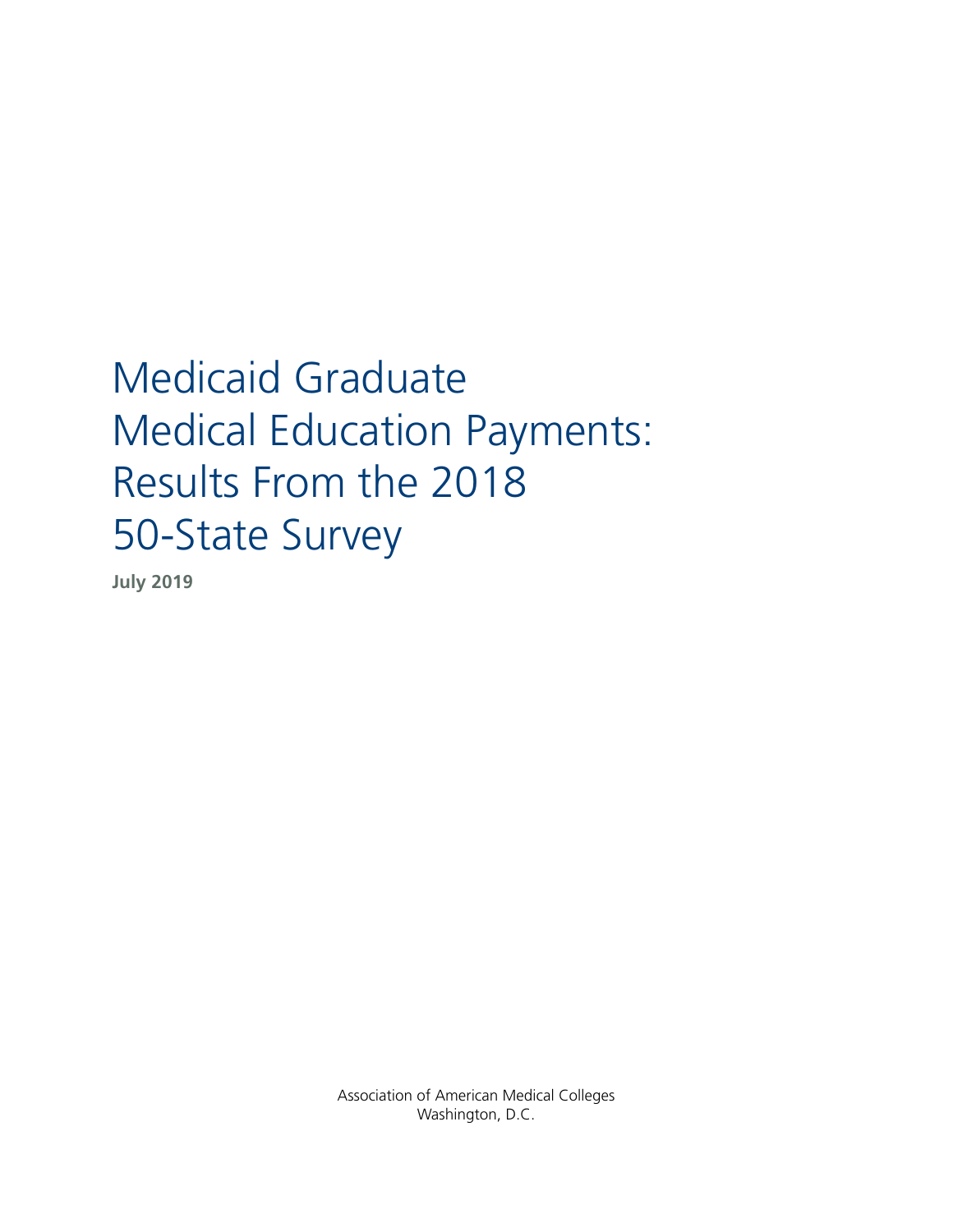This is a publication of the Association of American Medical Colleges. The AAMC serves and leads the academic medicine community to improve the health of all. [aamc.org](http://aamc.org).

Tim M. Henderson, MSPH, health workforce consultant, conducted the survey and wrote this report under a contract with the AAMC.

Please direct questions about this publication to Merle Haberman, Senior Director of Health System Economics, Data, and Research, AAMC, at [mhaberman@aamc.org.](mailto:mhaberman%40aamc.org?subject=)

© 2019 Association of American Medical Colleges. May not be reproduced or distributed without prior written permission. To request permission, please visit [aamc.org/91514/reproductions.html.](http://aamc.org/91514/reproductions.html)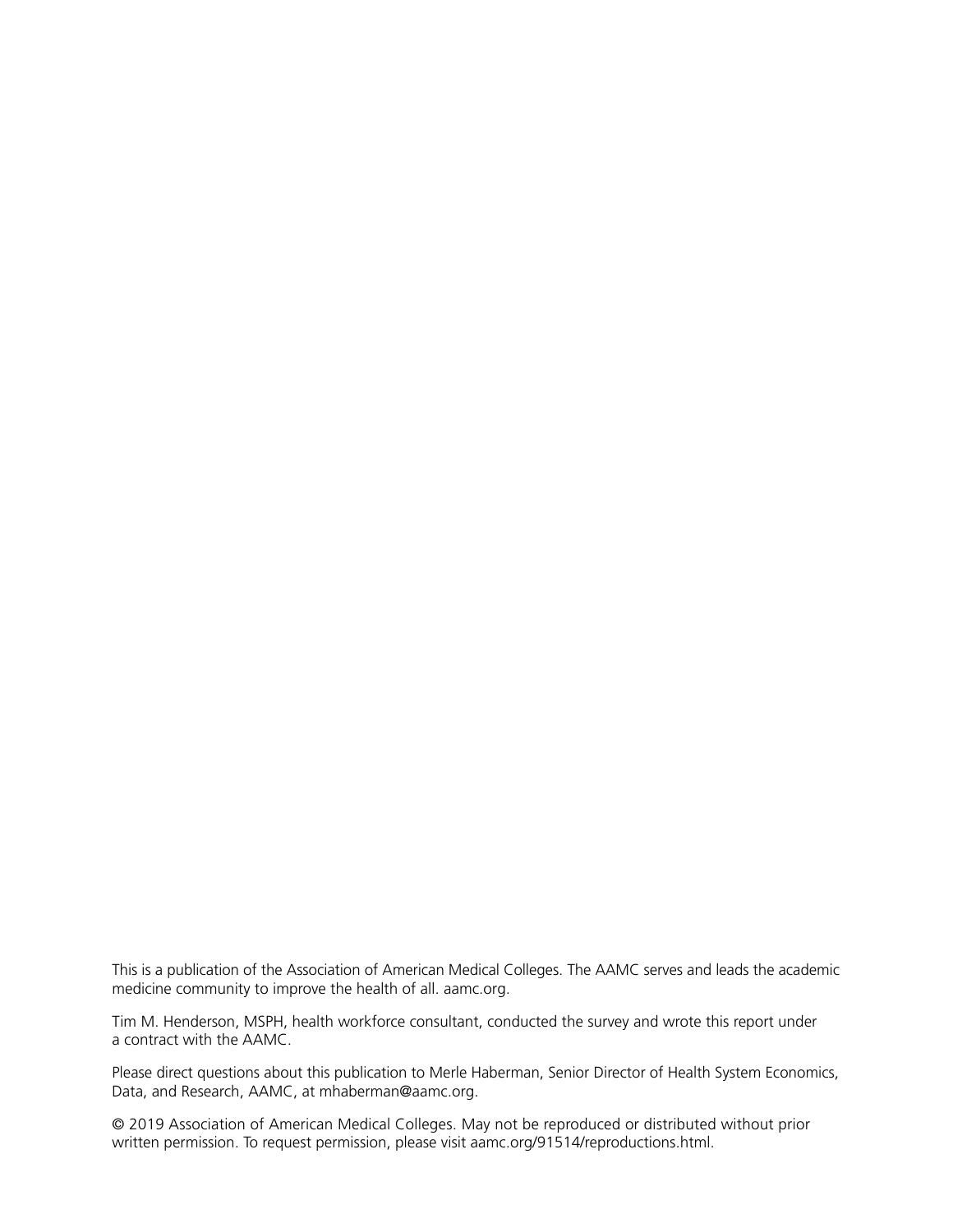

# CONTENTS

**Executive Summary** *1*

**Introduction** *3*

**About the Survey** *4*

**Findings** *5*

**Notes** *9*

# **Tables** *12*

Table 1. Medicaid Payments for Graduate Medical Education, 2018 *13*

Table 2. Sources for State Financing of Medicaid Graduate Medical Education Payments, 2018 *15*

Table 3. Nonhospital Teaching Entities and Health Professions Trainees Other Than Resident Physicians Eligible to Receive Medicaid Graduate Medical Education Payments, 2018 *16*

Table 4. Methods for Calculating Medicaid Graduate Medical Education Payments Under Fee-for-Service, 2018 *17*

Table 5. Methods for Distributing Medicaid Graduate Medical Education Payments Under Fee-for-Service, 2018 *19*

Table 6. States Making Medicaid Graduate Medical Education Payments Under Managed Care, 2018 *21*

Table 7. Methods for Calculating Medicaid Graduate Medical Education Payments Made Directly to Teaching Programs Under Managed Care, 2018 *22*

Table 8. State Oversight of Medicaid Graduate Medical Education Payments in Capitation Rates to Managed Care Organizations, 2018 *23*

Table 9. Reasons for Not Making Medicaid Graduate Medical Education Payments Under Managed Care, by State, 2018 *24*

Table 10. States With a Federal Waiver Governing Graduate Medical Education Payments Under Medicaid Managed Care, 2018 *25*

Table 11. State Medicaid Programs With Financial Accountability Measures Governing Graduate Medical Education Payments, 2018 *27*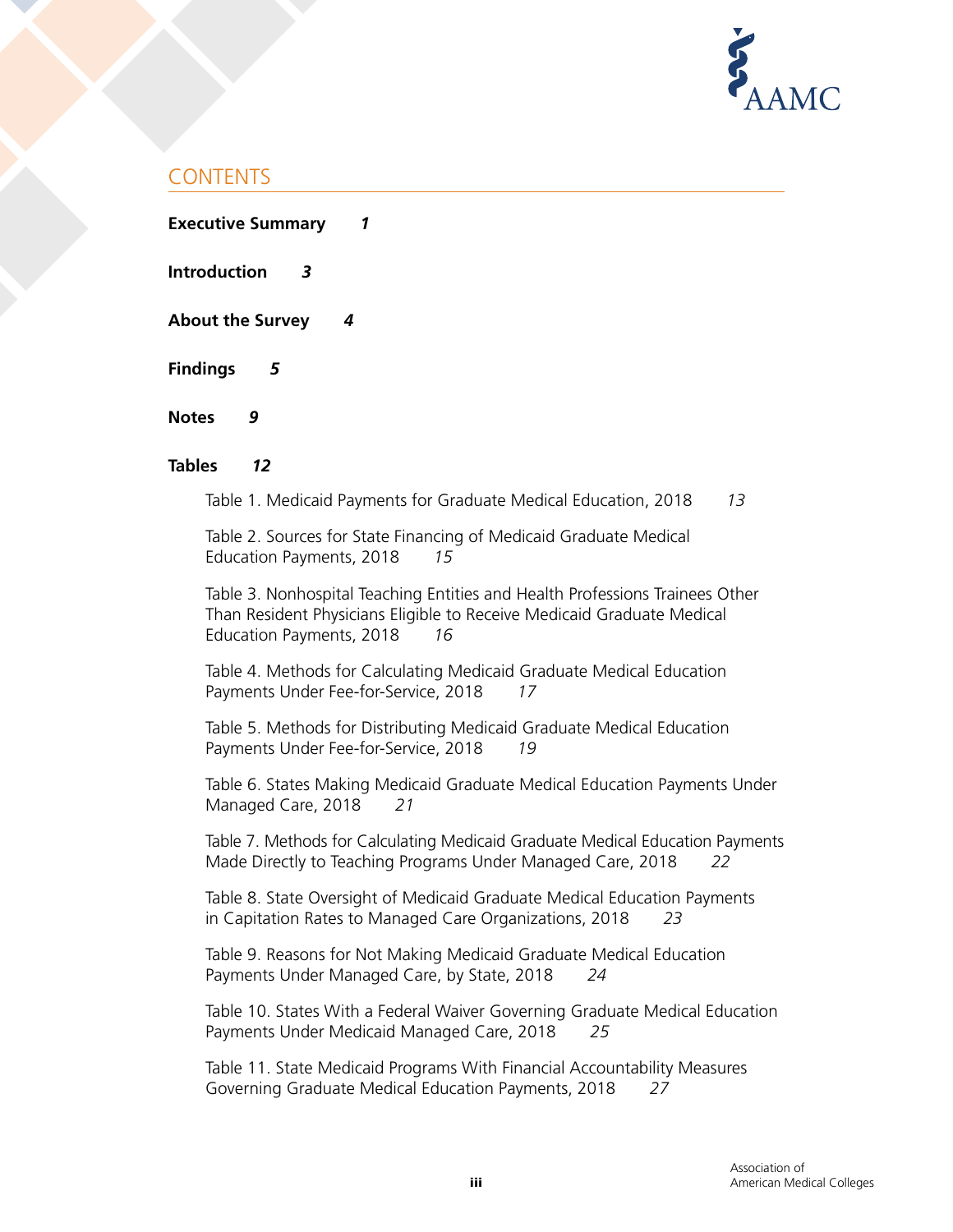

Table 12. Medicaid Graduate Medical Education Payment Amounts, 2018 *29*

Table 13. Medicaid Graduate Medical Education Payment Amounts by the Top 15 States, 2018 *31*

Table 14. Medicaid Graduate Medical Education Payments in States With the Largest Number of Teaching Hospitals, 2018 *32*

Table 15. Medicaid Graduate Medical Education Payments in the 10 States With the Largest Number of Medical Residents, 2018 *33*

Table 16. Trends in State Medicaid Graduate Medical Education Payments, 1998-2018 *34*

**Medicaid GME Survey Instrument** *35*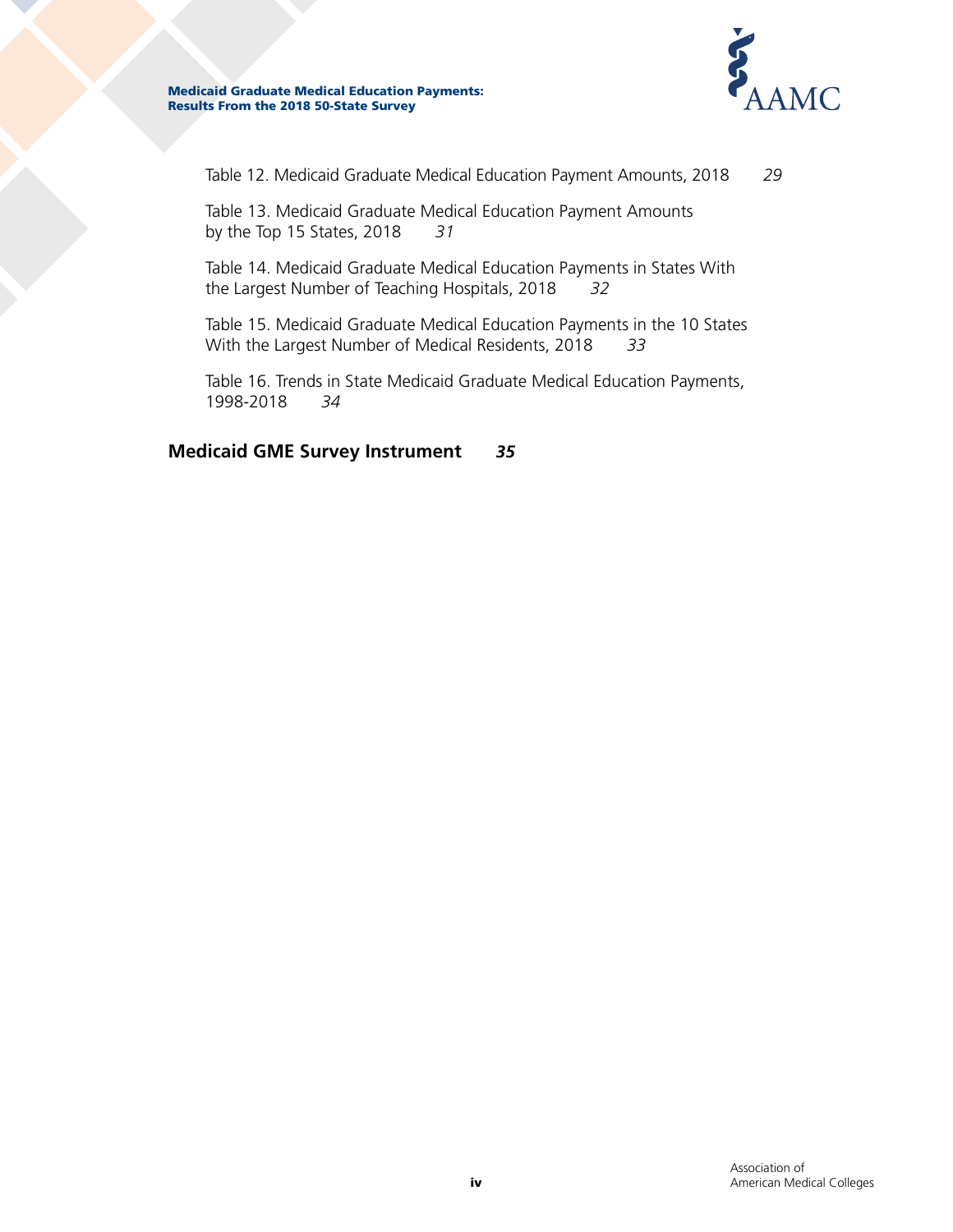

# EXECUTIVE SUMMARY

Jointly administered by the federal government and states, Medicaid provides health insurance to about 75 million low-income people and finances nearly one-fifth of all personal health care spending in the United States.<sup>1</sup> Medicaid also represents the single largest budget item in the states, amounting to 29% of all spending (including federal and state funds).<sup>2</sup> Behind Medicare, Medicaid is the second largest explicit source of funding for GME and the other missions and services of teaching hospitals.<sup>3</sup> States are always pressured to control costs given that Medicaid is such a large part of their budgets; however, a stronger economy helped slow enrollment growth and stabilize spending increases in fiscal year (FY) 2018.<sup>4</sup> In FY 2019, states participating in the Affordable Care Act's Medicaid expansion saw Medicaid spending increase modestly as they began to pay a higher share of the expansion costs.<sup>5</sup>

In 2018, the AAMC (Association of American Medical Colleges) contracted with a consultant to survey state Medicaid programs to examine their policies for financing graduate medical education (GME). The AAMC and its consultant developed an online questionnaire and distributed it to Medicaid agencies in all 50 states and the District of Columbia to identify each program's current policies and issues associated with GME payments. The AAMC routinely conducts research about Medicaid GME payments. This study updates earlier AAMC studies of state Medicaid GME policies and sets a foundation for future analyses.<sup>6</sup>

# Key Findings

- Forty-three states, including the district, made GME payments under their Medicaid program in 2018, the same number as in 2015. Two of the eight states that reported not making GME payments, California and Massachusetts, are among the 10 states with the largest number of medical residents. Moreover, two states reported in 2018 that they had recently considered ending Medicaid GME payments.
- Medicaid continues to be a major source of funding for GME. In 2018, the overall level of support for GME continued to grow, reaching \$5.58 billion. This represents a nearly 50% increase since 2009, when Medicaid GME support totaled \$3.78 billion.7 However, four states reported their total 2018 GME payments decreased by more than 15% over 2015 levels.
- About one-half of states (21) that made Medicaid GME payments recognized both direct graduate medical education (DGME) and indirect medical education (IME) costs in 2018. Another 13 states recognized and paid for only DGME costs.
- The most common source of state financing for GME payments was state general revenue (37 states), followed by local government contributions (16 states).
- In 2018, the proportion of Medicaid GME payments made under managed care (52%) continued to exceed the proportion of such payments made under fee-for-service (48%), a trend that began in 2015.
- Under Medicaid fee-for-service, 41 states (including the district) reported making GME payments in 2018, equaling the number of states that have reported making such payments since 2009.
- Of the 39 states (including the district) that have risk-based Medicaid managed care programs, $8$ 72% — 28 states (including the district) — made GME payments in 2018 under Medicaid managed care. Of those 28 states, 16 (including the district) made Medicaid GME payments explicitly and directly to teaching hospitals; 13 states recognized and included such payments in managed care organization (MCO) capitation rates. One state, Illinois, made direct GME payments to teaching hospitals and included GME payments in MCO rates.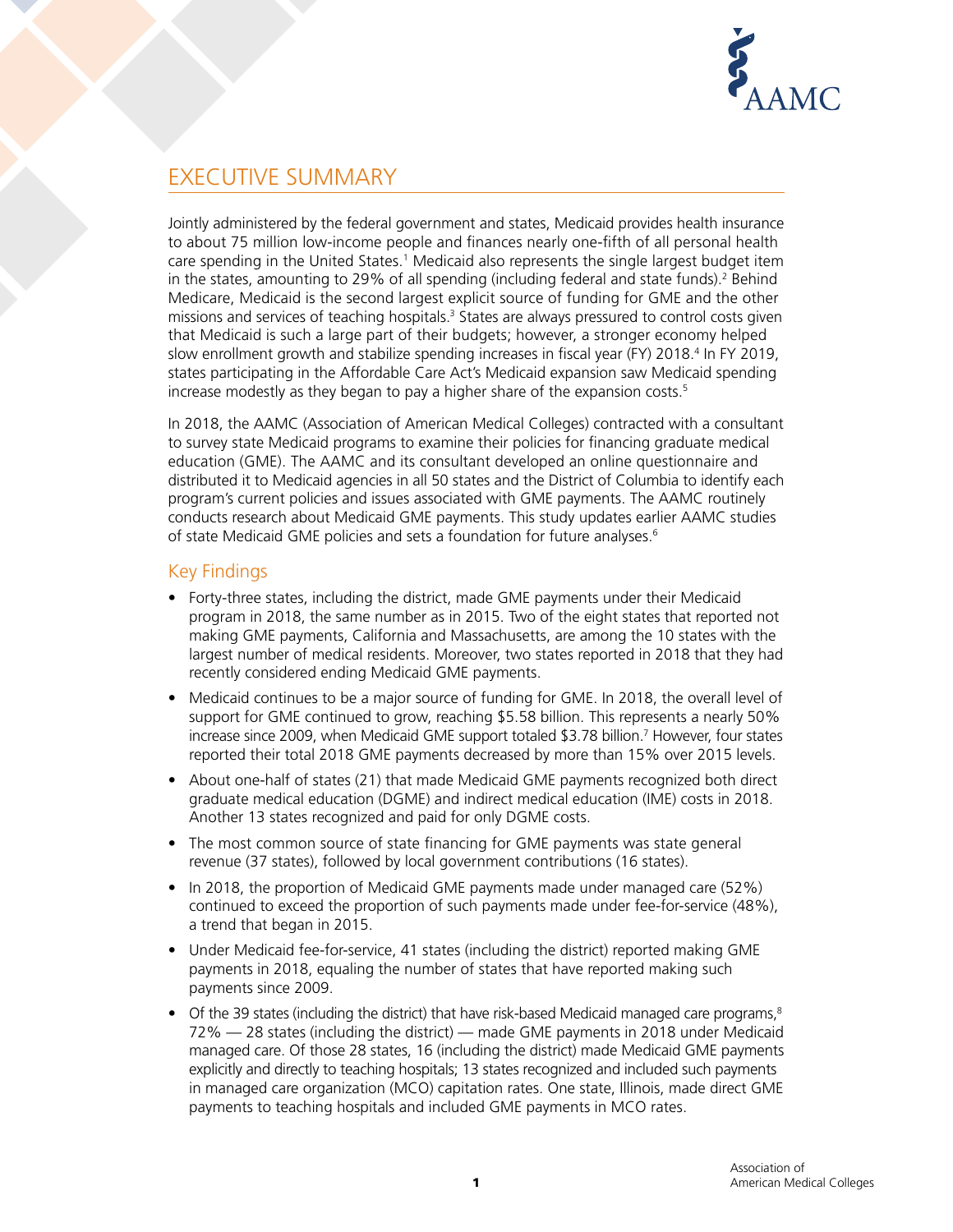

- Although teaching hospitals are the predominant recipients of Medicaid GME support, medical schools in three states, ambulatory care centers in two states, and individual teaching physicians in five states also received GME payments directly in 2018.
- In 13 states, programs that educate graduate nurses and other health professions trainees, in addition to programs that educate medical residents, are eligible to receive Medicaid GME payments.
- As of July 2019, five states operate a federal Section 1115 demonstration waiver that governs GME payments associated with approved changes in their Medicaid managed care program.9
- Policymakers and stakeholders are increasingly concerned with the financial and social accountability of public GME funding. In 2018, 35 states collected data on the DGME costs of teaching programs (14 of these states required teaching programs to report this information), and 14 states routinely audited their GME payments to teaching programs. Also, three states in 2018 documented (and were required to report) the impact of Medicaid GME payments on their state's health care workforce.<sup>10</sup>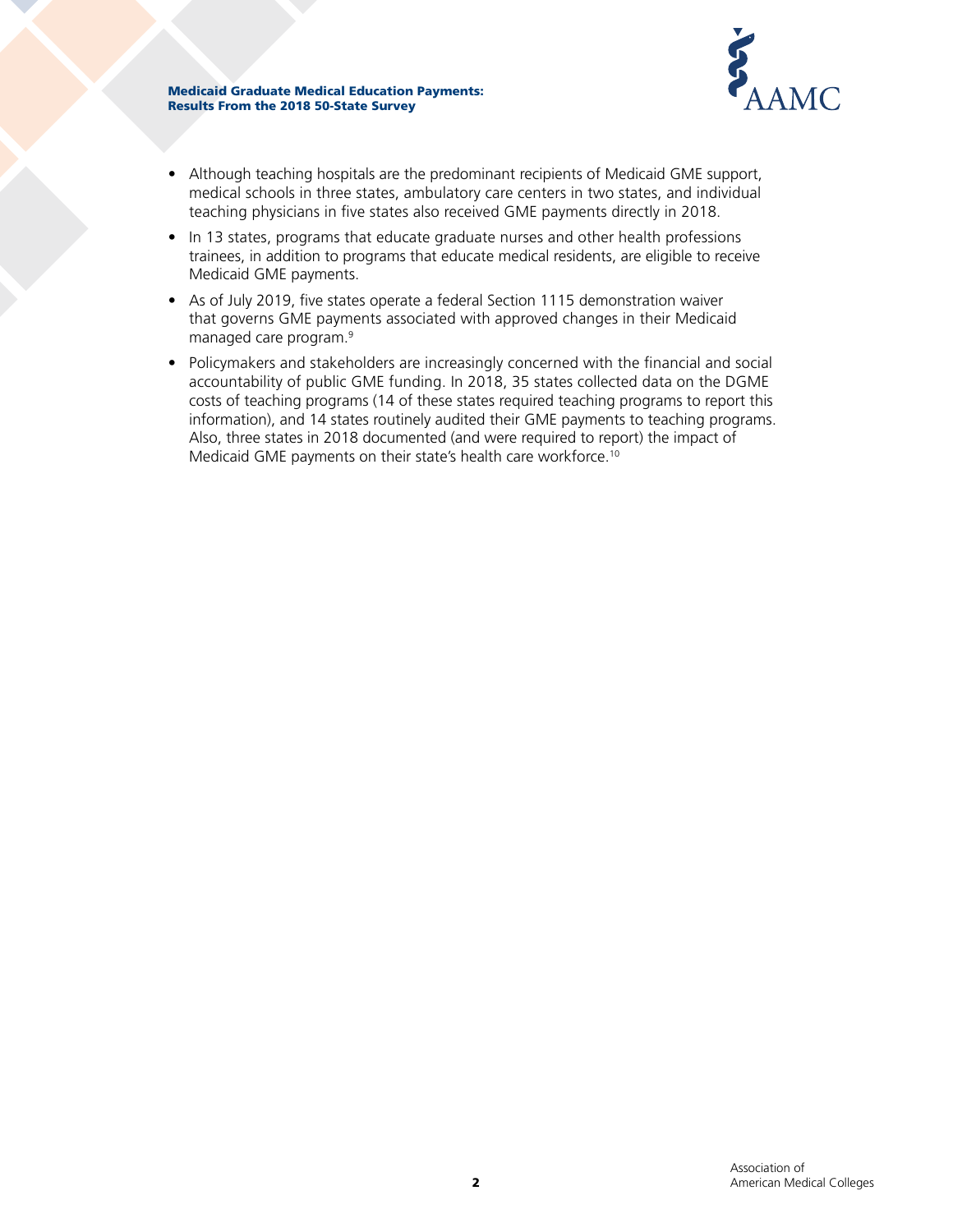

# INTRODUCTION

States are a long-standing source of support for physician training. State and local governments, as well as parent universities of medical schools in these states, appropriate funds for undergraduate medical education.11 Medicaid programs in most states help offset a portion of graduate medical education (GME) costs incurred by teaching hospitals and other entities.12

Medicaid provides health insurance to about 75 million low-income people and finances nearly one-fifth of all personal health care spending in the United States.1 Medicaid is the largest source of federal funds to states. It represents the single largest program (including federal and state funds) in most states, amounting to 29% of all spending in fiscal year  $(FY)$  2016.<sup>2</sup> States are always pressured to control costs given that Medicaid is such a large part of their budgets; however, according to findings from the Kaiser Family Foundation, a stronger economy helped slow enrollment growth and stabilize spending increases in FY 2018.<sup>4</sup> In FY 2019, states participating in the Patient Protection and Affordable Care Act's Medicaid expansion saw Medicaid spending increase modestly as they began to pay a higher share of the expansion costs.<sup>5</sup>

Behind Medicare, Medicaid is the second largest explicit source of funding for GME and the other missions and services of teaching hospitals.<sup>3</sup> Contrary to the treatment of Medicare by the federal government, states are given no explicit guidelines about whether and how their Medicaid programs should or could make GME payments.13

Although Medicaid programs are not obligated to pay for GME, most states historically have made such payments under their fee-for-service programs. In many states, Medicaid risk-based managed care systems also provide a significant amount of GME support. In 2018, two-thirds of all Medicaid enrollees were served by comprehensive, risk-based managed care organizations (MCOs) that operate in 39 states.<sup>14</sup> With the predominance of risk-based managed care, Medicaid support for GME continues to be vulnerable. While Medicaid managed care capitation rates include GME payments in several states, MCOs are often not bound to distribute these dollars to hospitals with clinical training programs or to sponsor training programs themselves.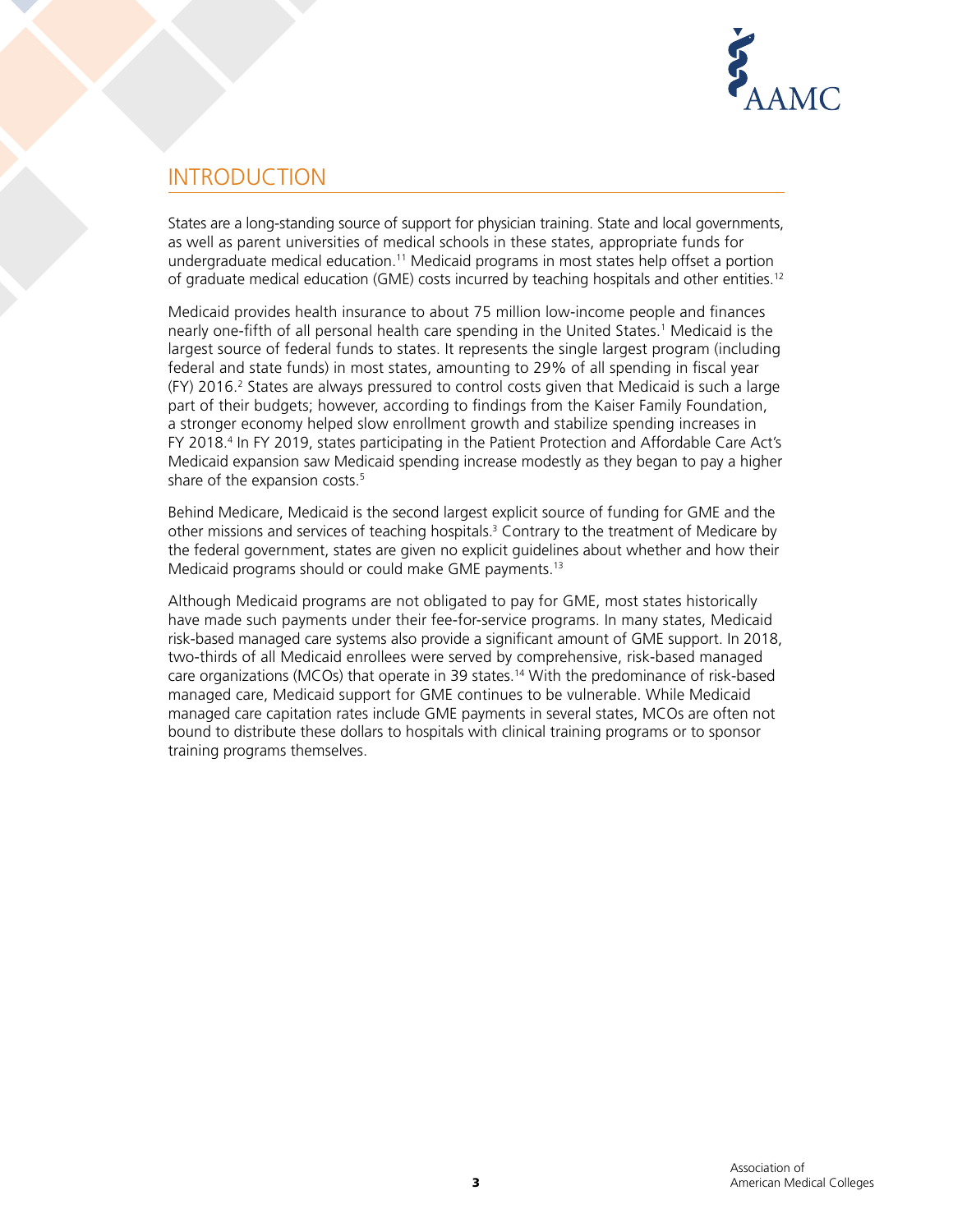

# ABOUT THE SURVEY

In 2018, the AAMC (Association of American Medical Colleges) contracted with an independent health workforce consultant to survey state Medicaid programs to examine their policies for financing GME. The AAMC routinely conducts research about Medicaid GME payments. This study updates earlier AAMC studies of state Medicaid GME policies.<sup>6</sup>

In fall 2018, the AAMC and its consultant developed an online questionnaire and distributed it to Medicaid agencies in all 50 states and the District of Columbia to identify each program's current policies and issues associated with GME payments (see the survey instrument on **page 35**). All but two state Medicaid agencies responded to the survey; however, corresponding data from the nonresponding states were obtained through another source.<sup>15</sup> The district is counted as a state for the purposes of this report; thus, the final count of state responses is 51.16

This report reflects the climate for state Medicaid GME support as of 2018 and sets a foundation for future analyses. Consequently, its content may not reflect any fiscal or policy changes that have occurred since completion of the survey.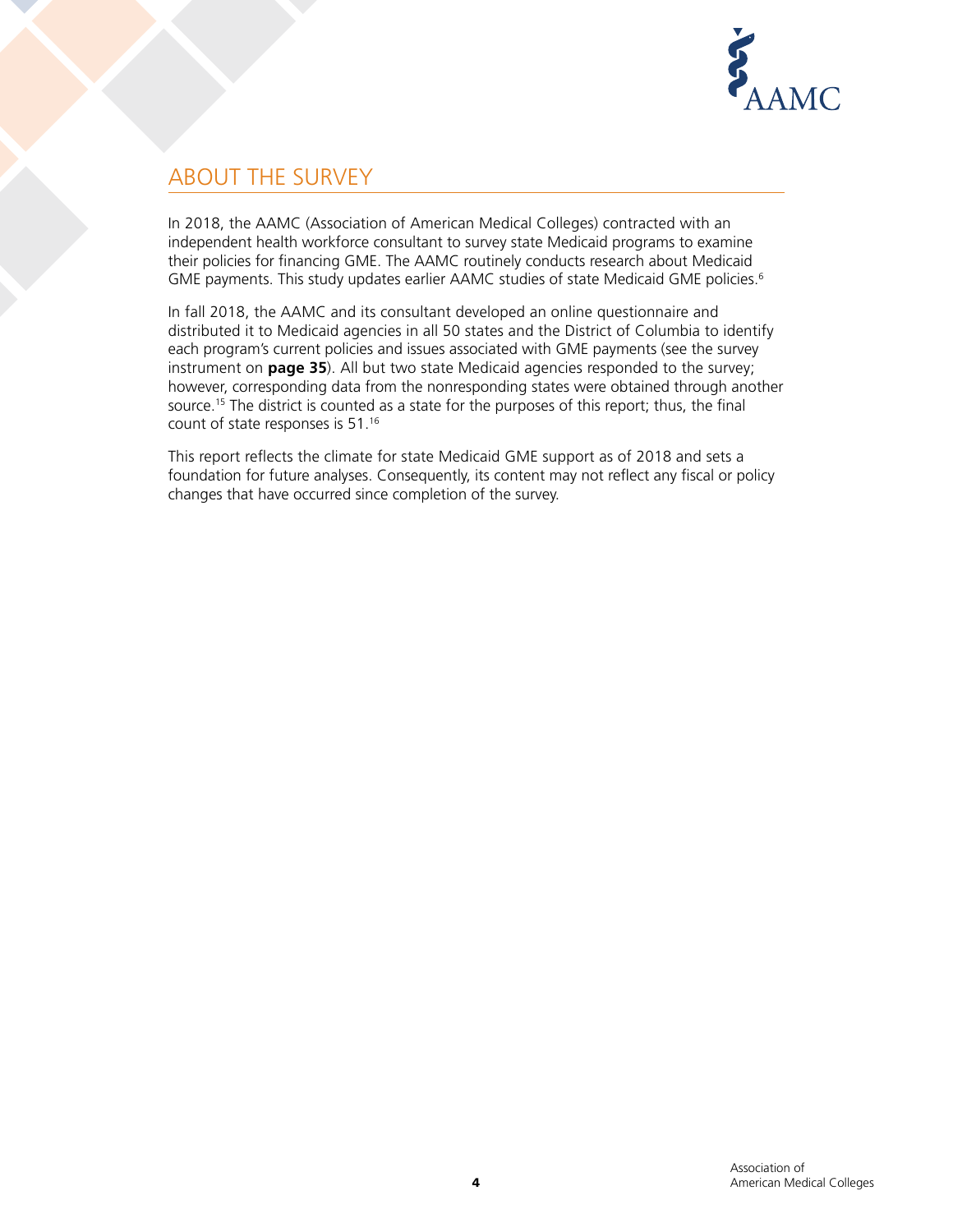

# FINDINGS

**As of 2018, 43 states (including the district) provided GME payments under their Medicaid program** (Table 1). When asked why they pay for GME, states most frequently cited their desire to use Medicaid funds to advance state policy goals and to help train the next generation of physicians who will serve Medicaid beneficiaries. In 2015, 43 states also reported making Medicaid GME payments (Table 16).

Two states — Connecticut and Tennessee — reported having recently considered ending Medicaid GME payments. Both states identified current budget shortfalls or cost controls as the rationale for considering discontinuation of GME payments. Those states that did not pay for GME in 2018 typically reported that making GME payments was not necessary or was not a pressing policy issue among competing issues.

**Twenty-one states recognized direct graduate medical education (DGME) and indirect medical education (IME) costs in making Medicaid GME payments in 2018.** Another 13 states recognized and paid only for DGME costs. Twelve states did not distinguish between DGME and IME costs in their Medicaid GME payments (Table 1).<sup>17</sup>

# State Financing of GME Payments

States finance their share of Medicaid GME payments from three recognized sources: (1) general revenue appropriated by their state legislature to the Medicaid agency; (2) contributions from local governments (including hospitals and other providers they operate) through intergovernmental transfers and certified public expenditures; and (3) mandatory assessments (taxes) on hospitals.18

**In 2018, the most common source of state financing for GME payments was state general revenue (37 states),** followed by local government contributions (16 states). Ten states received support from both sources. Six states also use provider taxes on hospitals to help finance GME payments (Table 2).

# Teaching Entities and Professions Eligible for GME Payments

Teaching hospitals are the primary training institutions that receive Medicaid GME payments in all states.19 **In 2018, eight states also made Medicaid GME payments to other teaching entities.** Two states (Florida and Idaho) paid ambulatory care centers with teaching programs for their GME costs. Three states (Florida, Minnesota, and Tennessee) made Medicaid GME payments directly to medical school faculty practice plans. Five states (Florida, Iowa, Nevada, South Carolina, and Vermont) made enhanced payments to individual teaching physicians employed by a state university hospital for their GME-related costs associated with instructing residents and interns (Table 3).20

Resident physicians are the predominant medical trainees who benefit from Medicaid GME support in all states.21 **In 2018, trainees in other health professions in 13 states were also eligible for Medicaid GME payments.** Ten of these states explicitly included the education of graduate nurses as eligible for these payments (Table 3).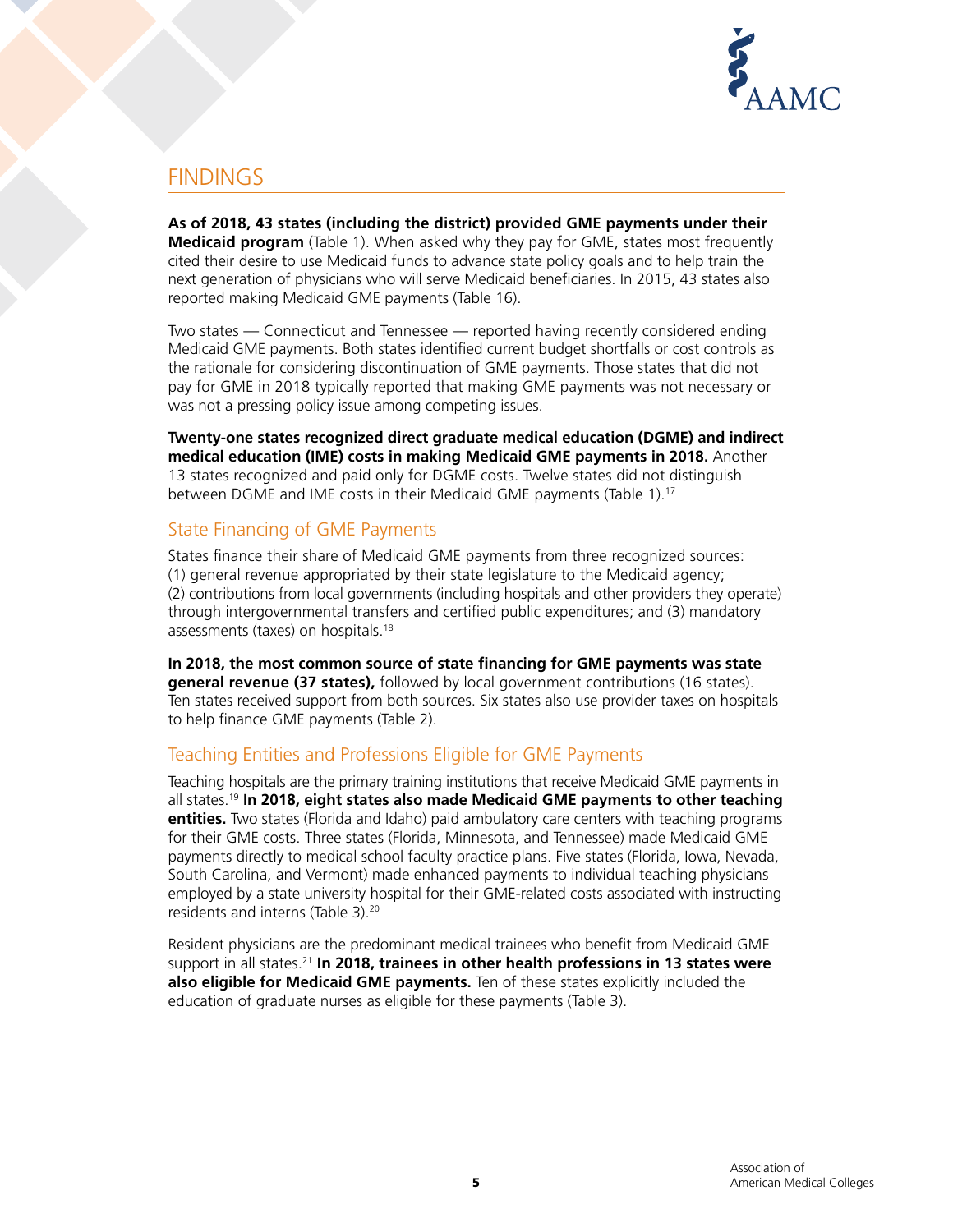

# GME Payments Under Fee-for-Service

**Forty-one states (including the district) reported making GME payments under their Medicaid fee-for-service (FFS) programs in 2018** (Table 1).

*Calculation of Payments.* In calculating FFS GME payments, 11 states used a method to pay per Medicaid discharge. Ten states followed a Medicare methodology, and 10 states made GME payments using a per-resident method. Most states (23) calculated GME payments using another method. Thirteen states used more than one of these methods (Table 4).

*Distribution of Payments.* States distribute FFS GME payments to hospitals or other teaching entities in two ways. **Twenty-one states paid for GME as part of the hospital's Medicaid base rate. Thirty states made a separate or supplemental payment for GME to hospitals or other teaching entities.** Ten states made GME payments using both forms of distribution (Table 5).

Supplemental payments for GME are distributed according to various federal authorizations.<sup>22</sup> Most states (28) made these payments to hospitals and freestanding clinics under the federal upper payment limit (UPL) rule. Five states made payments to qualified individual teaching physicians using a separate UPL identified by the federal government.<sup>23</sup> Four states made payments to teaching hospitals deemed disproportionate share hospitals by federal statute.<sup>24</sup> Also, one state (Florida) continues to make supplemental GME payments to hospitals and other providers as part of an uncompensated care pool authorized by the state's Section 1115 demonstration waiver (Table 5).<sup>25</sup>

# GME Payments Under Risk-Based Managed Care26

**Of the 39 states with comprehensive risk-based Medicaid managed care programs,8 72% (28 states including the district) provided some level of GME support under these programs in 2018.** States made GME payments either directly to teaching programs or indirectly as part of the risk-based MCO capitation rates (Table 6).27

*Direct Payments.* **Sixteen states (including the district) made GME payments directly to teaching hospitals (or other teaching entities)** (Table 6). The following methods were used to calculate direct GME payments: six states paid per Medicaid managed care discharge; five states applied a Medicare FFS methodology; and five states paid per resident physician. Five states determined GME payments using another method. Four states used more than one method (Table 7).

*Indirect Payments.* **Thirteen states recognized and included GME payments in their capitated payment rates to MCOs** (Table 6). Six of these states (Florida, Iowa, Kansas, Kentucky, Michigan, and Mississippi) required MCOs to distribute these implicit payments in their negotiated rates to teaching hospitals; all of them provided MCOs a specific methodology for determining GME add-on payments to hospitals. The other seven states assumed the MCOs would distribute the payments to teaching programs (Table 8).<sup>28</sup>

The balance of states (eight) with a Medicaid risk-based managed care program in 2018 did not leave GME historical payments in the base used for calculating MCO payments but did support GME under FFS.<sup>29</sup> The most common reasons reported by these states were that (1) Medicaid payment for GME under managed care was not necessary or was not a pressing policy issue among competing issues and (2) there was difficulty in determining a methodology to pay for GME under managed care (Table 9).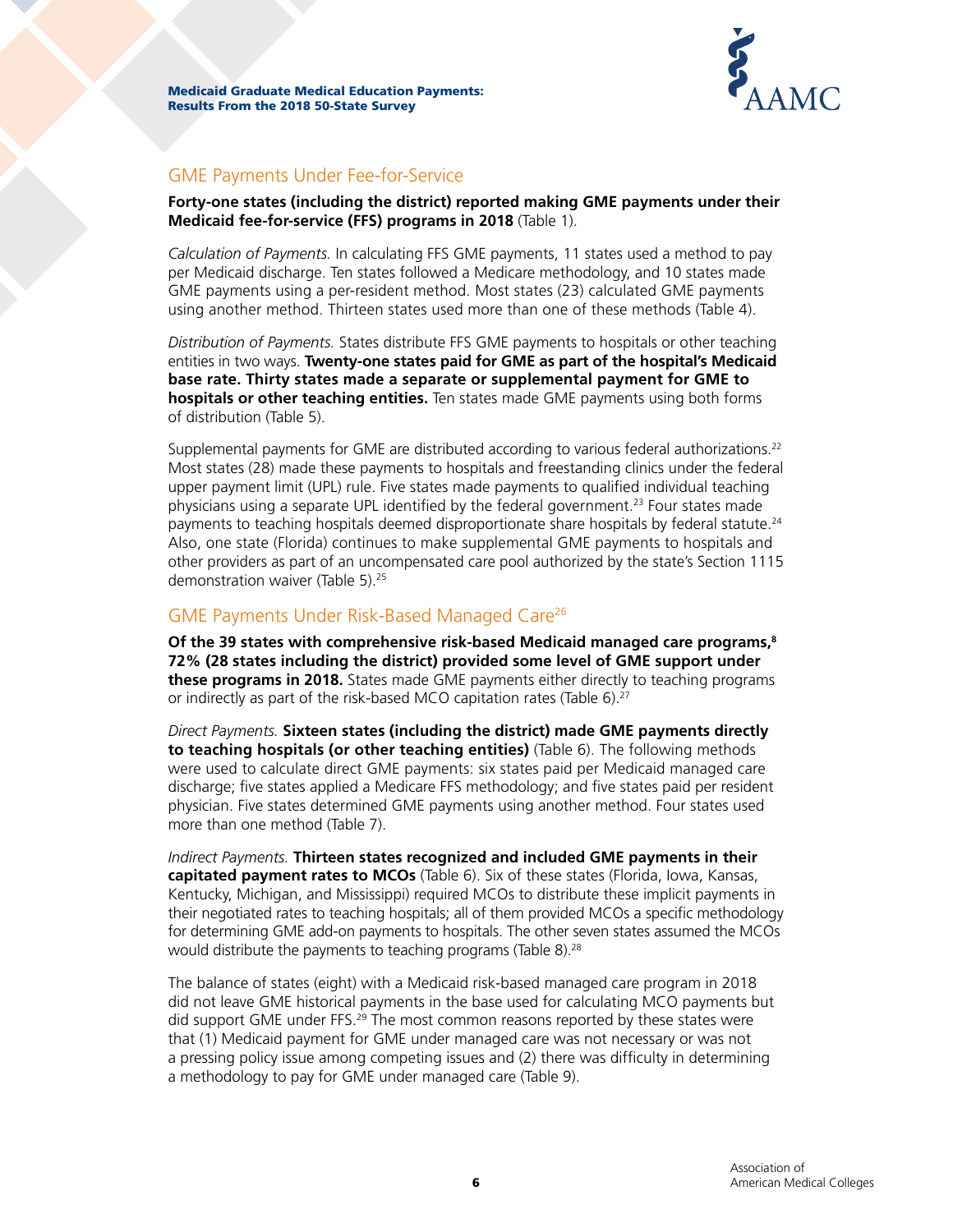

# States With Federal Waivers Governing GME Payments

Federal waivers provide state Medicaid programs with an avenue to test new approaches otherwise not permissible under federal law. **As of July 2019, five states (Florida, Minnesota, New Jersey, North Carolina, and Tennessee) operate an approved Section 1115 demonstration waiver that governs GME payments associated with changes in the state's Medicaid managed care program** (Table 10).9

# Financial and Social Accountability of GME Payments

Many policymakers and stakeholders are concerned that public GME funding lacks financial and social accountability.<sup>30</sup> The survey addressed financial accountability by asking states about their reporting requirements regarding GME costs and their practices regarding auditing GME payments; it addressed social accountability by asking states about the impact of their Medicaid GME payments on the state's health care workforce.

*Financial Accountability.* Fourteen states required teaching programs to report their direct GME costs in 2018. Furthermore, 21 of the 28 states that did not require teaching programs to report these costs said they obtained DGME costs of teaching programs from another source; consequently, this brings the **total number of states able to collect DGME costs to 35.** Also, **14 states in 2018 routinely audited their Medicaid GME payments to teaching programs.** The most frequent reasons these states gave for doing so were to identify overpayments and underpayments and to document that payments were made only for specified allowable costs (Table 11).

*Social Accountability.* **In 2018, three states (Michigan, New Jersey, and Virginia) documented (and were required by state authorities to report) the impact of Medicaid GME payments on their state's health care workforce.**10 These states disclosed that they use a combination of measures and means, including definitive objectives, measurable outcomes, supporting data, and evaluation plans, to document and report the impact of their GME payments.

# GME Payment Amounts

Medicaid continues to be a significant source of GME support. However, the amount of Medicaid GME payments is difficult to quantify precisely in some states. A few states that pay for IME costs may find it burdensome to identify these costs and tabulate payment amounts. Also, certain states that use a hospital-specific, diagnosis-related group case-based methodology to pay hospitals for GME costs as part of their Medicaid base rate may find it challenging to update prices separately for GME costs that vary widely per case. One state (Washington) uses such a methodology, which prohibited them from tabulating and reporting GME payment amounts in 2018.

With these limitations, **total Medicaid GME payments reported by the states and the district amounted to \$5.58 billion in 2018.** These total state-reported GME payments reflect the following: (1) payments made under FFS (\$2.59 billion); (2) payments made under managed care explicitly (directly) to teaching programs (\$2.15 billion); and (3) payments made under managed care implicitly (included in capitated rates to MCOs) to teaching programs (\$760 million) (Table 12).<sup>31</sup> With the exception of six states that require MCOs to distribute these payments for teaching costs in their negotiated rates to teaching hospitals, the GME amounts in MCO capitation were not necessarily funneled to teaching hospitals.

For the first time in 2015, the proportion of Medicaid GME payments made under managed care exceeded the proportion of such payments made under FFS. **In 2018, 52% of all Medicaid GME payments were made under managed care** (Table 16).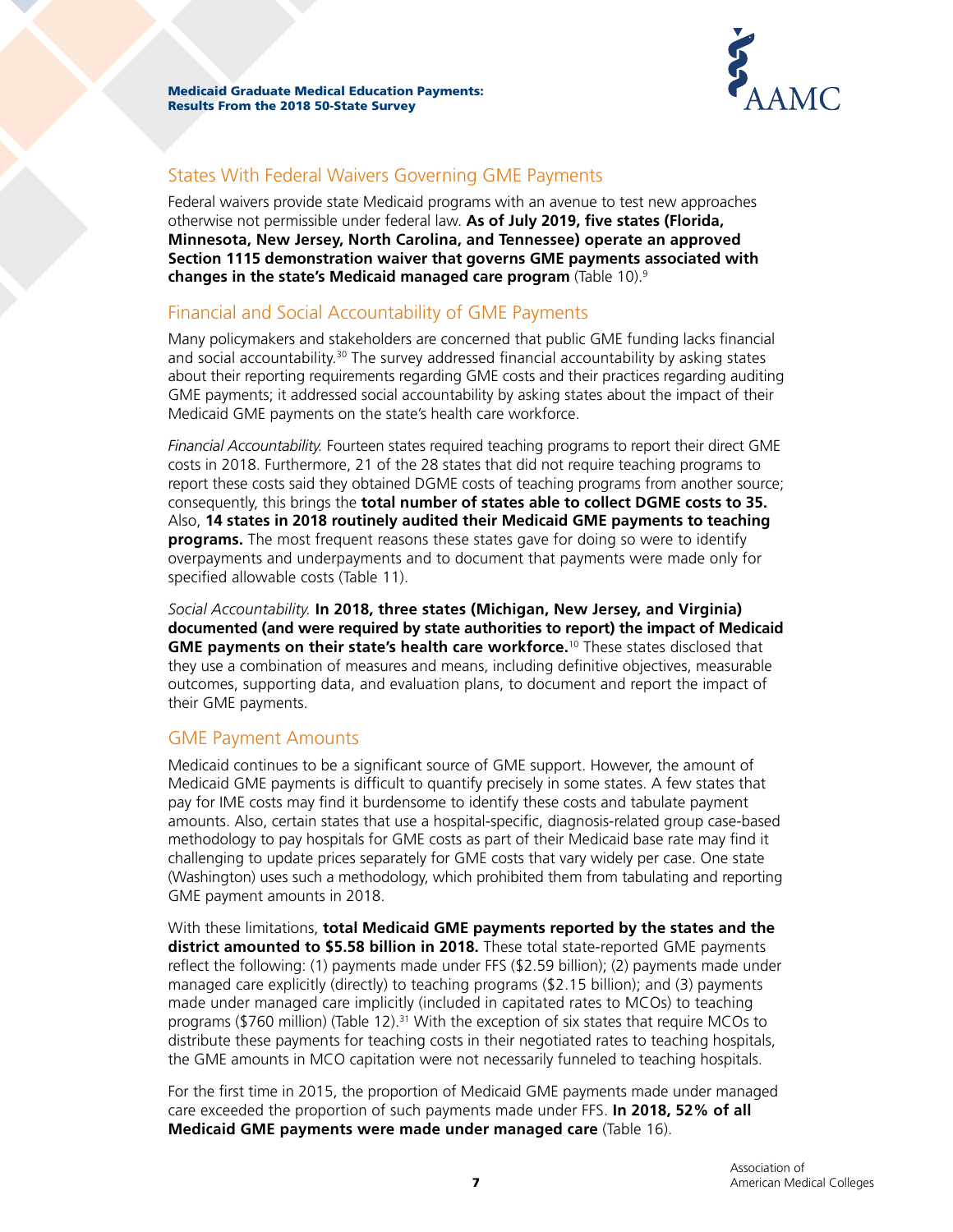

In those states (34) that recognize both DGME and IME costs or only DGME costs, **the proportions of Medicaid payments made for DGME costs (49%) and IME costs (51%) were nearly even.** Six states (excluding Washington) were unable to provide a breakdown of these costs in their reported payment amounts.

Medicaid support for GME nationwide continued to rise in 2018; since 2009 alone, total Medicaid GME payments have increased almost 50%.<sup>32</sup> However, four states (Arkansas, the District of Columbia, Nebraska, and Oklahoma) reported 2018 GME payment amounts that were more than 15% lower than those reported in 2015. Oklahoma discontinued all GME payments made under managed care effective FY 2018, resulting in a 61% reduction in total GME payments from 2015.

Payment amounts differed widely across the states, ranging from \$1.69 billion in New York to \$65,000 in Hawaii (Table 12). **The 15 states with the highest levels of Medicaid GME spending represented 86% of total payments in 2018.** New York remained the dominant payer — spending about 30% of the national total of state Medicaid GME payments. Payments in six other states (Arizona, Florida, New Jersey, Ohio, South Carolina, and Virginia) exceeded \$200 million; another eight states each reported spending between \$100 and \$200 million (Table 13).

# Medicaid GME Payments and State Teaching Hospital and Medical Resident Capacity

The states ranking highest in Medicaid GME support mirror only partly the ranking of states with the largest number of teaching hospitals and medical residents (Tables 14 and 15). **In 2018, just five of the top 10 states (Florida, Michigan, New York, Ohio, and Texas) with the highest total number of both teaching hospitals and medical residents had a similarly high ranking in the amount of total Medicaid GME payments.** Meanwhile, two other states — California and Massachusetts — that rank among the 10 states with the highest number of teaching hospitals and medical residents provided no Medicaid payments for GME.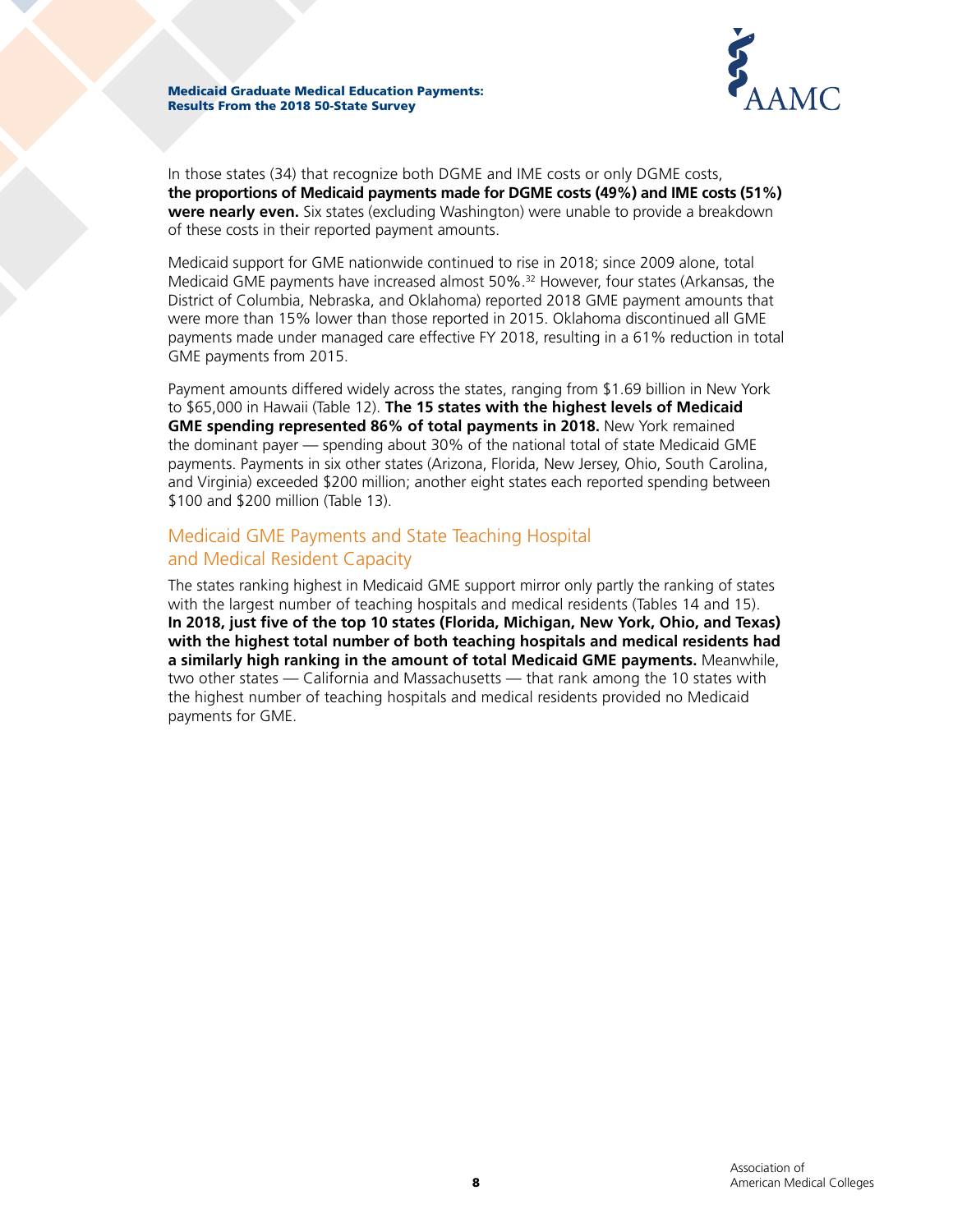

# **NOTES**

- 1. Jointly financed by the federal government and the states (federal government pays at least half the costs), Medicaid is run by the states within broad federal guidelines. States can determine key elements of their Medicaid programs, including what benefits or services are offered (beyond those mandated by federal law) and how much providers are paid. If a state administers its Medicaid program within federal requirements, it is entitled to receive federal matching funds or federal financial participation (FFP) toward allowable state expenditures. To receive FFP to support services included in their Medicaid state plan, states must ensure that they can fund their share of expenditures. Medicaid and CHIP Payment and Access Commission. The Impact of State Approaches to Medicaid Financing on Federal Medicaid Spending. Washington, DC: MACPAC; July 2017. [https://www.macpac.gov/wp-content/](https://www.macpac.gov/wp-content/uploads/2017/07/The-Impact-of-State-Approaches-to-Medicaid-Financing-on-Federal-Medicaid-Spending.pdf) [uploads/2017/07/The-Impact-of-State-Approaches-to-Medicaid-Financing-on-Federal-Medicaid-Spending.pdf.](https://www.macpac.gov/wp-content/uploads/2017/07/The-Impact-of-State-Approaches-to-Medicaid-Financing-on-Federal-Medicaid-Spending.pdf) Accessed Dec. 8, 2018. Rudowitz, R, Garfield, R, Hinton, E. *10 Things to Know About Medicaid: Setting the Facts Straight.* San Francisco, CA: Kaiser Family Foundation; 2019. [https://www.kff.org/medicaid/issue-brief/10-things-to-know-about-medicaid-setting-the-facts-straight/.](https://www.kff.org/medicaid/issue-brief/10-things-to-know-about-medicaid-setting-the-facts-straight) Accessed March 13, 2019.
- 2. The state-financed share of Medicaid accounted for 16% of state-funded budgets in FY 2016. State and federal Medicaid spending has more than doubled in the past decade, estimated in FY 2017 at \$557 billion. Rudowitz R, Hinton E, Antonisse L. *Medicaid Enrollment & Spending Growth: FY 2018 & 2019.* San Francisco, CA: Kaiser Family Foundation; 2019. [http://files.kff.](http://files.kff.org/attachment/Issue-Brief-Medicaid-Enrollment-and-Spending-Growth-FY-2018-2019) [org/attachment/Issue-Brief-Medicaid-Enrollment-and-Spending-Growth-FY-2018-2019](http://files.kff.org/attachment/Issue-Brief-Medicaid-Enrollment-and-Spending-Growth-FY-2018-2019). Accessed Dec. 8, 2018. Medicaid and CHIP Payment and Access Commission. MACStats: Medicaid and CHIP Data Book. Washington, DC: MACPAC; December 2018. [https://www.macpac.gov/wp-content/uploads/2018/12/December-2018-MACStats-Data-Book.pdf.](https://www.macpac.gov/wp-content/uploads/2018/12/December-2018-MACStats-Data-Book.pdf) Accessed Dec. 8, 2018.
- 3. Inpatient care payments by private insurers to teaching hospitals (that are greater than costs) indirectly help support clinical training.
- 4. Rudowitz R, Hinton E, Antonisse L. *Medicaid Enrollment & Spending Growth: FY 2018 & 2019.* San Francisco, CA: Kaiser Family Foundation; 2019. <http://files.kff.org/attachment/Issue-Brief-Medicaid-Enrollment-and-Spending-Growth-FY-2018-2019>. Accessed Dec. 8, 2018.
- 5. For those states choosing to participate in the Medicaid expansion, the federal government financed 100% of the costs during the period 2014-16; federal funding began to be phased out in 2017. As of March 2019, 36 states and the District of Columbia had adopted the Medicaid expansion. Rudowitz R, Hinton, E Antonisse L. *Medicaid Enrollment & Spending Growth: FY 2018 & 2019.*  San Francisco, CA: Kaiser Family Foundation; 2019. [http://files.kff.org/attachment/Issue-Brief-Medicaid-Enrollment-and-Spending-](http://files.kff.org/attachment/Issue-Brief-Medicaid-Enrollment-and-Spending-Growth-FY-2018-2019)[Growth-FY-2018-2019.](http://files.kff.org/attachment/Issue-Brief-Medicaid-Enrollment-and-Spending-Growth-FY-2018-2019) Accessed Dec. 8, 2018. Kaiser Family Foundation. Status of State Medicaid Expansion Decisions: Interactive Map. April 9, 2019. [https://www.kff.org/medicaid/issue-brief/status-of-state-medicaid-expansion-decisions-interactive-map/](https://www.kff.org/medicaid/issue-brief/status-of-state-medicaid-expansion-decisions-interactive-ma). Accessed March 25, 2019.
- 6. This study examines payments that state Medicaid programs make to teaching hospitals and other entities related to their clinical care and teaching missions. Previous studies (published in 1999, 2003, 2006, 2010, 2013, and 2016) were conducted by the author and the National Conference of State Legislatures.
- 7. This figure has not been adjusted for inflation.
- 8. Gifford K, Ellis E, Edwards BC, et al. *States Focus on Quality and Outcomes Amid Waiver Changes: Results From a 50-State Medicaid Budget Survey for State Fiscal Years 2018 and 2019.* San Francisco: Kaiser Family Foundation; 2018. [http://files.kff.](http://files.kff.org/attachment/Report-States-Focus-on-Quality-and-Outcomes-Amid-Waiver%20Changes-Results-from-a-50-State-Medicaid-Budget-Survey-for-State-Fiscal-Years-2018-and-2019) [org/attachment/Report-States-Focus-on-Quality-and-Outcomes-Amid-Waiver%20Changes-Results-from-a-50-State-Medicaid-](http://files.kff.org/attachment/Report-States-Focus-on-Quality-and-Outcomes-Amid-Waiver%20Changes-Results-from-a-50-State-Medicaid-Budget-Survey-for-State-Fiscal-Years-2018-and-2019)[Budget-Survey-for-State-Fiscal-Years-2018-and-2019](http://files.kff.org/attachment/Report-States-Focus-on-Quality-and-Outcomes-Amid-Waiver%20Changes-Results-from-a-50-State-Medicaid-Budget-Survey-for-State-Fiscal-Years-2018-and-2019). Accessed Dec. 13, 2018.
- 9. Section 1115 of the Social Security Act provides broad authority to the secretary of the U.S. Department of Health and Human Services to approve any demonstration likely to assist in promoting the objectives of a state Medicaid program. This includes the authority to provide federal matching funds for costs that would not otherwise be eligible for matching funds under a state's Medicaid plan, such as supplemental payments in managed care delivery systems. States have used Section 1115 to waive requirements related to eligibility, benefits, service delivery, and payment methods they employ to administer their managed care programs. Medicaid and CHIP Payment and Access Commission. Waivers. <https://www.macpac.gov/topics/waivers/>. Accessed April 3, 2019. Hinton, E, Mesumeci, M, Rudowitz, R, Antonisse, L, Hall, C. *Section 1115 Medicaid Demonstration Waivers: The Current Landscape of Approved and Pending Waivers.* San Francisco, CA: Kaiser Family Foundation; 2019. [https://www.kff.org/](https://www.kff.org/medicaid/issue-brief/section-1115-medicaid-demonstration-waivers-the-current-landscape-of-approved-and-pending-waivers/) [medicaid/issue-brief/section-1115-medicaid-demonstration-waivers-the-current-landscape-of-approved-and-pending-waivers/.](https://www.kff.org/medicaid/issue-brief/section-1115-medicaid-demonstration-waivers-the-current-landscape-of-approved-and-pending-waivers/) Accessed Jan. 19, 2019.
- 10. In addition, 4% of Tennessee's GME payments are used to recruit and retain physicians, mid-level practitioners, and dentists for the state's medically underserved areas.
- 11. In FY 2017, states appropriated \$6.5 billion to MD-granting medical schools alone. AAMC. Liaison Committee on Medical Education (LCME) Part I-A Annual Medical School Financial Questionnaire (AFQ), FY 2017. Table 1. Washington, DC: AAMC. <https://www.aamc.org/data/finance/2017-tables/>. Accessed Jan. 3, 2019.
- 12. A few states also appropriate non-Medicaid funds to support GME.
- 13. Consequently, states have significant flexibility in designing and executing their Medicaid GME payments, including determining which professions and which settings and organizations are eligible to receive support. Medicaid programs seeking to pay for GME, or alter how they pay for GME, must obtain approval from the Centers for Medicare and Medicaid Services (CMS) through either an amendment to their Medicaid state plan or a waiver of current federal program rules. Congressional Research Service. *Federal Support for Graduate Medical Education: An Overview.* Washington, DC: CRS; 2016-18. [https://www.everycrsreport.com/](https://www.everycrsreport.com/reports/R44376.html) [reports/R44376.html.](https://www.everycrsreport.com/reports/R44376.html) Accessed Nov. 5, 2018.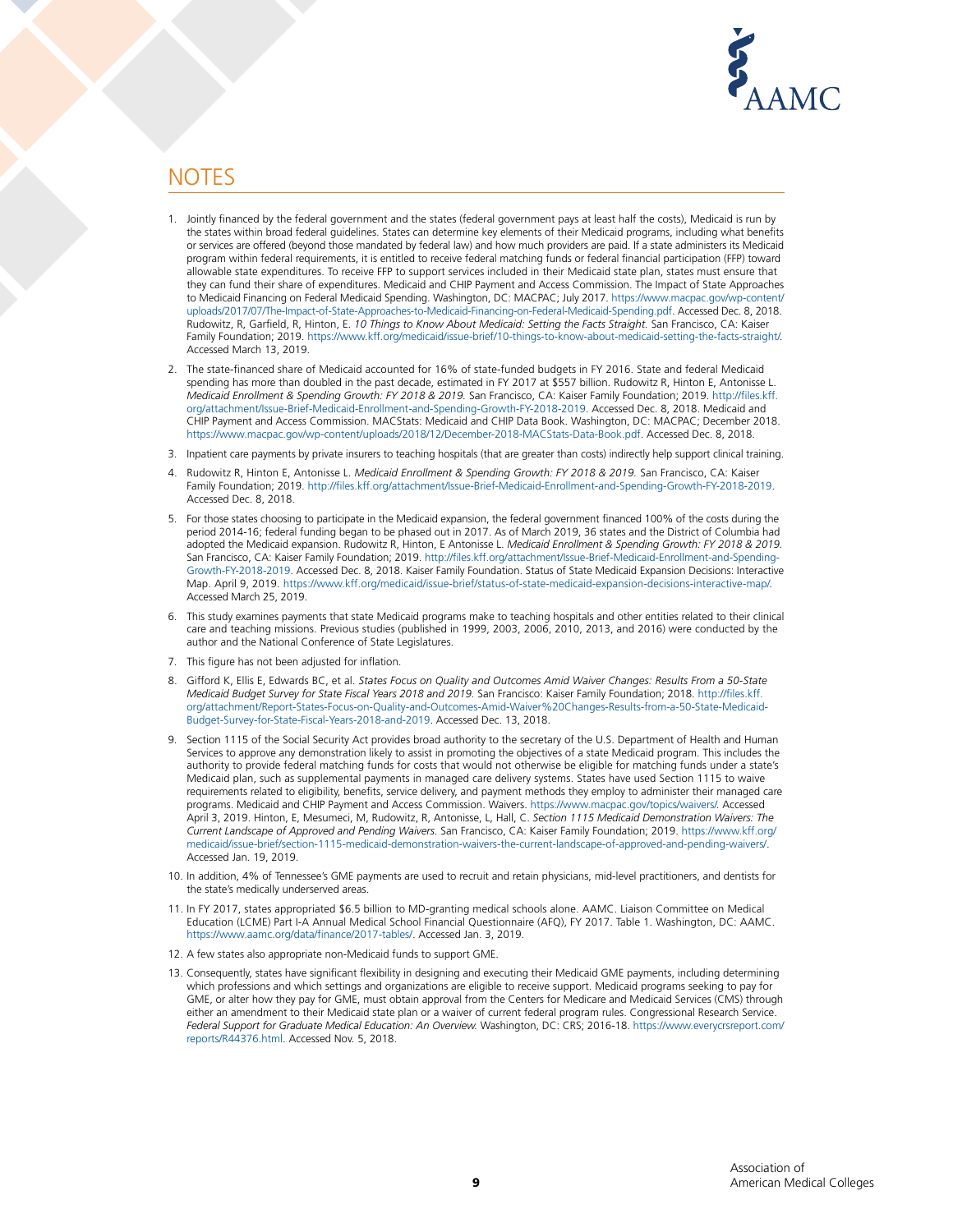

- 14. Includes the District of Columbia. Medicaid MCO spending represented almost half of total Medicaid spending in FY 2017. Managed care enrollees not served by MCOs are covered by limited benefit plans or primary care case management programs. In 2018, three states (Alaska, Connecticut, and Wyoming) had no form of Medicaid managed care. Medicaid and CHIP Payment and Access Commission. *MACStats: Medicaid and CHIP Data Book.* Washington, DC: MACPAC; December 2018. [https://www.](https://www.macpac.gov/wp-content/uploads/2018/12/December-2018-MACStats-Data-Book.pdf) [macpac.gov/wp-content/uploads/2018/12/December-2018-MACStats-Data-Book.pdf.](https://www.macpac.gov/wp-content/uploads/2018/12/December-2018-MACStats-Data-Book.pdf) Accessed Dec. 8, 2018. Gifford K, Ellis E, Edwards BC, et al. *States Focus on Quality and Outcomes Amid Waiver Changes: Results From a 50-State Medicaid Budget Survey for State Fiscal Years 2018 and 2019*. San Francisco: Kaiser Family Foundation; 2018. [http://files.kff.org/attachment/](http://files.kff.org/attachment/Report-States-Focus-on-Quality-and-Outcomes-Amid-Waiver%20Changes-Results-from-a-50-State-Medicaid-Budget-Survey-for-State-Fiscal-Years-2018-and-2019) [Report-States-Focus-on-Quality-and-Outcomes-Amid-Waiver%20Changes-Results-from-a-50-State-Medicaid-Budget-Survey-for-](http://files.kff.org/attachment/Report-States-Focus-on-Quality-and-Outcomes-Amid-Waiver%20Changes-Results-from-a-50-State-Medicaid-Budget-Survey-for-State-Fiscal-Years-2018-and-2019)[State-Fiscal-Years-2018-and-2019](http://files.kff.org/attachment/Report-States-Focus-on-Quality-and-Outcomes-Amid-Waiver%20Changes-Results-from-a-50-State-Medicaid-Budget-Survey-for-State-Fiscal-Years-2018-and-2019). Accessed Jan. 12, 2019. Kaiser Family Foundation. Medicaid Managed Care Market Tracker. [https://www.kff.org/data-collection/medicaid-managed-care-market-tracker/.](https://www.kff.org/data-collection/medicaid-managed-care-market-tracker/) Accessed Jan. 12, 2019.
- 15. The Illinois and North Carolina Medicaid programs did not respond to the AAMC survey. However, at the consultant's request, corresponding survey data were obtained by each state's hospital association from the Medicaid agency for use in this report.
- 16. No attempt was made to independently verify the results of this study.
- 17. Three states Florida, Oregon, and Washington did not distinguish between DGME and IME costs in their Medicaid GME payments under managed care. Medicaid GME payments under FFS in Oregon and Washington recognized DGME and IME costs; Florida recognized only DGME costs in its Medicaid GME payments under FFS.
- 18. Federal statute requires that at least 40% of the state share of Medicaid be financed from state governments. Up to 60% of the needed funds may come from local governments; such contributions are made to the Medicaid agency either (1) as an intergovernmental transfer (IGT) from eligible entities operated by state or local governments (e.g., counties, hospital taxing districts) or (2) through state certification of public expenditures by a local public provider (e.g., county hospital) used to cover the full cost of delivering a Medicaid-covered service. Medicaid and CHIP Payment and Access Commission. Non-federal financing. <https://www.macpac.gov/subtopic/non-federal-financing/>. Accessed Jan. 27, 2019. State and local financing may be used to draw down federal matching funds by Medicaid programs that make supplemental GME payments (see Table 5).
- 19. A few states specify the type of teaching hospital (and affiliated residencies in some cases) eligible to receive Medicaid GME payments. Florida makes GME payments to state-statutory teaching hospitals (hospitals with at least 100 full-time-equivalent resident physicians in seven or more GME programs) and designated family practice teaching hospitals (freestanding, community-based hospitals with three-year family practice residency programs). New Mexico requires teaching hospitals to be enrolled as Medicaid providers and have Medicaid inpatient utilization rates of at least 5% during their most recently concluded fiscal year. Texas makes payments to urban Medicare-accredited teaching hospitals under FFS and managed care and to five state-owned teaching hospitals (and nine non-state-owned teaching hospitals effective October 2018) under a special initiative not linked to FFS or managed care. In Wisconsin, teaching hospitals eligible to receive supplemental GME payments must serve rural or medically underserved communities and have at least 30% of their resident physicians upon graduation practice in such communities within the state.
- 20. At least eight additional states (Alabama, Colorado, Georgia, Louisiana, New Mexico, New York, North Carolina, and Virginia) have provisions in their Medicaid state plans requiring Medicaid to make enhanced payments to qualified medical practitioners associated with public academic medical centers. However, these states currently do not consider such Medicaid payments to practitioners who instruct residents (individual teaching physicians) to be explicit GME payments.
- 21. In most states, this includes residents in all medical specialties. However, in New Mexico, only residents in primary care and obstetrics, and residents trained in rural settings, are eligible for Medicaid GME payments. In Wisconsin, residents eligible for Medicaid GME payments include those in family medicine, general internal medicine, general surgery, pediatrics, and psychiatry. Also eligible are residents being trained in team-based care, prevention and public health, cost-effectiveness, and health economics and in settings with new service delivery models (e.g., Accountable Care Organizations, patient-centered medical homes). In addition, some or all Medicaid GME payments in Florida, Idaho, Michigan, and Tennessee are weighted proportionally in support of primary care residents (see Table 7).
- 22. Supplemental payments are made to providers above what they may have received for services under their Medicaid base rate and are intended to offset any uncompensated costs for the care of Medicaid patients. Typically, these payments are made as a lump sum for a fixed period (month, quarter, or year) and are not directly tied to a particular service or visit. Supplemental payments are generally prohibited under managed care, except in states that have received a federal waiver authorizing them to continue making these "pass-through" payments when they expand their use of managed care. In November 2018, CMS proposed a Medicaid managed care rule that would allow all states transitioning to managed care to continue making these supplemental payments for a limited time. Office of the Federal Register. Medicaid Program; Medicaid and Children's Health Insurance Plan (CHIP) Managed Care. 83 FR 57264. Document number 2018-24626. Published Nov. 14, 2018. [https://www.federalregister.](https://www.federalregister.gov/documents/2018/11/14/2018-24626/medicaid-program-medicaid-and-childrens-health-insurance-plan-chipmanaged-care) [gov/documents/2018/11/14/2018-24626/medicaid-program-medicaid-and-childrens-health-insurance-plan-chipmanaged-care](https://www.federalregister.gov/documents/2018/11/14/2018-24626/medicaid-program-medicaid-and-childrens-health-insurance-plan-chipmanaged-care). Accessed Nov. 22, 2018.
- 23. Federal regulations (42 Code of Federal Regulations § 447.272 Inpatient services: Application of upper payment limits and 42 Code of Federal Regulations § 447.321 - Outpatient hospital and clinic services: Application of upper payment limits) prohibit states from receiving federal matching funds for Medicaid FFS payments in excess of a UPL, which is intended to prevent Medicaid from paying more than Medicare would pay for the same services. Under UPL, payments are tied to services rendered by an entire class of providers rather than individual providers. States make most UPL supplemental payments to hospitals, but they may also pay other institutions and qualified physicians under UPL. No federal regulation establishes a UPL for noninstitutional providers; however, CMS has indicated that Medicare rates and average commercial rates for physician services may be used as upper limits. Medicaid and CHIP Payment and Access Commission. *Report to Congress on Medicaid and CHIP: March 2019.* Chapter 2: Oversight of Upper Payment Limit Supplemental Payments to Hospitals. Washington, DC: MACPAC; 2019. [https://www.macpac.gov/](https://www.macpac.gov/wp-content/uploads/2019/03/Oversight-of-Upper-Payment-Limit-Supplemental-Payments-to-Hospitals.pdf) [wp-content/uploads/2019/03/Oversight-of-Upper-Payment-Limit-Supplemental-Payments-to-Hospitals.pdf](https://www.macpac.gov/wp-content/uploads/2019/03/Oversight-of-Upper-Payment-Limit-Supplemental-Payments-to-Hospitals.pdf). Accessed March 15, 2019.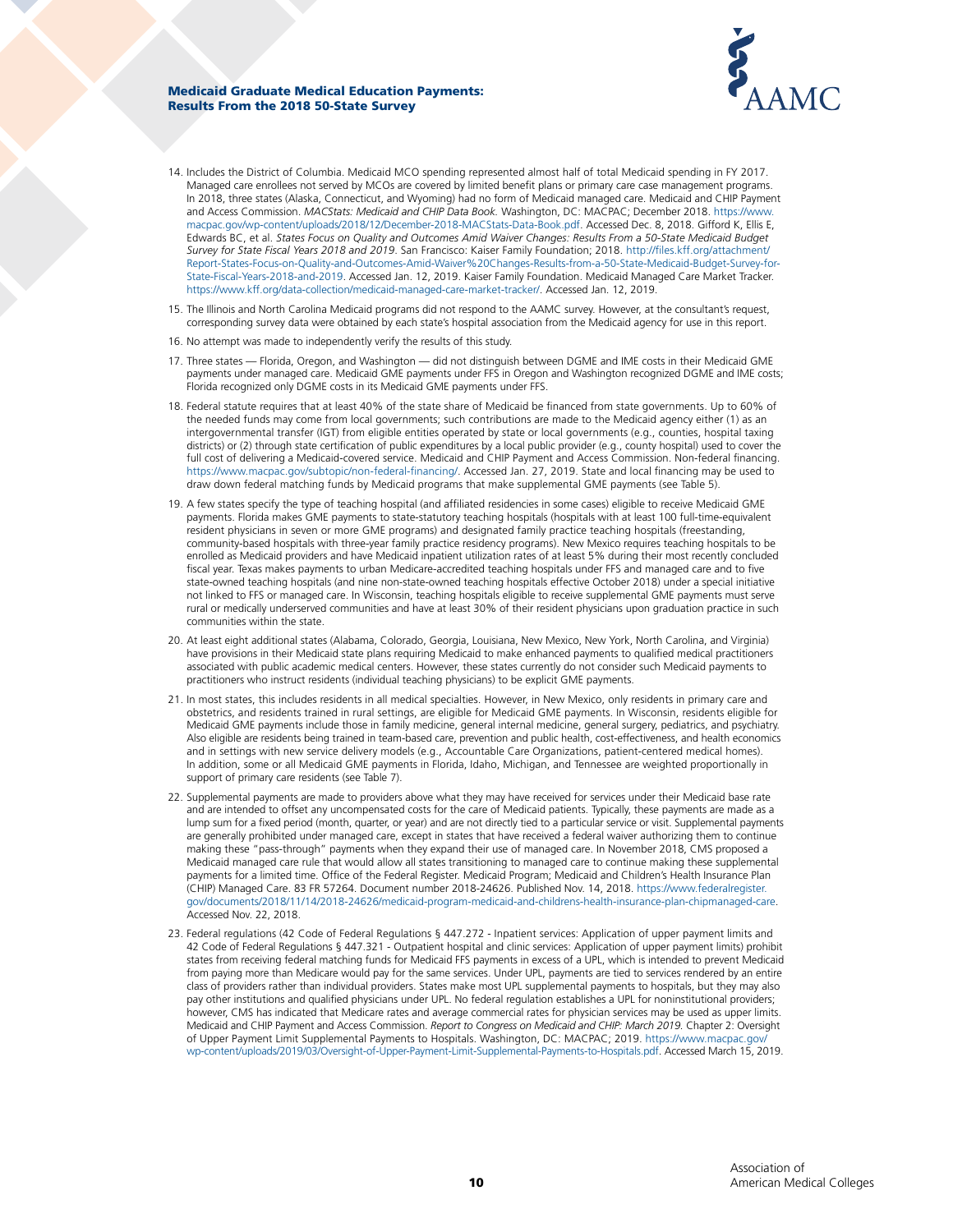

- 24. States are required under federal law to make supplemental Medicaid payments to hospitals deemed Disproportionate Share Hospitals (DSHs) to help offset their uncompensated costs for serving a high proportion of Medicaid and other low-income, uninsured patients. State Medicaid payments for this class of hospitals are limited by a state's annual federal DSH allotment. In 2014, 68% of all teaching hospitals were designated as DSHs, and DSH teaching hospitals represented nearly three-fourths of total DSH spending. MACPAC includes GME as one of 10 essential community services that DSH hospitals may provide. Medicaid and CHIP Payment and Access Commission. *Report to Congress on Medicaid and CHIP: March 2019.* Chapter 3: Annual Analysis of Disproportionate Share Hospital Allotments to States. Washington, DC: MACPAC; 2019. [https://www.macpac.gov/wp-content/](https://www.macpac.gov/wp-content/uploads/2019/03/Annual-Analysis-of-Disproportionate-Share-Hospital-Allotments-to-States.pdf) [uploads/2019/03/Annual-Analysis-of-Disproportionate-Share-Hospital-Allotments-to-States.pdf](https://www.macpac.gov/wp-content/uploads/2019/03/Annual-Analysis-of-Disproportionate-Share-Hospital-Allotments-to-States.pdf). Accessed March 15, 2019.
- 25. See Table 10. Florida is one of nine states in FY 2017 that had instituted uncompensated care pools authorized under a Section 1115 federal demonstration waiver they received. As these states expand their use of managed care, these pools are used to preserve FFS supplemental payments (not just for GME) to hospitals and other providers that deliver large amounts of charity care or are generally paid less by Medicaid than private insurance. Medicaid and CHIP Payment and Access Commission. *Report to Congress on Medicaid and CHIP: March 2019.* Chapter 3: Annual Analysis of Disproportionate Share Hospital Allotments to States. Washington, DC: MACPAC; 2019. [https://www.macpac.gov/wp-content/uploads/2019/03/Annual-Analysis-of-Disproportionate-](https://www.macpac.gov/wp-content/uploads/2019/03/Annual-Analysis-of-Disproportionate-Share-Hospital-Allotments-to-States.pdf)[Share-Hospital-Allotments-to-States.pdf](https://www.macpac.gov/wp-content/uploads/2019/03/Annual-Analysis-of-Disproportionate-Share-Hospital-Allotments-to-States.pdf). Accessed March 15, 2019.
- 26. Risk-based managed care is defined as Medicaid's use of capitated payments under contract to MCOs (and prepaid health plans in some states). MCOs are health plans that contract with states to provide comprehensive benefits to enrolled Medicaid beneficiaries for a pre-set, per-member-per-month premium (capitation payment). MCOs are at financial risk for the Medicaid services specified in their contracts.
- 27. One state, Illinois, made GME payments both directly to teaching programs and indirectly as part of the capitation rates to MCOs.
- 28. In these states, MCOs (not the state) are responsible for establishing methods and negotiating rates with teaching providers to pay for their GME costs. Also, CMS does not review the rates that MCOs pay providers. Marks T, Gifford K, Perlin S, Byrd M, Berger T. Factors Affecting the Development of Medicaid Hospital Payment Policies: Findings from Structured Interviews in Five States. Washington, DC: Medicaid and CHIP Payment and Access Commission; 2018. [https://www.macpac.gov/wp-content/uploads/2018/](https://www.macpac.gov/wp-content/uploads/2018/10/Factors-Affecting-the-Development-of-Medicaid-Hospital-Payment-Policies.pdf) [10/Factors-Affecting-the-Development-of-Medicaid-Hospital-Payment-Policies.pdf.](https://www.macpac.gov/wp-content/uploads/2018/10/Factors-Affecting-the-Development-of-Medicaid-Hospital-Payment-Policies.pdf) Accessed Jan. 6, 2019.
- 29. Oklahoma operated a risk-based Medicaid managed care program that paid medical schools directly for GME costs until 2017. In November 2019, North Carolina is expected to begin paying hospitals directly for their GME costs under a risk-based Medicaid managed care program approved as part of a section 1115 federal demonstration waiver effective July 2019 (see Table 10).
- 30. U.S. Government Accountability Office. *Physician Workforce: HHS Needs Better Information to Comprehensively Evaluate Graduate Medical Education Funding.* GAO-18-240. <https://www.gao.gov/assets/700/690581.pdf>. Published March 2018. Accessed April 3, 2019. Institute of Medicine. *Graduate Medical Education That Meets the Nation's Health Needs.* Washington, DC: The National Academies Press; 2014. [https://www.nap.edu/catalog/18754/graduate-medical-education-that-meets-thenations](https://www.nap.edu/catalog/18754/graduate-medical-education-that-meets-thenations-health-needs)[health-needs.](https://www.nap.edu/catalog/18754/graduate-medical-education-that-meets-thenations-health-needs) Accessed Dec. 2, 2018.
- 31. Georgia, Illinois, Maryland, and Texas reported a total GME payment amount but provided no breakdown of specific amounts for some or all of their GME payments under FFS or managed care. See Table 12.
- 32. This figure has not been adjusted for inflation.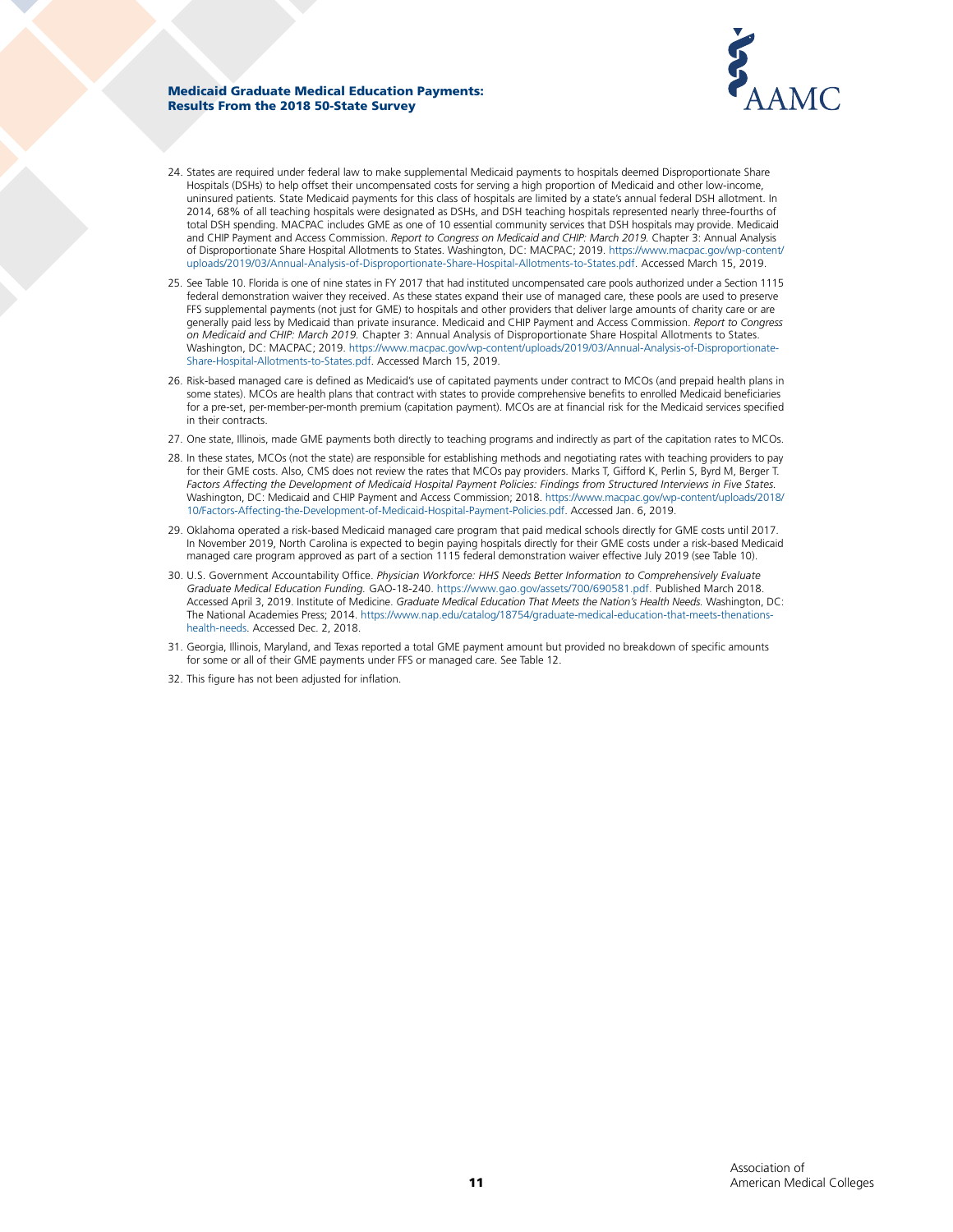

# TABLES

Table 1. Medicaid Payments for Graduate Medical Education, 2018 *13*

Table 2. Sources for State Financing of Medicaid Graduate Medical Education Payments, 2018 *15*

Table 3. Nonhospital Teaching Entities and Health Professions Trainees Other Than Resident Physicians Eligible to Receive Medicaid Graduate Medical Education Payments, 2018 *16*

Table 4. Methods for Calculating Medicaid Graduate Medical Education Payments Under Fee-for-Service, 2018 *17*

Table 5. Methods for Distributing Medicaid Graduate Medical Education Payments Under Fee-for-Service, 2018 *19*

Table 6. States Making Medicaid Graduate Medical Education Payments Under Managed Care, 2018 *21*

Table 7. Methods for Calculating Medicaid Graduate Medical Education Payments Made Directly to Teaching Programs Under Managed Care, 2018 *22*

Table 8. State Oversight of Medicaid Graduate Medical Education Payments in Capitation Rates to Managed Care Organizations, 2018 *23*

Table 9. Reasons for Not Making Medicaid Graduate Medical Education Payments Under Managed Care, by State, 2018 *24*

Table 10. States With a Federal Waiver Governing Graduate Medical Education Payments Under Medicaid Managed Care, 2018 *25*

Table 11. State Medicaid Programs With Financial Accountability Measures Governing Graduate Medical Education Payments, 2018 *27*

Table 12. Medicaid Graduate Medical Education Payment Amounts, 2018 *29*

Table 13. Medicaid Graduate Medical Education Payment Amounts by the Top 15 States, 2018 *31*

Table 14. Medicaid Graduate Medical Education Payments in States With the Largest Number of Teaching Hospitals, 2018 *32*

Table 15. Medicaid Graduate Medical Education Payments in the 10 States With the Largest Number of Medical Residents, 2018 *33*

Table 16. Trends in State Medicaid Graduate Medical Education Payments, 1998-2018 *34*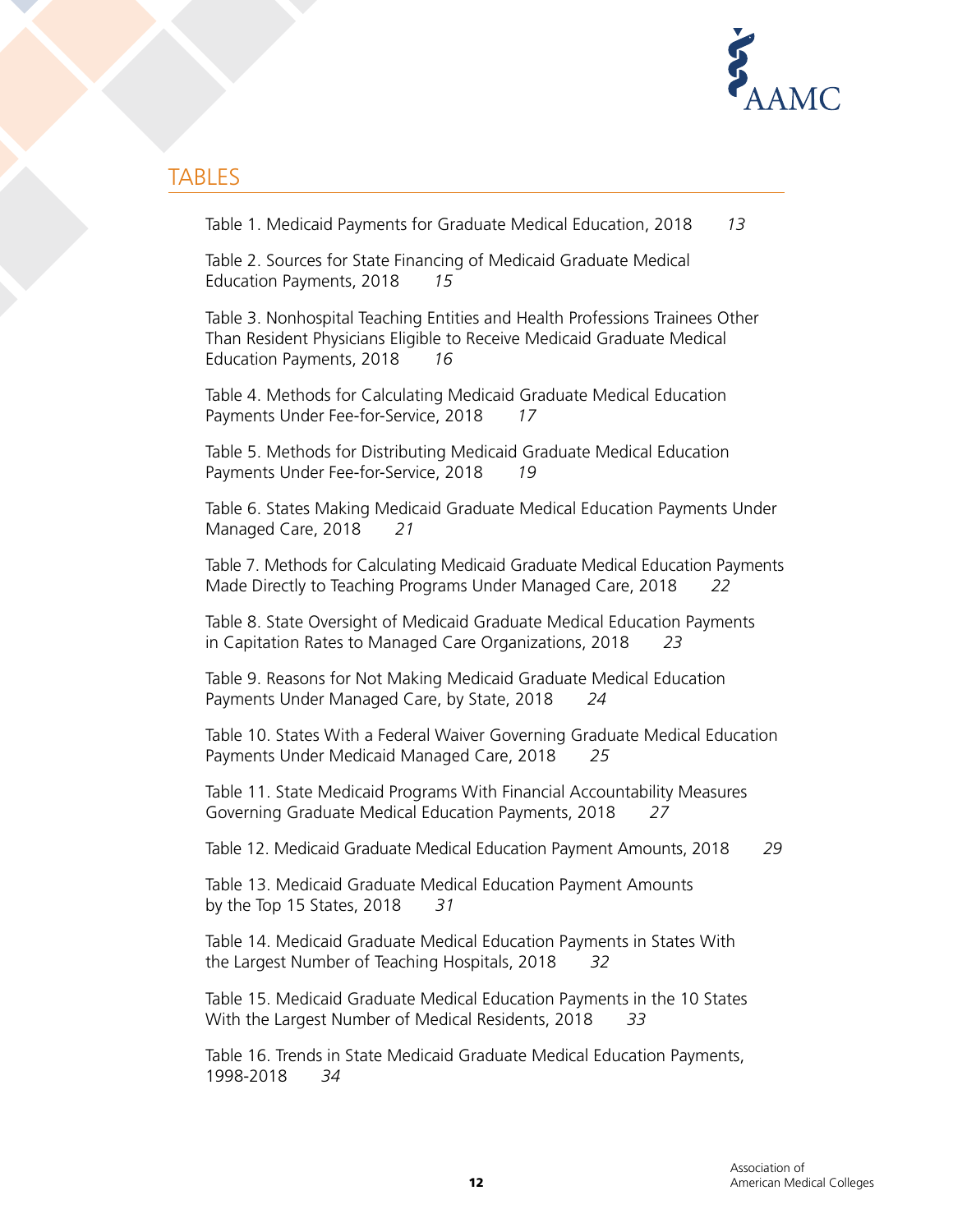

# **Table 1. Medicaid Payments for Graduate Medical Education, 2018**

| State <sup>1</sup>          | <b>Under Medicaid Fee-for-Service</b>     | <b>Under Medicaid Managed Care<sup>2</sup></b> |
|-----------------------------|-------------------------------------------|------------------------------------------------|
| Alabama                     | <b>No</b>                                 | No risk-based managed care                     |
| <b>Alaska</b>               | <b>No</b>                                 | No comprehensive managed care                  |
| <b>Arizona</b>              | DGME and IME                              | No                                             |
| <b>Arkansas</b>             | <b>DGME</b>                               | No risk-based managed care                     |
| California                  | No                                        | No <sup>3</sup>                                |
| Colorado                    | <b>DGME</b>                               | <b>DGME</b>                                    |
| <b>Connecticut</b>          | DGME and IME                              | No comprehensive managed care                  |
| <b>Delaware</b>             | Does not distinguish between DGME and IME | Does not distinguish between DGME and IME      |
| <b>District of Columbia</b> | DGME and IME                              | <b>DGME</b>                                    |
| <b>Florida</b>              | <b>DGME</b>                               | Does not distinguish between DGME and IME      |
| Georgia                     | DGME and IME                              | IME                                            |
| <b>Hawaii</b>               | Does not distinguish between DGME and IME | <b>No</b>                                      |
| Idaho                       | <b>DGME</b>                               | DGME <sup>4</sup>                              |
| <b>Illinois</b>             | <b>DGME</b> and IME                       | <b>DGME</b> and IME                            |
| Indiana                     | <b>DGME</b>                               | <b>DGME</b>                                    |
| lowa                        | <b>DGME and IME</b>                       | DGME and IME                                   |
| <b>Kansas</b>               | DGME and IME                              | DGME and IME                                   |
| Kentucky                    | <b>DGME and IME</b>                       | DGME and IME                                   |
| Louisiana                   | <b>DGME</b>                               | <b>DGME</b>                                    |
| <b>Maine</b>                | DGME and IME                              | No risk-based managed care                     |
| Maryland                    | Does not distinguish between DGME and IME | Does not distinguish between DGME and IME      |
| <b>Massachusetts</b>        | <b>No</b>                                 | <b>No</b>                                      |
| Michigan                    | Does not distinguish between DGME and IME | Does not distinguish between DGME and IME      |
| <b>Minnesota</b>            | Does not distinguish between DGME and IME | Does not distinguish between DGME and IME      |
| <b>Mississippi</b>          | <b>DGME</b>                               | <b>DGME</b>                                    |
| <b>Missouri</b>             | <b>DGME</b>                               | <b>No</b>                                      |
| <b>Montana</b>              | Does not distinguish between DGME and IME | No risk-based managed care                     |
| <b>Nebraska</b>             | <b>DGME</b> and IME                       | <b>DGME</b> and IME                            |
| <b>Nevada</b>               | Does not distinguish between DGME and IME | Does not distinguish between DGME and IME      |
| <b>New Hampshire</b>        | No                                        | <b>No</b>                                      |
| <b>New Jersey</b>           | N <sub>o</sub>                            | DGME and IME                                   |
| <b>New Mexico</b>           | <b>DGME and IME</b>                       | <b>No</b>                                      |
| <b>New York</b>             | <b>DGME</b> and IME                       | DGME and IME                                   |
| <b>North Carolina</b>       | DGME and IME                              | No risk-based managed care <sup>5</sup>        |
| <b>North Dakota</b>         | <b>No</b>                                 | No                                             |
| Ohio                        | Does not distinguish between DGME and IME | Does not distinguish between DGME and IME      |
| Oklahoma                    | DGME and IME                              | No risk-based managed care <sup>6</sup>        |
| Oregon                      | <b>DGME and IME</b>                       | Does not distinguish between DGME and IME      |
| Pennsylvania                | <b>DGME</b>                               | No                                             |
| <b>Rhode Island</b>         | No                                        | <b>No</b>                                      |
| <b>South Carolina</b>       | DGME and IME                              | DGME and IME                                   |
| <b>South Dakota</b>         | Does not distinguish between DGME and IME | No risk-based managed care                     |
| Tennessee $7$               | No                                        | <b>DGME</b>                                    |
| <b>Texas</b> <sup>8</sup>   | DGME and IME                              | <b>IME</b>                                     |
| Utah                        | <b>DGME</b>                               | No                                             |
| Vermont                     | DGME and IME                              | No risk-based managed care                     |
| Virginia                    | DGME and IME                              | IME                                            |
| Washington                  | DGME and IME                              | Does not distinguish between DGME and IME      |
| <b>West Virginia</b>        | DGME                                      | No                                             |
| Wisconsin                   | <b>DGME</b>                               | <b>DGME</b>                                    |
| Wyoming                     | No                                        | No comprehensive managed care                  |

*(continued on next page)*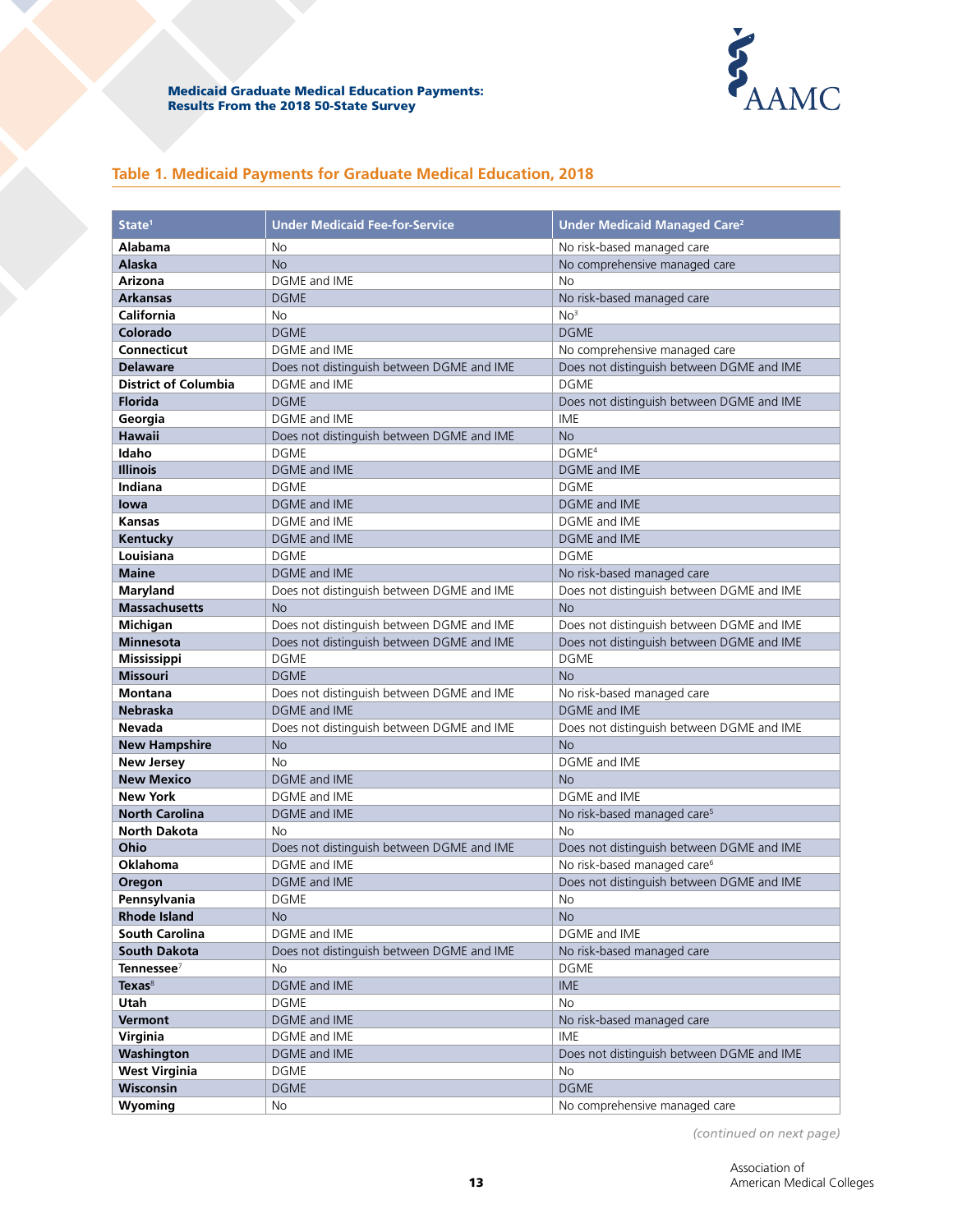

Note: GME = graduate medical education; DGME = direct graduate medical education (payment for the direct costs of GME); IME = indirect medical education (payment for the indirect costs of GME).

1. In 2018, Alaska, Alabama, California, Massachusetts, New Hampshire, North Dakota, Rhode Island, and Wyoming did not make explicit payments for GME under Medicaid fee-for-service or managed care.

- 2. As of July 2018:
	- Alaska, Connecticut, and Wyoming had no comprehensive Medicaid managed care program in place.
	- Alabama, Arkansas, Maine, Montana, North Carolina, Oklahoma, South Dakota, and Vermont operated chiefly a primary care case management form of managed care, which typically does not include payment for hospital-based costs and services.

Gifford K, Ellis E, Edwards BC, et al. *States Focus on Quality and Outcomes Amid Waiver Changes: Results from a 50-State Medicaid Budget Survey for State Fiscal Years 2018 and 2019.* San Francisco, CA: Kaiser Family Foundation; 2018. [http://files.kff.org/attachment/Report-States-Focus-on-Quality-and-](http://files.kff.org/attachment/Report-States-Focus-on-Quality-and-Outcomes-Amid-Waiver%20Changes-Results-from-a-50-State-Medicaid-Budget-Survey-for-State-Fiscal-Years-2018-and-2019)[Outcomes-Amid-Waiver%20Changes-Results-from-a-50-State-Medicaid-Budget-Survey-for-State-Fiscal-Years-2018-and-2019](http://files.kff.org/attachment/Report-States-Focus-on-Quality-and-Outcomes-Amid-Waiver%20Changes-Results-from-a-50-State-Medicaid-Budget-Survey-for-State-Fiscal-Years-2018-and-2019). Accessed Jan. 12, 2019.

- 3. At press time, California was awaiting federal approval of a proposed amendment to its Medicaid state plan that would allow the state to pay designated public hospitals for their GME costs under the state's risk-based managed care program. If approved, GME payments would be effective retroactively from January 2017.
- 4. Idaho operates a Medicare-Medicaid Coordinated Plan, a form of risk-based managed care that covers inpatient and outpatient hospital services for those dually eligible.
- 5. Effective July 2019, North Carolina will operate a risk-based Medicaid managed care program under a recently approved Section 1115 federal demonstration waiver. The state is expected to begin paying hospitals directly for their GME costs in November 2019 (see Table 10).
- 6. Oklahoma operated a risk-based Medicaid managed care program until 2017, under which they paid medical schools directly for their GME costs.
- 7. Tennessee Medicaid does not operate a fee-for-service program.
- 8. Texas makes payments for DGME and IME costs to five state-owned teaching hospitals (and payments for DGME costs to nine non-state-owned teaching hospitals effective October 2018); it makes supplemental payments for IME costs to urban, Medicare-accredited teaching hospitals. Medicaid GME payments to the five public teaching hospitals (and nine non-state-owned teaching hospitals effective October 2018) are considered a special initiative not linked to either fee-for-service or managed care, because the state legislature, not Medicaid's rate analysis, determines the rationale for inclusion or exclusion of GME payments.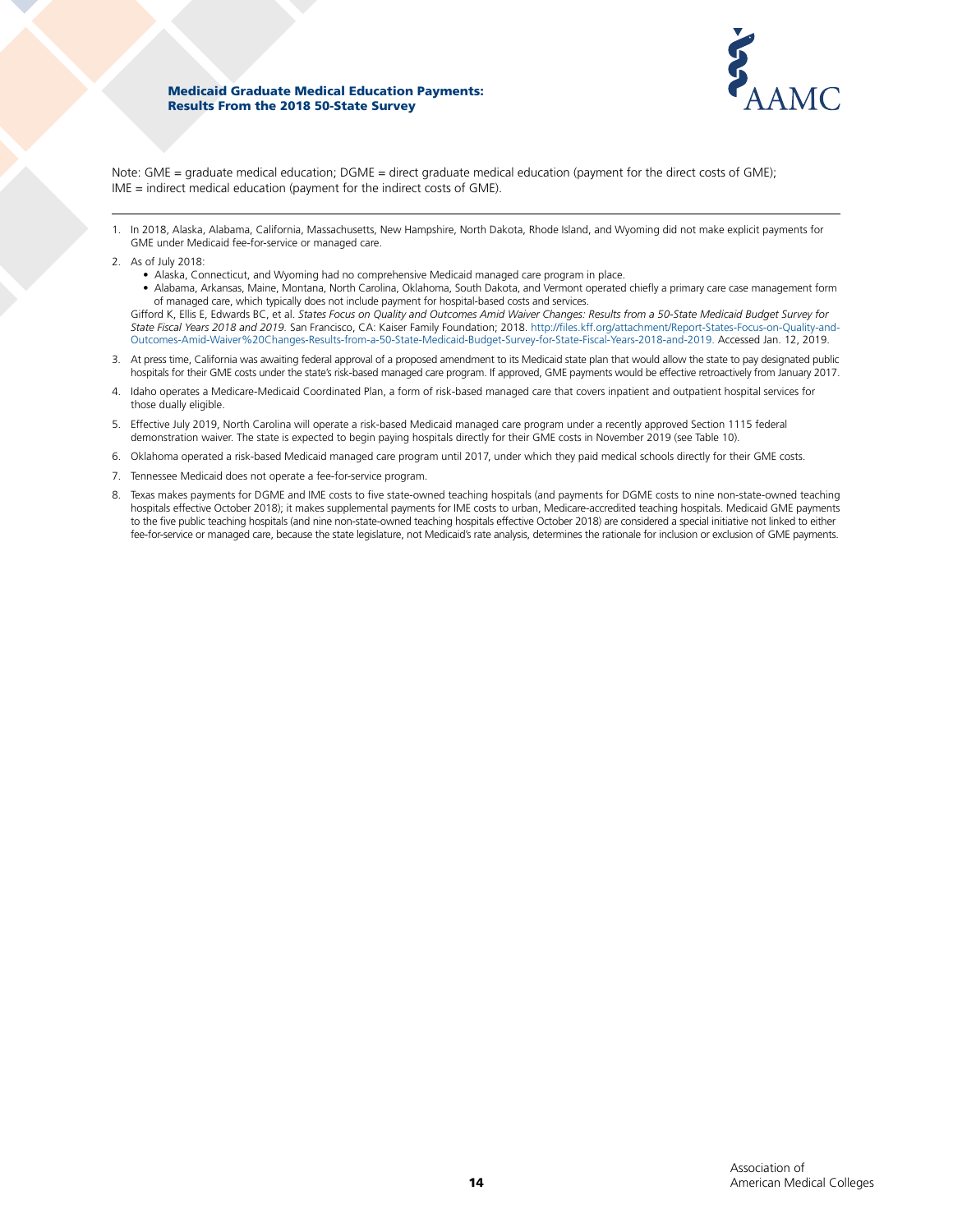

### **Table 2. Sources for State Financing of Medicaid Graduate Medical Education Payments, 2018**

| <b>State</b>                | <b>State General Revenue</b> | <b>Local Government</b><br><b>Contributions</b> | <b>Provider (Hospital) Taxes</b> |
|-----------------------------|------------------------------|-------------------------------------------------|----------------------------------|
| Arizona                     |                              | X                                               |                                  |
| <b>Arkansas</b>             |                              | $\overline{\mathsf{X}}$                         |                                  |
| Colorado                    | $\mathsf X$                  |                                                 |                                  |
| <b>Connecticut</b>          | $\overline{\mathsf{X}}$      |                                                 |                                  |
| <b>Delaware</b>             | $\times$                     |                                                 |                                  |
| <b>District of Columbia</b> | $\overline{\mathsf{X}}$      |                                                 |                                  |
| <b>Florida</b>              | $\mathsf X$                  | $\mathsf X$                                     |                                  |
| Georgia                     | $\overline{\mathsf{X}}$      |                                                 | $\times$                         |
| <b>Hawaii</b>               | X                            |                                                 |                                  |
| Idaho                       | $\overline{X}$               |                                                 |                                  |
| <b>Illinois</b>             | X                            | X                                               | X                                |
| Indiana                     | $\overline{\mathsf{X}}$      |                                                 |                                  |
| lowa                        | $\mathsf X$                  |                                                 |                                  |
| <b>Kansas</b>               | $\overline{X}$               |                                                 |                                  |
| Kentucky                    | $\mathsf X$                  |                                                 |                                  |
| Louisiana                   | $\mathsf X$                  |                                                 |                                  |
| <b>Maine</b>                | $\mathsf X$                  |                                                 |                                  |
| <b>Maryland</b>             | $\overline{\mathsf{X}}$      |                                                 |                                  |
| Michigan                    | $\mathsf X$                  |                                                 |                                  |
| <b>Minnesota</b>            | $\overline{X}$               | $\overline{\mathsf{X}}$                         |                                  |
| Mississippi                 | $\mathsf X$                  |                                                 |                                  |
| <b>Missouri</b>             | $\times$                     | $\mathsf X$                                     | $\times$                         |
| <b>Montana</b>              |                              | X                                               |                                  |
| <b>Nebraska</b>             | $\overline{X}$               |                                                 |                                  |
| Nevada                      |                              | X                                               |                                  |
| <b>New Jersey</b>           | $\mathsf X$                  |                                                 |                                  |
| <b>New Mexico</b>           | $\mathsf X$                  | X                                               |                                  |
| <b>New York</b>             | $\overline{\mathsf{X}}$      |                                                 |                                  |
| <b>North Carolina</b>       | $\mathsf X$                  | X                                               |                                  |
| Ohio                        | $\overline{\mathsf{X}}$      |                                                 |                                  |
| Oklahoma                    |                              | $\mathsf X$                                     |                                  |
| Oregon                      | $\times$                     | $\times$                                        |                                  |
| Pennsylvania                | $\mathsf X$                  |                                                 | X                                |
| <b>South Carolina</b>       | $\mathsf X$                  | $\times$                                        | $\times$                         |
| <b>South Dakota</b>         | $\mathsf X$                  |                                                 |                                  |
| <b>Tennessee</b>            | $\mathsf X$                  |                                                 |                                  |
| <b>Texas</b>                | $\overline{\mathsf{X}}$      | X                                               |                                  |
| <b>Utah</b>                 | $\times$                     |                                                 |                                  |
| Vermont                     |                              | X                                               |                                  |
| Virginia                    | $\mathsf X$                  | $\overline{\mathsf{X}}$                         |                                  |
| Washington                  | $\mathsf X$                  |                                                 |                                  |
| <b>West Virginia</b>        | $\overline{X}$               |                                                 |                                  |
| Wisconsin                   | $\overline{X}$               |                                                 | X                                |
| <b>Total States</b>         | $\overline{37}$              | 16                                              | $6\overline{6}$                  |

Note: Recognized sources of state funding for Medicaid graduate medical education (GME) payments include: (1) state general revenue appropriated to the Medicaid agency, (2) contributions from local governments (including hospitals and other providers they operate) through intergovernmental transfers and certified public expenditures, *and/or* (3) mandatory assessments (taxes) on health care-related providers (mainly hospitals).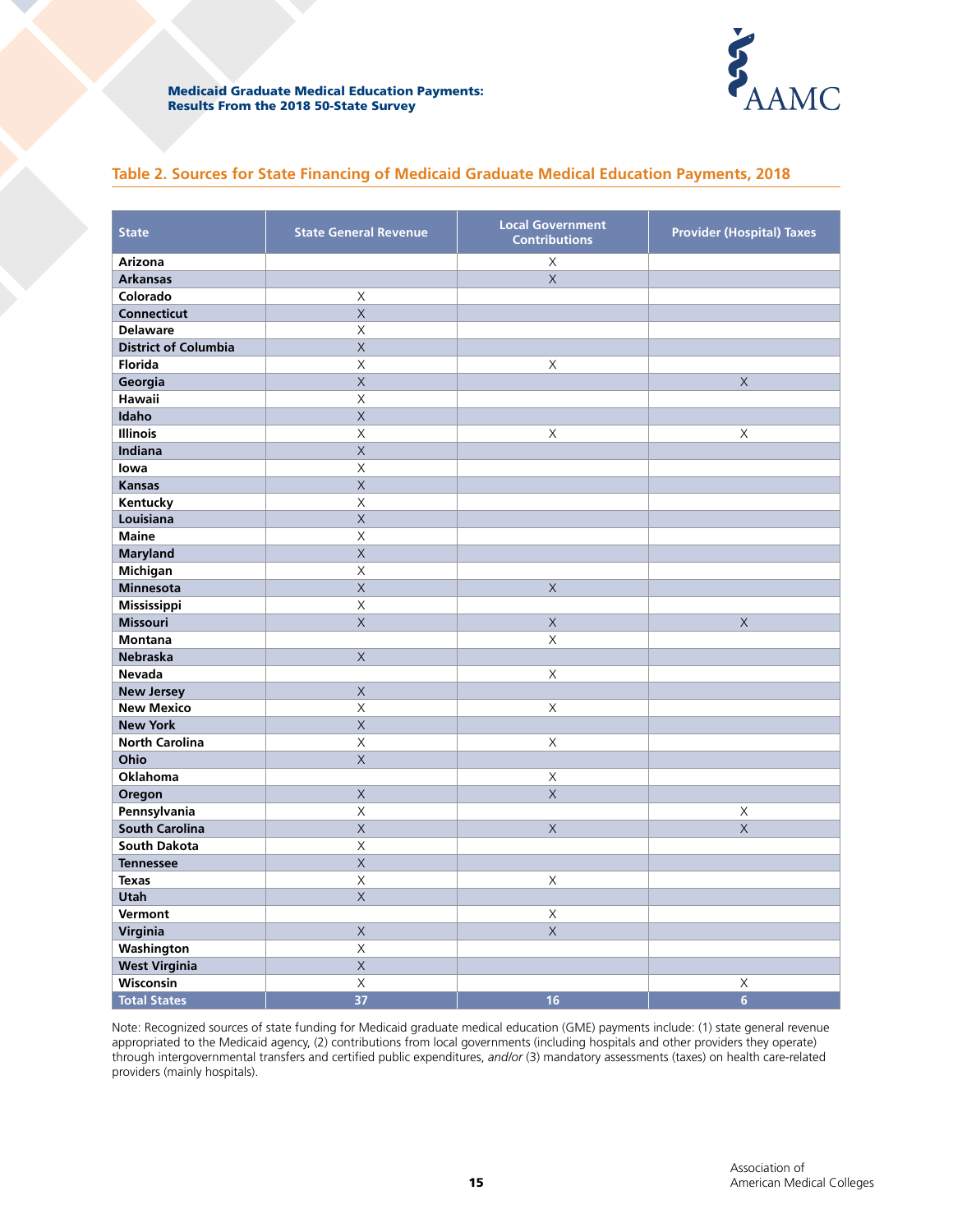

# **Table 3. Nonhospital Teaching Entities and Health Professions Trainees Other Than Resident Physicians Eligible to Receive Medicaid Graduate Medical Education Payments, 2018**

|                       |                                        | <b>Nonhospital Teaching Entities</b>    | <b>Health Professions Trainees</b><br><b>Other Than Resident Physicians</b> |                           |                      |
|-----------------------|----------------------------------------|-----------------------------------------|-----------------------------------------------------------------------------|---------------------------|----------------------|
| <b>State</b>          | <b>Medical</b><br>Schools <sup>1</sup> | Ambulatory<br>Care Centers <sup>2</sup> | Individual<br>Teaching<br>Physicians <sup>3</sup>                           | Graduate<br><b>Nurses</b> | Other<br>Professions |
| <b>Florida</b>        | X                                      | X                                       | X                                                                           |                           |                      |
| Idaho                 |                                        | $\times$                                |                                                                             |                           |                      |
| Indiana               |                                        |                                         |                                                                             | $\times$                  | X <sup>4</sup>       |
| lowa                  |                                        |                                         | $\times$                                                                    | $\times$                  |                      |
| Louisiana             |                                        |                                         |                                                                             | X                         | $X^5$                |
| <b>Minnesota</b>      | $\chi$                                 |                                         |                                                                             | $\times$                  | $X^6$                |
| <b>Mississippi</b>    |                                        |                                         |                                                                             | X                         |                      |
| <b>Nebraska</b>       |                                        |                                         |                                                                             |                           | $X^7$                |
| Nevada                |                                        |                                         | X                                                                           |                           |                      |
| <b>New York</b>       |                                        |                                         |                                                                             |                           | $X^8$                |
| Ohio                  |                                        |                                         |                                                                             | X                         | $X^9$                |
| Oregon                |                                        |                                         |                                                                             | $\chi$                    |                      |
| Pennsylvania          |                                        |                                         |                                                                             | X                         |                      |
| <b>South Carolina</b> |                                        |                                         | $\times$                                                                    | $\times$                  | $X^{10}$             |
| <b>Tennessee</b>      | X                                      |                                         |                                                                             |                           |                      |
| <b>Vermont</b>        |                                        |                                         | $\times$                                                                    |                           |                      |
| Virginia              |                                        |                                         |                                                                             |                           | $X^{11}$             |
| <b>West Virginia</b>  |                                        |                                         |                                                                             | $\times$                  |                      |

1. Graduate medical education (GME) payments to medical schools are made only under managed care in all three states. In Florida, these GME payments are made according to federal Medicaid managed care regulations (42 CFR § 438.6) that allow a state to continue requiring a managed care organization or prepaid ambulatory health plan to make a pass-through payment to faculty practice plans using a capitated, per-member per-month, minimum-fee schedule. In Minnesota and Tennessee, GME payments to medical schools are authorized under the special terms and conditions of each state's Section 1115 federal demonstration waiver.

2. GME payments to ambulatory care centers in Florida and Idaho are made under fee-for-service explicitly to Federally Qualified Health Centers (FQHCs) with approved training programs and are allowed under an amendment to each state's Medicaid state plan. California is awaiting approval of a similar amendment to its Medicaid state plan that would allow the state to pay FQHCs and Rural Health Clinics for their GME costs.

3. Individual teaching physicians (ITPs) are deemed by the Centers for Medicare and Medicaid Services to be "qualified practitioners associated with academic medical centers or safety net hospitals," and thus are eligible to receive an enhanced Medicaid payment (considered a GME payment in Florida, Iowa, Nevada, South Carolina, and Vermont) associated with the cost of instructing medical residents and interns. GME payments to ITPs by all five states are made under fee-for-service. Nevada and South Carolina also make GME payments to ITPs under managed care.

4. Students in paramedical programs (e.g., Emergency Medical Service, Clinical Pastoral Education, Radiology Technology).

5. Allowable technology programs per Medicare: Medical Technologists, Radiology Technologists.

6. Medical students; dental, doctor of pharmacy, chiropractic, and physician assistant students.

- 7. Approved interns.
- 8. Interns, fellows.
- 9. Nursing and paramedical students.
- 10. Laboratory personnel.
- 11. Dental and podiatric students.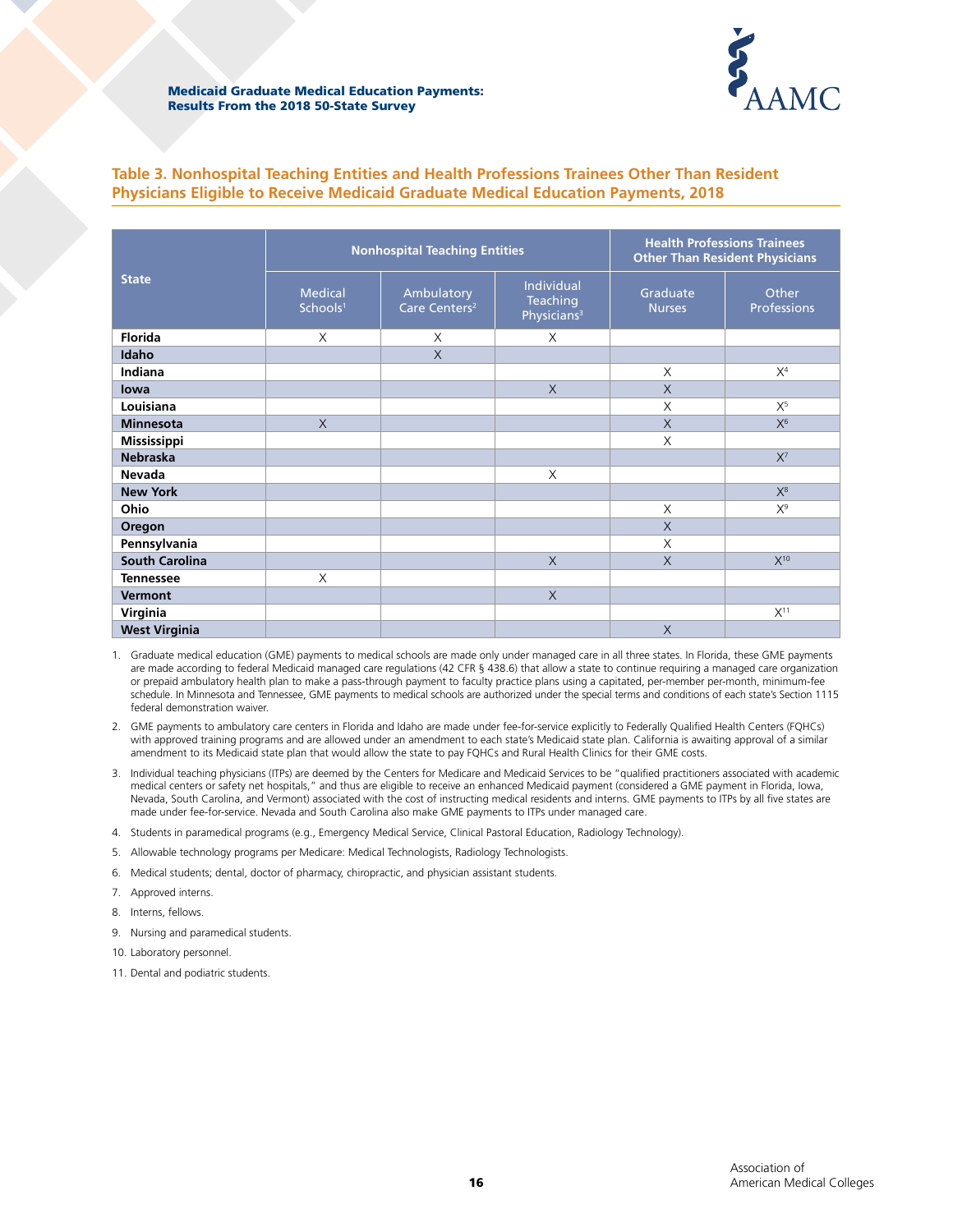

### **Table 4. Methods for Calculating Medicaid Graduate Medical Education Payments Under Fee-for-Service, 2018**

| State <sup>1</sup>          | <b>Follow Medicare</b><br><b>Methodology</b> | <b>Per Medicaid</b><br><b>Discharge</b> | <b>Per-Resident</b><br><b>Method</b> | <b>Other</b>        |
|-----------------------------|----------------------------------------------|-----------------------------------------|--------------------------------------|---------------------|
| <b>Arizona</b>              |                                              |                                         | $\mathsf X$                          |                     |
| <b>Arkansas</b>             |                                              |                                         |                                      | $X^2$               |
| Colorado                    |                                              | X                                       |                                      |                     |
| <b>Connecticut</b>          | $\times$                                     |                                         |                                      |                     |
| <b>Delaware</b>             | X                                            | $X^3$                                   |                                      |                     |
| <b>District of Columbia</b> |                                              |                                         |                                      | X <sup>4</sup>      |
| <b>Florida</b>              |                                              |                                         | $\mathsf X$                          | $X^5$               |
| Georgia <sup>6</sup>        | $\mathsf X$                                  |                                         |                                      | $\mathsf X$         |
| Hawaii                      |                                              |                                         |                                      | $X^7$               |
| Idaho                       | $\mathsf X$                                  |                                         |                                      | $X^8$               |
| Illinois                    |                                              | $X^9$                                   |                                      | $X^{10}$            |
| <b>Indiana</b>              |                                              |                                         |                                      | X <sup>11</sup>     |
| lowa                        |                                              |                                         |                                      | X <sup>12</sup>     |
| <b>Kansas</b>               |                                              |                                         |                                      | X <sup>13</sup>     |
| Kentucky                    | $\mathsf X$                                  | $\mathsf X$                             |                                      |                     |
| Louisiana                   |                                              |                                         |                                      | $X^{14}$            |
| <b>Maine</b>                | $\mathsf X$                                  |                                         |                                      |                     |
| <b>Maryland</b>             |                                              |                                         | $\times$                             |                     |
| Michigan                    |                                              |                                         |                                      | X <sup>15</sup>     |
| <b>Minnesota</b>            |                                              |                                         | $\overline{\mathsf{X}}$              |                     |
| Mississippi                 |                                              | $\mathsf X$                             |                                      |                     |
| <b>Missouri</b>             |                                              |                                         |                                      | $X^{16}$            |
| <b>Montana</b>              |                                              |                                         | X                                    |                     |
| <b>Nebraska</b>             | $\times$                                     | $\mathsf X$                             |                                      |                     |
| <b>Nevada</b>               |                                              |                                         | X                                    | X <sup>17</sup>     |
| <b>New Mexico</b>           |                                              |                                         |                                      | $X^{18}$            |
| <b>New York</b>             |                                              | $\mathsf X$                             |                                      |                     |
| <b>North Carolina</b>       | $\mathsf X$                                  | $\overline{\mathsf{X}}$                 |                                      |                     |
| Ohio                        |                                              | X <sup>19</sup>                         |                                      |                     |
| <b>Oklahoma</b>             |                                              |                                         | $\times$                             |                     |
| Oregon                      | X                                            |                                         |                                      |                     |
| Pennsylvania                |                                              |                                         |                                      | $X^{20}$            |
| South Carolina              |                                              | X                                       |                                      | $X^{21}$            |
| <b>South Dakota</b>         |                                              |                                         | $\mathsf X$                          |                     |
| <b>Texas</b>                | $X^{22}$                                     |                                         | $X^{23}$                             |                     |
| Utah                        |                                              |                                         |                                      | $\overline{X^{24}}$ |
| Vermont                     |                                              |                                         | X                                    | $X^{25}$            |
| Virginia                    |                                              | $\boldsymbol{\mathsf{X}}$               |                                      | $X^{26}$            |
| Washington                  |                                              |                                         |                                      | $X^{27}$            |
| <b>West Virginia</b>        |                                              |                                         |                                      | $X^{28}$            |
| Wisconsin                   |                                              |                                         |                                      | $X^{29}$            |
| <b>Total States</b>         | 10                                           | 11                                      | 10                                   | 23                  |

1. New Jersey Medicaid does not pay hospitals for graduate medical education (GME) under its fee-for-service program. Tennessee Medicaid does not operate a fee-for-service (FFS) program.

2. Payments in the base rate follow Medicare reasonable cost rules plus the inclusion of nursery cost in calculating the cost per resident. For supplemental payments, payments are equal to the product of (1) the direct graduate medical education (DGME) costs as reported in the State Operated Teaching Hospital's Medicare cost report, and (2) the Medicaid ratio (total of Medicaid patient days plus patient days for Medicaid private-option beneficiaries divided by total hospital patient days).

3. A hospital-specific prospective rate is calculated for each accommodation type based on the percentage of total costs for each hospital represented by medical education costs.

*(continued on next page)*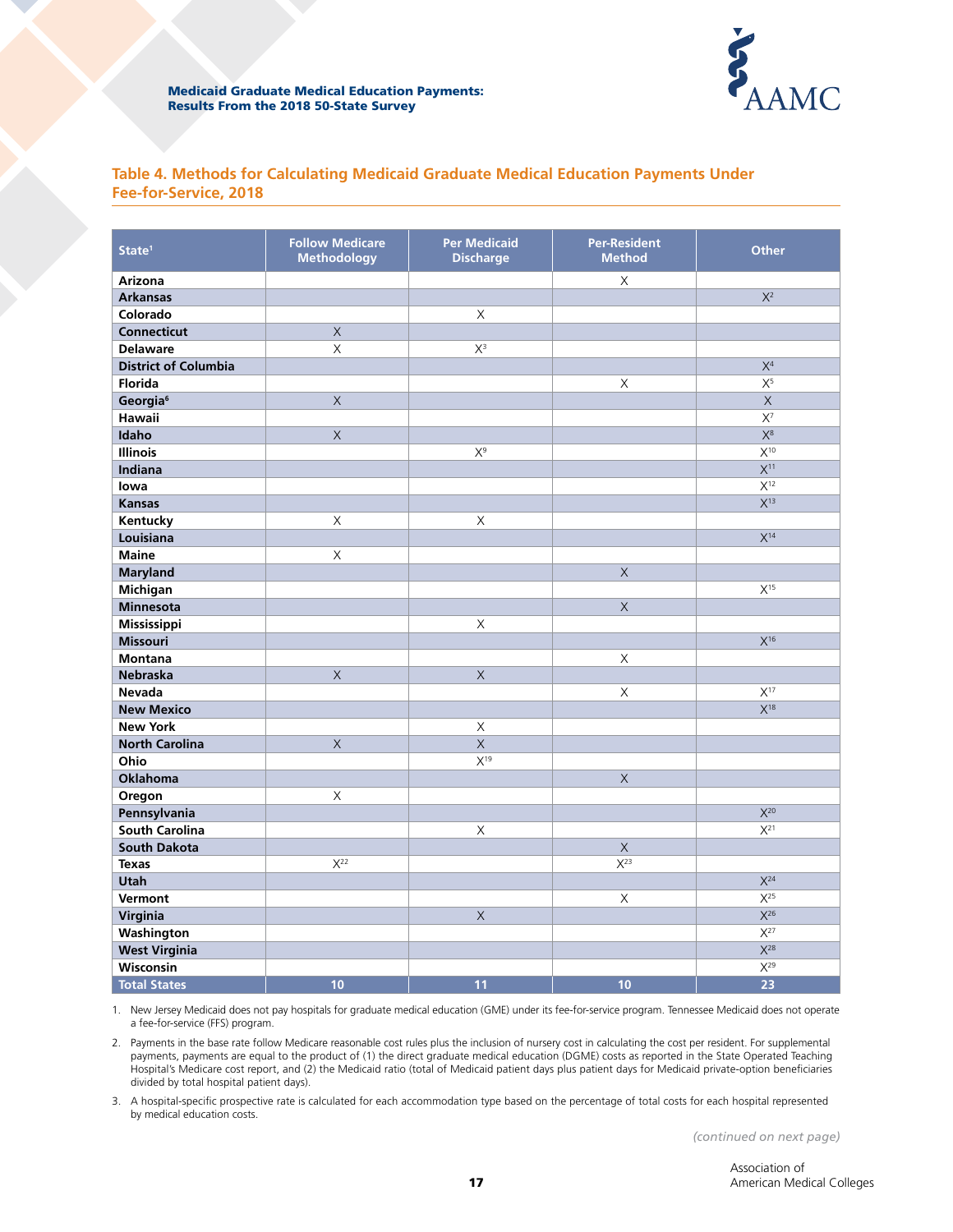

- 4. Indirect medical education (IME) costs are included in the prospective base rate multiplied by the case mix index. DGME costs are paid as a fixed amount per discharge.
- As part of the Low Income Pool program approved by a federal waiver, GME payments are made to teaching hospitals, qualified individual teaching physicians (ITPs), and Federally Qualified Health Centers (FQHCs) eligible for funding under the state's Statewide Medicaid Residency Program and Graduate Medical Education Startup Bonus Program. The calculation of payments to eligible hospital residency programs is done using a formula that employs each hospital's allocation fraction based on state funds appropriated for the aforementioned programs and the hospital's total number of full-time equivalent (FTE) residents, in which residents in designated primary care specialties are counted as 1.0 FTE and all other residency specialties are counted as 0.5 FTE. Payments to ITPs employed by or under contract with a state medical school physician practice that meet participation requirements are allocated based on historical Medicaid volume and designated cost limits. FQHCs that instruct medical residents are paid according to a Statewide Medicaid Residency Program formula that employs each health center's allocation fraction based on state funds appropriated for the aforementioned programs and the FQHC's total number of FTE residents, in which residents in designated primary care specialties are counted as 1.0 FTE and all other residency specialties are counted as 0.5 FTE. Refer to Section 409.909 (2-4) of the 2018 Florida State Statutes for more information.
- 6. A Medicare methodology is used to pay for IME costs. DGME costs are reimbursed from a separate pool of funds based on the 2011 Medicare hospital cost report.
- 7. Percentage add-on to routine per diem and ancillary per-discharge rate.
- 8. An alternative payment methodology (alternative to the Medicare prospective payment system rate) is used for GME payments to FQHCs. The formula used is: number of hours worked by primary care residents multiplied by resident hourly rate (training costs, benefits, direct overhead costs) multiplied by the ratio of the Medicaid patient visits to all patient visits served by the resident for the period.
- 9. Payment reflects increase to base diagnosis-related group (DRG) rate, which then flows through a weighting process to reflect acuity.
- 10. The GME payment amount is based on each hospital's cost of interns and residents multiplied by the hospital's Medicaid utilization rate to determine the total Medicaid allocation; 33% of the total allocated Medicaid GME cost is paid. This annual payment is based on a fixed point in time (state fiscal year 2015) and is updated periodically.
- 11. Cost per day (per diem) is calculated as follows: routine and ancillary medical education costs divided by total patient days multiplied by the DRG average length of stay.
- 12. For both DGME and IME costs in inpatient and outpatient settings, the following formula is used: (a) Multiply the total of all DRG weights for claims paid from the GME/Disproportionate Share Hospital fund apportionment claim set for each hospital reporting direct medical education costs that qualify for payment as medical education costs under the Medicare program in the hospital's base-year cost report by each hospital's direct medical education rate to obtain a dollar value. (b) Sum the dollar values for each hospital, then divide each hospital's dollar value by the total dollar value to get a percentage. (c) Multiply each hospital's percentage by the amount allocated for direct medical education to determine the payment to each hospital. Qualified ITPs are paid based on a comparison of Medicaid rates to average commercial rates for such professionals.
- 13. Public teaching hospitals are paid as a percentage of charges not to exceed the federal upper payment limit (UPL) based on review of Medicare cost reports. All other teaching hospitals are paid according the following formula: hospital-specific medical education rate (Medicaid DRG rate multiplied by one plus direct medical education cost percent plus indirect medical education cost percent) multiplied by the number of Medicaid discharges multiplied by the average case mix rate.
- 14. Prospective peer group per diem rate is calculated using a hospital-specific medical education add-on. A cost settlement process is used for public-private partnership and children's hospitals.
- 15. GME is paid from two funding pools. In pool one, a hospital's GME share is based on its portion total adjusted FTE residents (FTE residents multiplied by case mix multiplied by Medicaid utilization). In pool two, a hospital's share is based on its portion of total adjusted primary care resident FTEs (FTEs multiplied by Medicaid outpatient charges divided by total charges).
- 16. GME payments are made by determining the Medicaid GME cost per patient day based on the fourth-quarter prior fiscal year cost report and trending to the current state fiscal year, and then multiplying by the estimated patient days for the state fiscal year. The annual amount is divided by four and paid quarterly. Qualifying hospitals can also receive an enhanced GME payment, paid annually, which represents the difference between the Consumer Price Indices used by Missouri Medicaid for the basis for its trends and the Medicare indices.
- 17. Enhanced payment rate for outpatient services delivered in a teaching environment.
- 18. Rate is determined by number of FTE residents (in primary care, obstetrics, rural health, and other approved residents) who worked at a qualifying hospital during the preceding year and is subject to an upper limit on total payments.
- 19. Payment is case mix adjusted by the DRG/Severity of Illness relative weight.
- 20. DGME costs are reimbursed using the sum of a hospital's total Medicaid FFS GME costs reported in the 2008 Medicaid cost report and the estimated total Medicaid managed care GME costs as determined by calculating a ratio of Medicaid FFS acute care days to Medicaid managed care acute care days and applying this ratio to Medicaid FFS GME costs from the Medicaid cost report. Payment is 75% of the total Medicaid GME costs.
- 21. Comparison of Medicaid rates to average commercial rates paid to qualified ITPs.
- 22. Medicare IME factor used to calculate add-on payment for IME costs to qualifying urban teaching hospitals.
- 23. For DGME costs.
- 24. Based on most recent Medicare cost reports adjusted for inflation and utilization trends.
- 25. Comparison of Medicaid rates to average commercial rates paid to qualified ITPs.
- 26. Inflated per-resident amount (from 1998) multiplied by current resident FTEs.
- 27. The hospital-specific DGME payment is calculated by dividing the DGME cost reported on worksheet B, part 1, of the Centers for Medicare and Medicaid Services (CMS) cost report by the adjusted total costs from the CMS cost report. For IME costs, the IME adjustment is equal to the "IME adjustment factor for Operating PPS," available in the most recent CMS final rule impact file on the CMS website as of May 1 of the rate-setting year.
- 28. Modified Medicare methodology.
- 29. GME payments are calculated as: (1) a percentage add-on to the hospital DRG rate prospectively established based on the ratio of GME costs to total hospital operating costs and (2) a supplemental payment based on annual competitive applications that funds the direct costs of new residents in family medicine, general internal medicine, general surgery, pediatrics, and psychiatry up to \$180,462 per resident based in hospitals that serve rural and underserved communities in the state.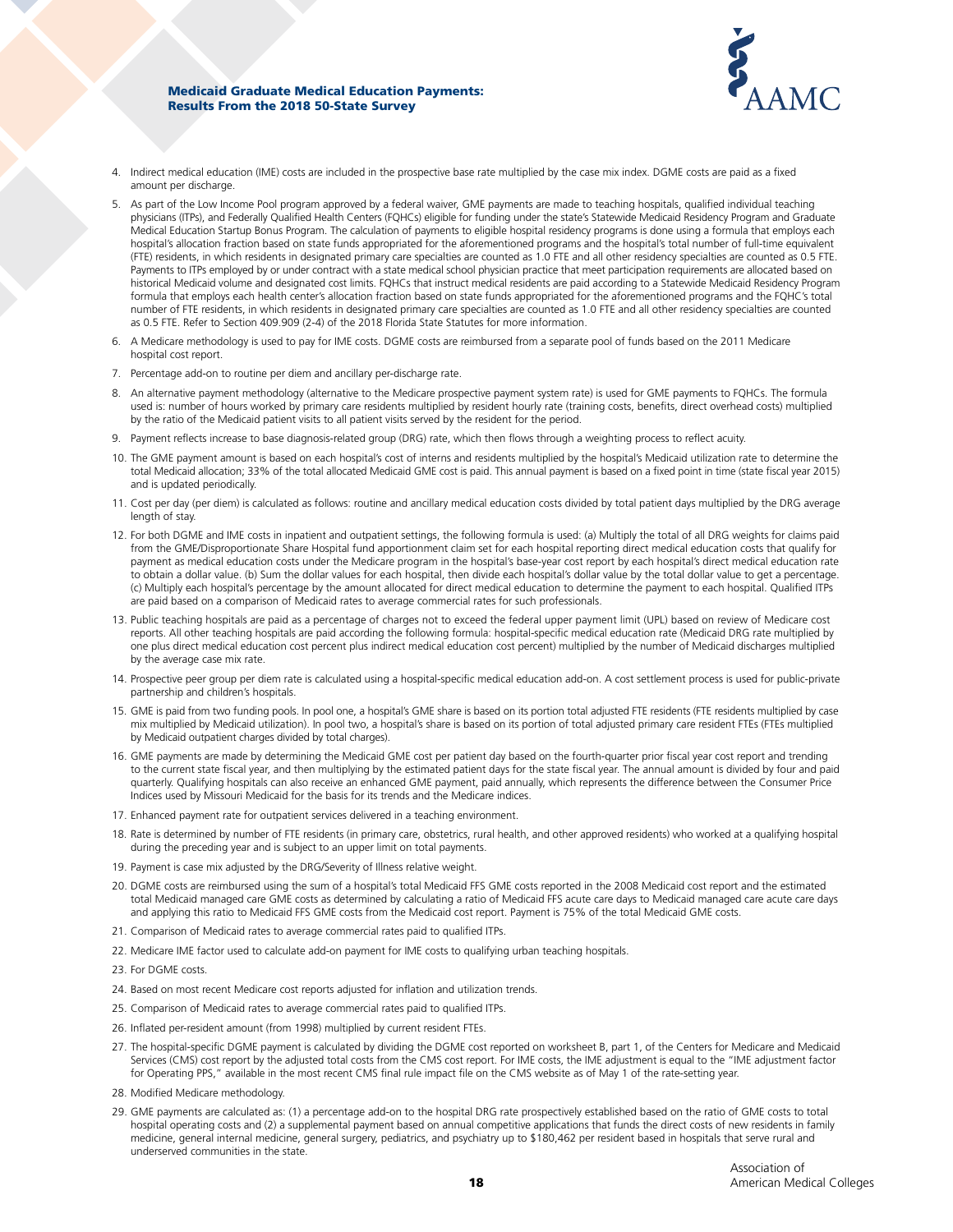

# **Table 5. Methods for Distributing Medicaid Graduate Medical Education Payments Under Fee-for-Service, 2018**

|                             | Part of                             |                                       | Supplemental Payments Under Federal Authority <sup>2</sup> |                |              |
|-----------------------------|-------------------------------------|---------------------------------------|------------------------------------------------------------|----------------|--------------|
| State <sup>1</sup>          | <b>Hospital</b><br><b>Base Rate</b> | <b>UPL</b> for<br><b>Institutions</b> | <b>UPL</b> for<br>Physicians (ITP)                         | <b>DSH</b>     | <b>UCP</b>   |
| Arizona                     |                                     | X                                     |                                                            |                |              |
| <b>Arkansas</b>             | $\mathsf X$                         | $\mathsf X$                           |                                                            |                |              |
| Colorado                    | $\mathsf X$                         | $\mathsf X$                           |                                                            |                |              |
| <b>Connecticut</b>          |                                     | $\overline{X}$                        |                                                            |                |              |
| <b>Delaware</b>             | X                                   |                                       |                                                            |                |              |
| <b>District of Columbia</b> | $\overline{X}$                      |                                       |                                                            |                |              |
| Florida                     |                                     |                                       | $\mathsf X$                                                | X              | $X^3$        |
| Georgia                     | $\mathsf X$                         | $\mathsf X$                           |                                                            |                |              |
| Hawaii                      | $\times$                            |                                       |                                                            |                |              |
| Idaho                       |                                     | X <sup>4</sup>                        |                                                            |                |              |
| <b>Illinois</b>             | X                                   | $\times$                              |                                                            |                |              |
| Indiana                     | $\overline{\mathsf{X}}$             |                                       |                                                            |                |              |
| lowa                        |                                     | $\mathsf X$                           | Χ                                                          |                |              |
| <b>Kansas</b>               |                                     | $\overline{\mathsf{x}}$               |                                                            |                |              |
| Kentucky                    | X                                   | $\times$                              |                                                            |                |              |
| Louisiana                   | $\overline{\mathsf{x}}$             | $\overline{\mathsf{x}}$               |                                                            | $\times$       |              |
| <b>Maine</b>                | X                                   |                                       |                                                            |                |              |
| <b>Maryland</b>             |                                     | $\overline{\mathsf{X}}$               |                                                            |                |              |
| Michigan                    |                                     | $\overline{\mathsf{x}}$               |                                                            |                |              |
| <b>Minnesota</b>            |                                     | $\overline{X}$                        |                                                            |                |              |
| Mississippi                 | X                                   |                                       |                                                            |                |              |
| <b>Missouri</b>             |                                     | $\mathsf X$                           |                                                            |                |              |
| <b>Montana</b>              |                                     | X                                     |                                                            |                |              |
| <b>Nebraska</b>             | $\times$                            |                                       |                                                            |                |              |
| Nevada                      |                                     | X                                     | X                                                          |                |              |
| <b>New Mexico</b>           |                                     | $\overline{\mathsf{X}}$               |                                                            |                |              |
| <b>New York</b>             | X                                   |                                       |                                                            |                |              |
| <b>North Carolina</b>       | $\mathsf X$                         | $\mathsf X$                           |                                                            | $\mathsf X$    |              |
| Ohio                        | $\mathsf{X}$                        |                                       |                                                            |                |              |
| <b>Oklahoma</b>             |                                     | $\overline{\mathsf{X}}$               |                                                            |                |              |
| Oregon                      |                                     | $\overline{\mathsf{X}}$               |                                                            |                |              |
| Pennsylvania                |                                     | $\overline{\mathsf{x}}$               |                                                            |                |              |
| South Carolina              | Χ                                   |                                       | X                                                          |                |              |
| <b>South Dakota</b>         |                                     | $\overline{\mathsf{x}}$               |                                                            |                |              |
| <b>Texas</b>                | X                                   | $\mathsf X$                           |                                                            |                |              |
| <b>Utah</b>                 |                                     | $\mathsf X$                           |                                                            |                |              |
| Vermont                     |                                     | $\mathsf X$                           | X                                                          |                |              |
| Virginia                    |                                     | $\overline{\mathsf{X}}$               |                                                            | $\overline{X}$ |              |
| Washington                  | $\mathsf X$                         |                                       |                                                            |                |              |
| <b>West Virginia</b>        | $\mathsf X$                         |                                       |                                                            |                |              |
| Wisconsin                   | $\overline{\mathsf{x}}$             | X                                     |                                                            |                |              |
| <b>Total States</b>         | $\overline{21}$                     | 28                                    | 5                                                          | $\overline{4}$ | $\mathbf{1}$ |

*(continued on next page)*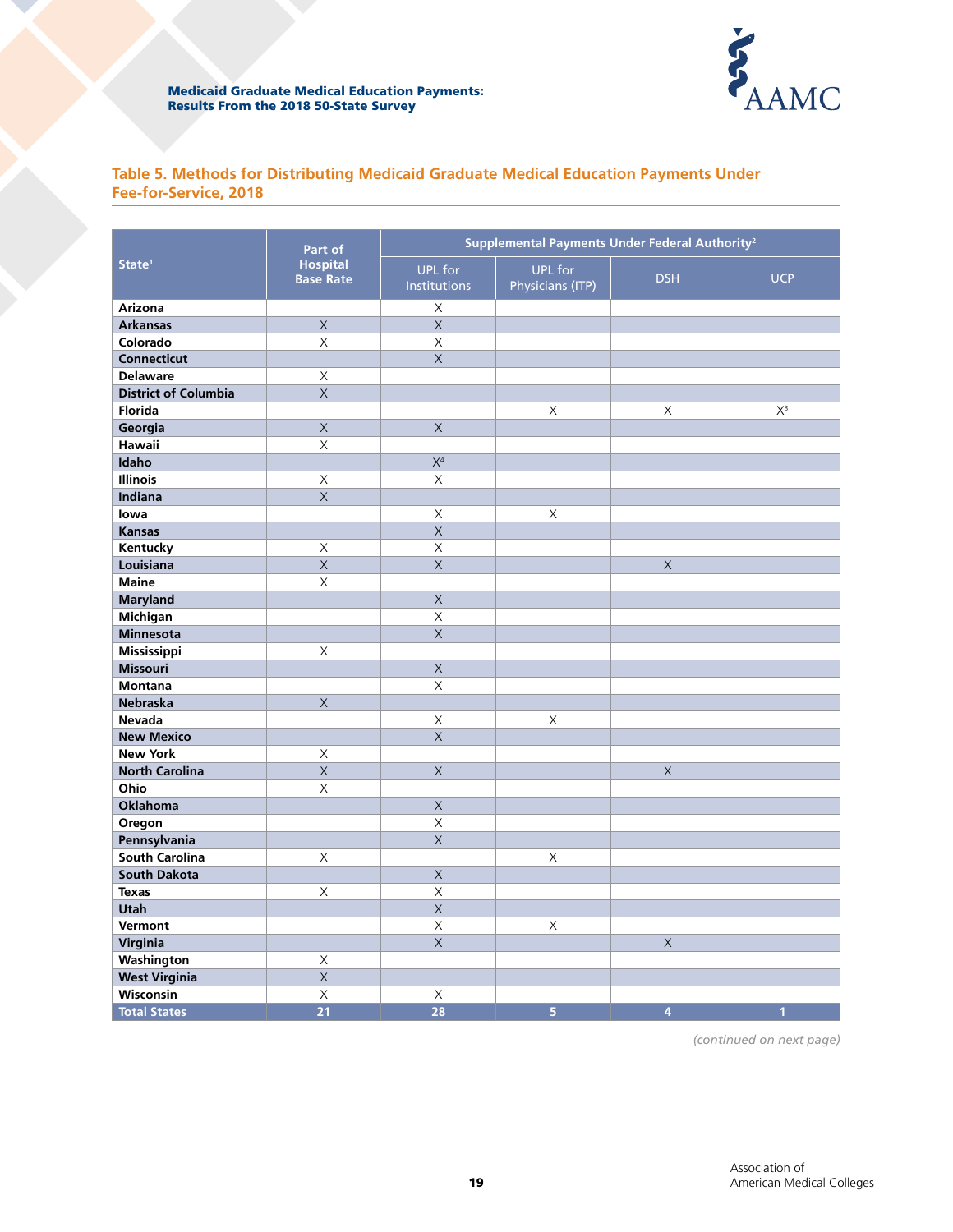

Note: UPL = upper payment limit; ITPs = Qualified Individual Teaching Physicians; DSH = Disproportionate Share Hospital; UCP = Uncompensated Care Pool.

- 1. New Jersey Medicaid does not pay hospitals for graduate medical education (GME) under its fee-for-service program. Tennessee Medicaid does not operate a fee-for-service program.
- 2. States make four types of supplemental Medicaid payments for GME costs to eligible providers allowed under federal authority: (1) payments to institutions (hospitals and freestanding nonhospital clinics), whose payments cannot exceed the institution's designated UPL; (2) payments to qualified ITPs, whose UPL is deemed by the Centers for Medicare and Medicaid Services to be Medicare rates and average commercial rates for physician services (see Table 3); (3) payments to federally designated DSHs; and (4) waiver-approved UCPs that pay hospitals and other providers for costs associated with delivery of uncompensated services to the uninsured.
- 3. Florida's Low Income Pool distributes supplemental payments to reimburse uncompensated GME costs to eligible non-DSH state-statutory teaching hospitals, ITPs contracted by faculty practice plans of public medical schools, and Federally Qualified Health Centers (FQHCs) with approved teaching programs.
- 4. Idaho distributes supplemental UPL payments to FQHCs with approved teaching programs through a quarterly settlement process.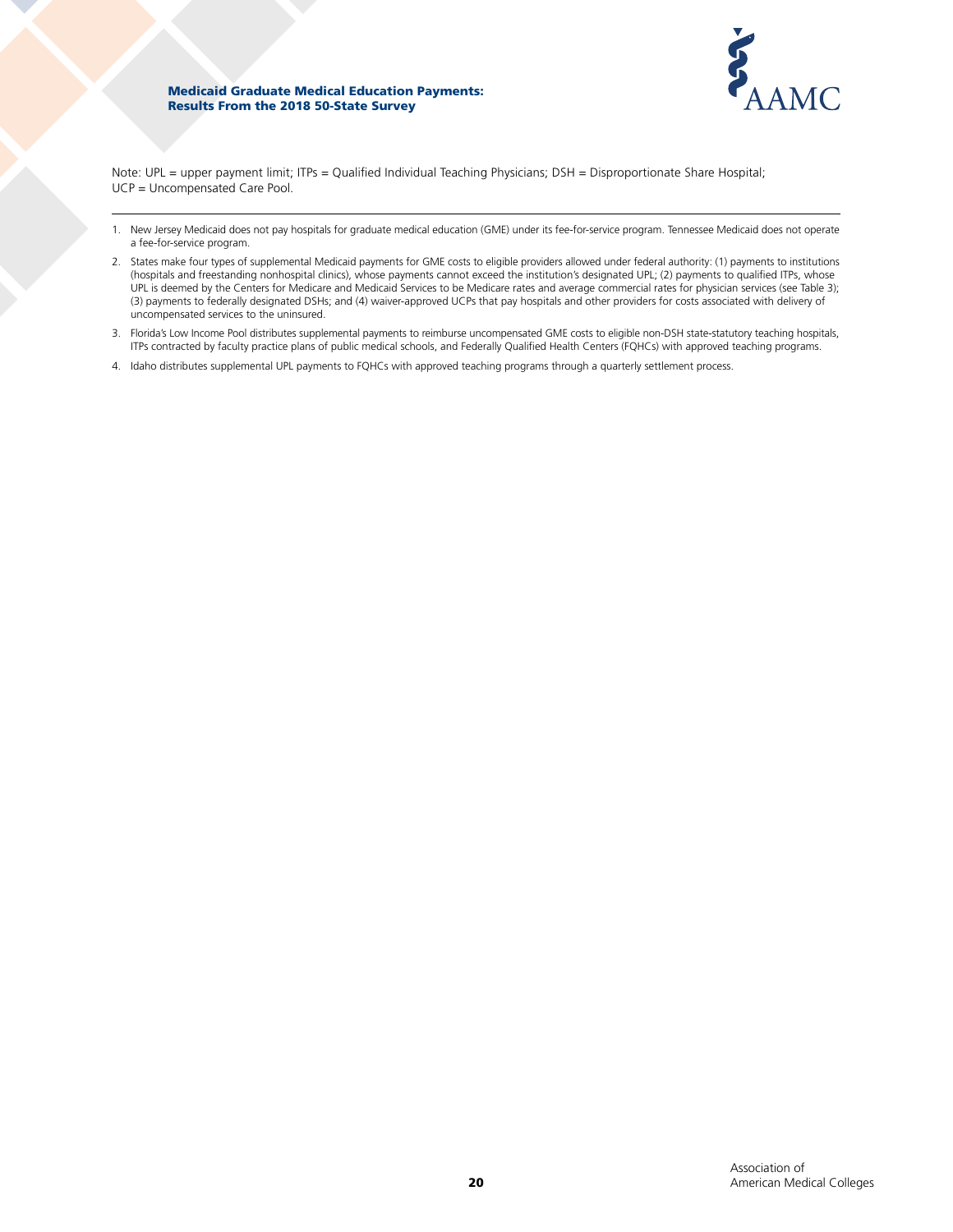

| Table 6. States Making Medicaid Graduate Medical Education Payments Under Managed Care, 2018 |  |  |  |  |  |
|----------------------------------------------------------------------------------------------|--|--|--|--|--|
|                                                                                              |  |  |  |  |  |

| <b>State</b>                | <b>Direct Payment to Hospitals</b><br>or Other Teaching Entity | <b>Payment Part of Capitated Rates</b><br><b>Paid to MCOs</b> |
|-----------------------------|----------------------------------------------------------------|---------------------------------------------------------------|
| Colorado                    | $\times$                                                       |                                                               |
| <b>Delaware</b>             |                                                                | $\mathsf X$                                                   |
| <b>District of Columbia</b> | X                                                              |                                                               |
| <b>Florida</b>              |                                                                | $\overline{X}$                                                |
| Georgia                     |                                                                | $\times$                                                      |
| Idaho                       | $\times$                                                       |                                                               |
| Illinois <sup>1</sup>       | X                                                              | $\times$                                                      |
| Indiana                     | $\mathsf X$                                                    |                                                               |
| lowa                        |                                                                | $\times$                                                      |
| <b>Kansas</b>               |                                                                | $\times$                                                      |
| Kentucky                    |                                                                | $\times$                                                      |
| Louisiana                   | $\mathsf X$                                                    |                                                               |
| <b>Maryland</b>             | X                                                              |                                                               |
| <b>Michigan</b>             |                                                                | $\chi$                                                        |
| <b>Minnesota</b>            | X                                                              |                                                               |
| Mississippi                 |                                                                | $\times$                                                      |
| <b>Nebraska</b>             | X                                                              |                                                               |
| <b>Nevada</b>               | $\times$                                                       |                                                               |
| <b>New Jersey</b>           | X                                                              |                                                               |
| <b>New York</b>             | $\times$                                                       |                                                               |
| Ohio                        |                                                                | $\times$                                                      |
| Oregon                      | $\times$                                                       |                                                               |
| <b>South Carolina</b>       | X                                                              |                                                               |
| <b>Tennessee</b>            | $\mathsf X$                                                    |                                                               |
| <b>Texas</b>                |                                                                | $\times$                                                      |
| Virginia                    | $\times$                                                       |                                                               |
| Washington                  |                                                                | X                                                             |
| Wisconsin                   |                                                                | $\times$                                                      |
| <b>Total States</b>         | 16                                                             | 13                                                            |

Notes: MCOs = managed care organizations. Effective July 2019, North Carolina has federal approval to operate a risk-based managed care program that will pay hospitals directly for graduate medical education.

1. Illinois pays private teaching hospitals as part of the capitation rates paid to MCOs and makes payments directly to public teaching hospitals (University of Illinois and Cook County).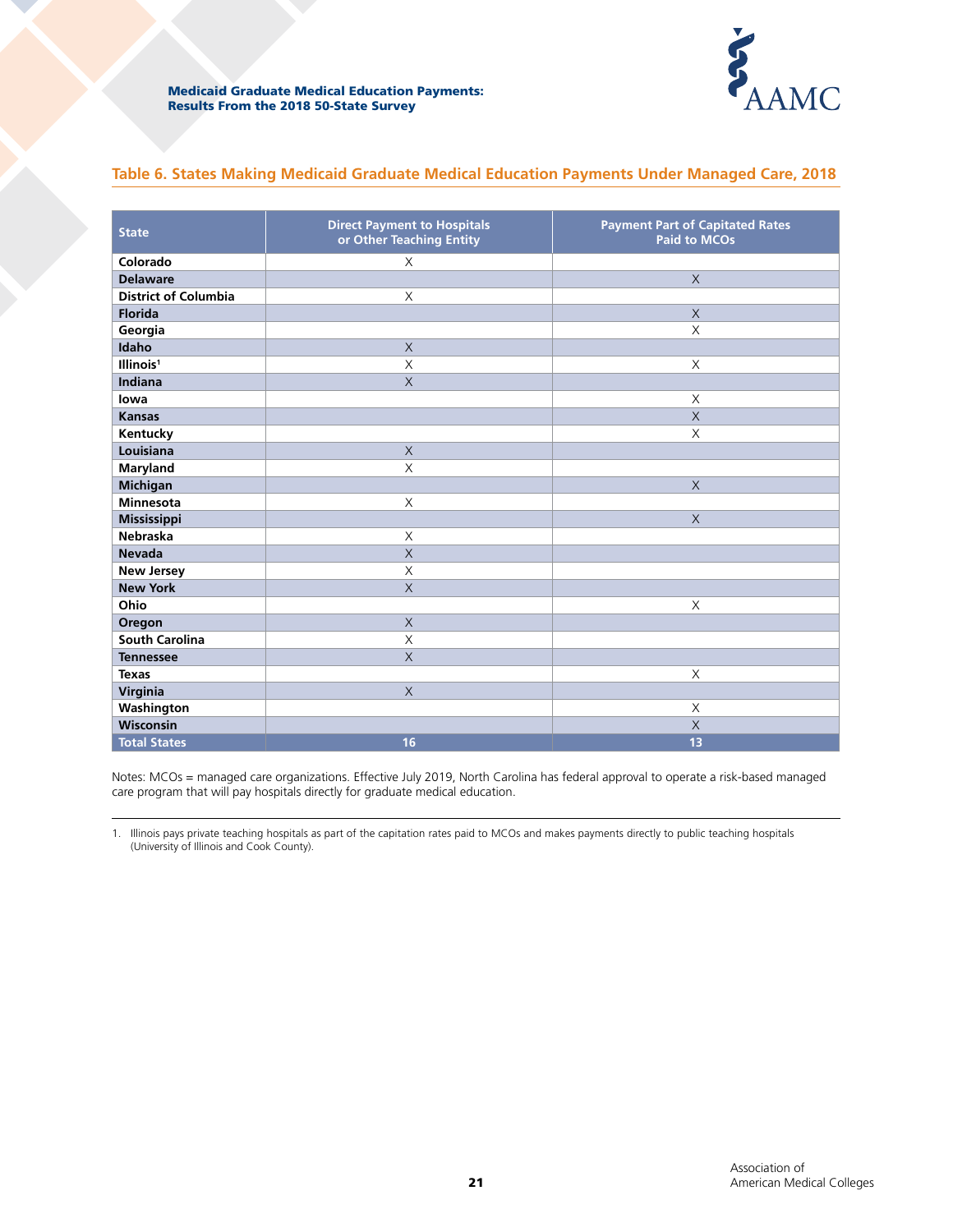

# **Table 7. Methods for Calculating Medicaid Graduate Medical Education Payments Made Directly to Teaching Programs Under Managed Care, 2018**

| <b>State</b>                | <b>Follow Medicare</b><br><b>FFS Methodology</b> | <b>Per Medicaid</b><br><b>Managed Care</b><br><b>Discharge</b> | <b>Per-Resident</b><br><b>Method</b> | <b>Other</b>   |
|-----------------------------|--------------------------------------------------|----------------------------------------------------------------|--------------------------------------|----------------|
| Colorado                    |                                                  | X                                                              |                                      |                |
| <b>District of Columbia</b> | $\times$                                         |                                                                |                                      |                |
| Idaho                       | X <sup>1</sup>                                   |                                                                |                                      |                |
| <b>Illinois</b>             |                                                  | $\times$                                                       |                                      |                |
| Indiana                     |                                                  |                                                                |                                      | $X^2$          |
| Louisiana                   |                                                  |                                                                |                                      | $X^3$          |
| Maryland                    |                                                  |                                                                | X                                    |                |
| <b>Minnesota</b>            |                                                  |                                                                | $\times$                             |                |
| <b>Nebraska</b>             |                                                  | X                                                              |                                      |                |
| <b>Nevada</b>               |                                                  |                                                                | $\times$                             | X <sup>4</sup> |
| New Jersey <sup>5</sup>     | X                                                |                                                                | X                                    |                |
| <b>New York</b>             |                                                  | $\times$                                                       |                                      |                |
| Oregon                      | X                                                |                                                                |                                      |                |
| <b>South Carolina</b>       | $\times$                                         | $\times$                                                       |                                      | $X^6$          |
| <b>Tennessee</b>            |                                                  |                                                                | X                                    | $X^7$          |
| Virginia                    |                                                  | $\times$                                                       |                                      |                |

Note: FFS = fee-for-service.

1. Based on inpatient and outpatient time Medicare coverage database (MCD) utilization.

- 2. Graduate medical education (GME) payments are made on a cost per day (per diem) calculated by dividing routine and ancillary medical education costs by total inpatient days multiplied by the Diagnosis-Related Group average length of stay.
- 3. Prospective peer group per diem rate calculated with hospital-specific medical education add-on. Cost settlement process used for public-private partnership and children's hospitals.

4. An enhanced payment based on the average commercial rate for qualified professionals for services delivered in an outpatient teaching environment.

5. Direct graduate medical education (DGME) payments are calculated as follows: Using 2013 as the base year, percentage of Medicaid HMO days is multiplied by the total median cost per resident (total GME costs) divided by total DGME costs. Indirect medical education (IME) payments are calculated as follows: Using 2013 as the base year, total inpatient Medicaid managed care payments for 24 months is multiplied by an IME factor of 0.1219 divided by total IME costs.

6. An enhanced payment based on the average commercial rate methodology for qualified teaching physicians for services delivered in a teaching environment.

7. Fixed annual amount of money divided among the state's four medical schools using a calculation factoring in the ratio of the number of primary care residents to the total number of residents.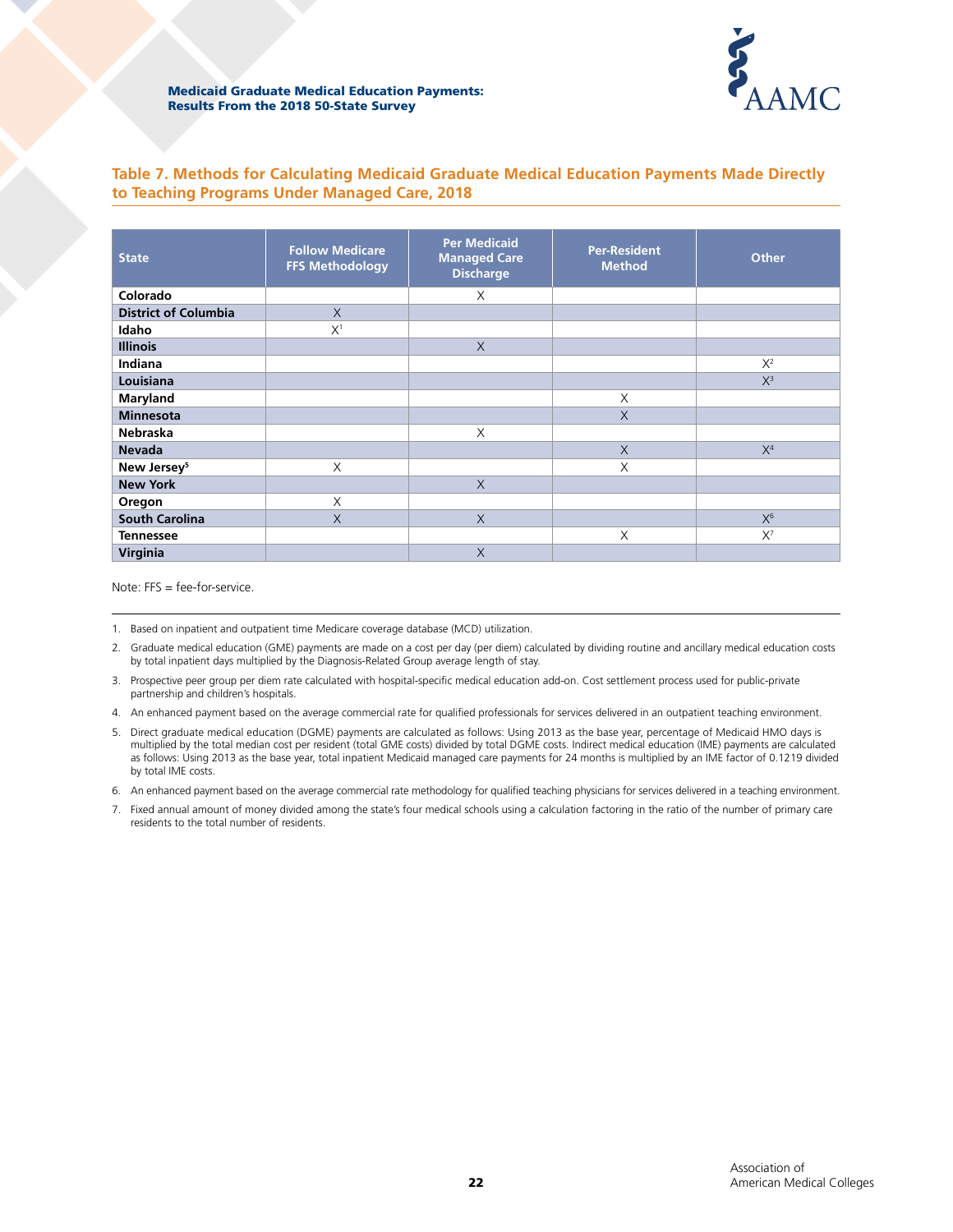

# **Table 8. State Oversight of Medicaid Graduate Medical Education Payments in Capitation Rates to Managed Care Organizations, 2018**

| <b>State</b>       | <b>Medicaid Requires MCOs to Distribute GME</b><br><b>Payments to Teaching Hospitals</b><br>or Other Teaching Entities | <b>Medicaid Assumes MCOs Distribute GME</b><br><b>Payments to Teaching Hospitals</b><br>or Other Teaching Entities |
|--------------------|------------------------------------------------------------------------------------------------------------------------|--------------------------------------------------------------------------------------------------------------------|
| <b>Delaware</b>    |                                                                                                                        | X                                                                                                                  |
| <b>Florida</b>     | X <sup>1</sup>                                                                                                         |                                                                                                                    |
| Georgia            |                                                                                                                        | X                                                                                                                  |
| <b>Illinois</b>    |                                                                                                                        | X                                                                                                                  |
| lowa               | $X^2$                                                                                                                  |                                                                                                                    |
| <b>Kansas</b>      | $X^3$                                                                                                                  |                                                                                                                    |
| Kentucky           | X <sup>4</sup>                                                                                                         |                                                                                                                    |
| <b>Michigan</b>    | $X^5$                                                                                                                  |                                                                                                                    |
| <b>Mississippi</b> | $X^6$                                                                                                                  |                                                                                                                    |
| Ohio               |                                                                                                                        | $X^7$                                                                                                              |
| <b>Texas</b>       |                                                                                                                        | X                                                                                                                  |
| Washington         |                                                                                                                        | X                                                                                                                  |
| <b>Wisconsin</b>   |                                                                                                                        | Χ                                                                                                                  |

Note: GME = graduate medical education; MCOs = managed care organizations.

- 1. MCOs are provided with a specific methodology for determining GME payments to medical schools.
- 2. MCOs are provided with a specific methodology, which follows Medicaid fee-for-service (FFS), for determining GME add-on payments.
- 3. MCOs are provided with a specific methodology for determining GME add-on payments. Medicaid FFS provides the GME factors to apply to the peer group hospital rate. Payment is calculated as the peer group rate multiplied by the Medicare Severity Diagnosis Related Group weight for Diagnosis Related Group.
- 4. MCOs are provided with a methodology for determining GME add-on payments.
- 5. MCOs are provided with a specific methodology for determining GME add-on payments.
- 6. MCOs are provided with a specific methodology for determining GME add-on payments. Teaching hospitals are paid on a per-case basis using the same methodology for making GME payments under FFS.
- 7. The contracts between MCOs and hospitals generally state that the MCO "pays like FFS." Therefore, the assigned GME rate to a teaching hospital is also paid on claims for managed care enrollees.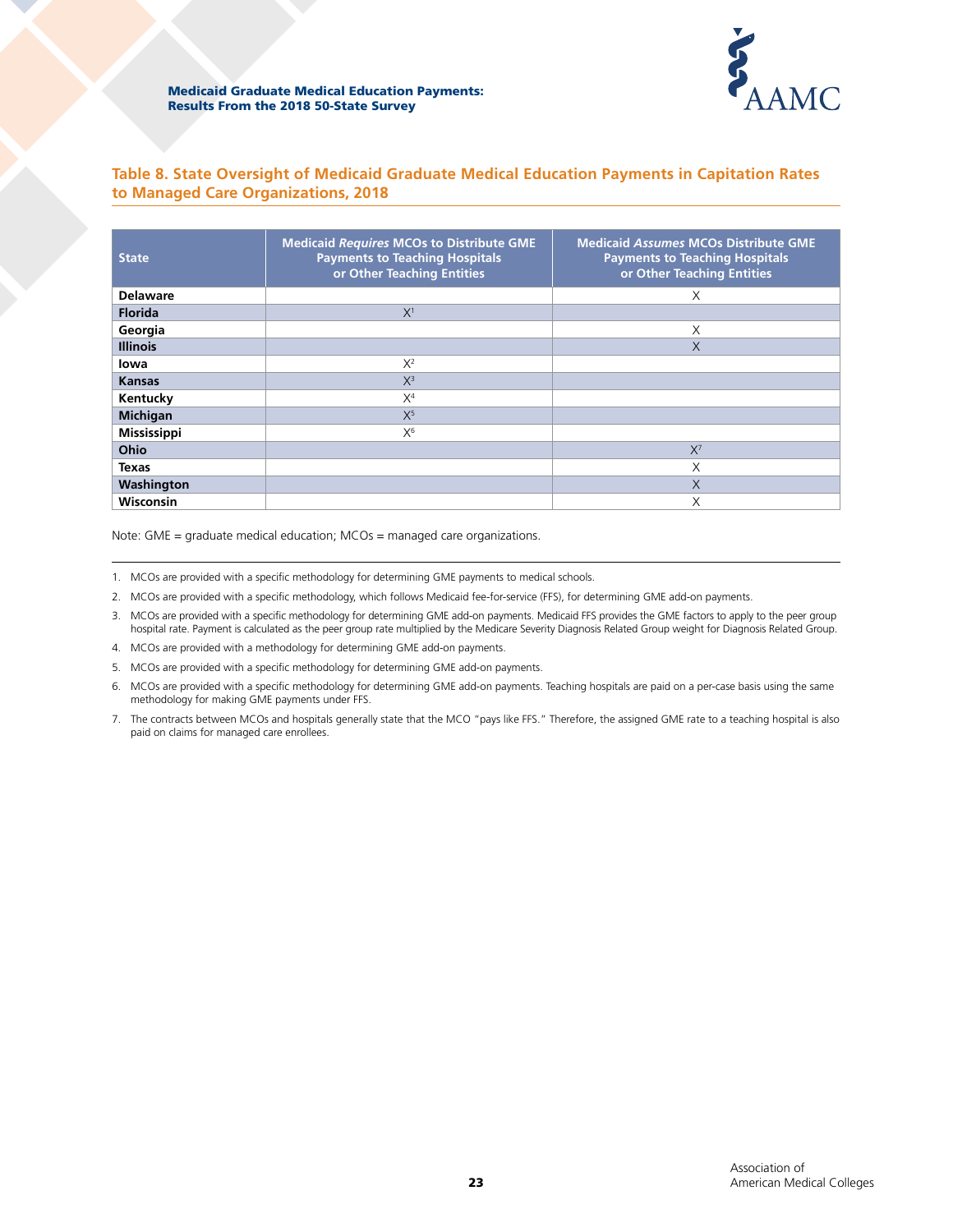

# **Table 9. Reasons for Not Making Medicaid Graduate Medical Education Payments Under Managed Care, by State, 2018**

| State <sup>1</sup>   | Rationale for Not Making GME Payments Under Managed Care                                                                                                                        |
|----------------------|---------------------------------------------------------------------------------------------------------------------------------------------------------------------------------|
| Arizona              | No rationale reported                                                                                                                                                           |
| <b>Hawaii</b>        | No rationale reported                                                                                                                                                           |
| <b>Missouri</b>      | Medicaid payment for GME under managed care is not a pressing policy issue among many competing<br>issues; difficulty determining methodology to pay for GME under managed care |
| <b>New Mexico</b>    | Medicaid payment for GME under managed care is not necessary or appropriate                                                                                                     |
| Oklahoma             | Medicaid historically paid for GME, but recent policy issues no longer allow payment <sup>2</sup>                                                                               |
| Pennsylvania         | An amount was added to fee-for-service GME payments to compensate for no longer including payment<br>of GME costs under capitated managed care                                  |
| Utah                 | Medicaid payment for GME payment under managed care is not necessary or appropriate                                                                                             |
| <b>West Virginia</b> | No rationale reported                                                                                                                                                           |

Note: GME = graduate medical education.

1. Only states that make Medicaid GME payments directly to teaching programs under their fee-for-service programs *and* have a risk-based managed care program were included. Oklahoma operated a risk-based Medicaid managed care program that paid medical schools for GME costs until 2017.

2. Effective Dec. 31, 2016, Oklahoma Medicaid no longer received federal financial participation to support GME managed care payments under the state's section 1115A waiver. In FY 2018, the state discontinued GME payments under Medicaid managed care.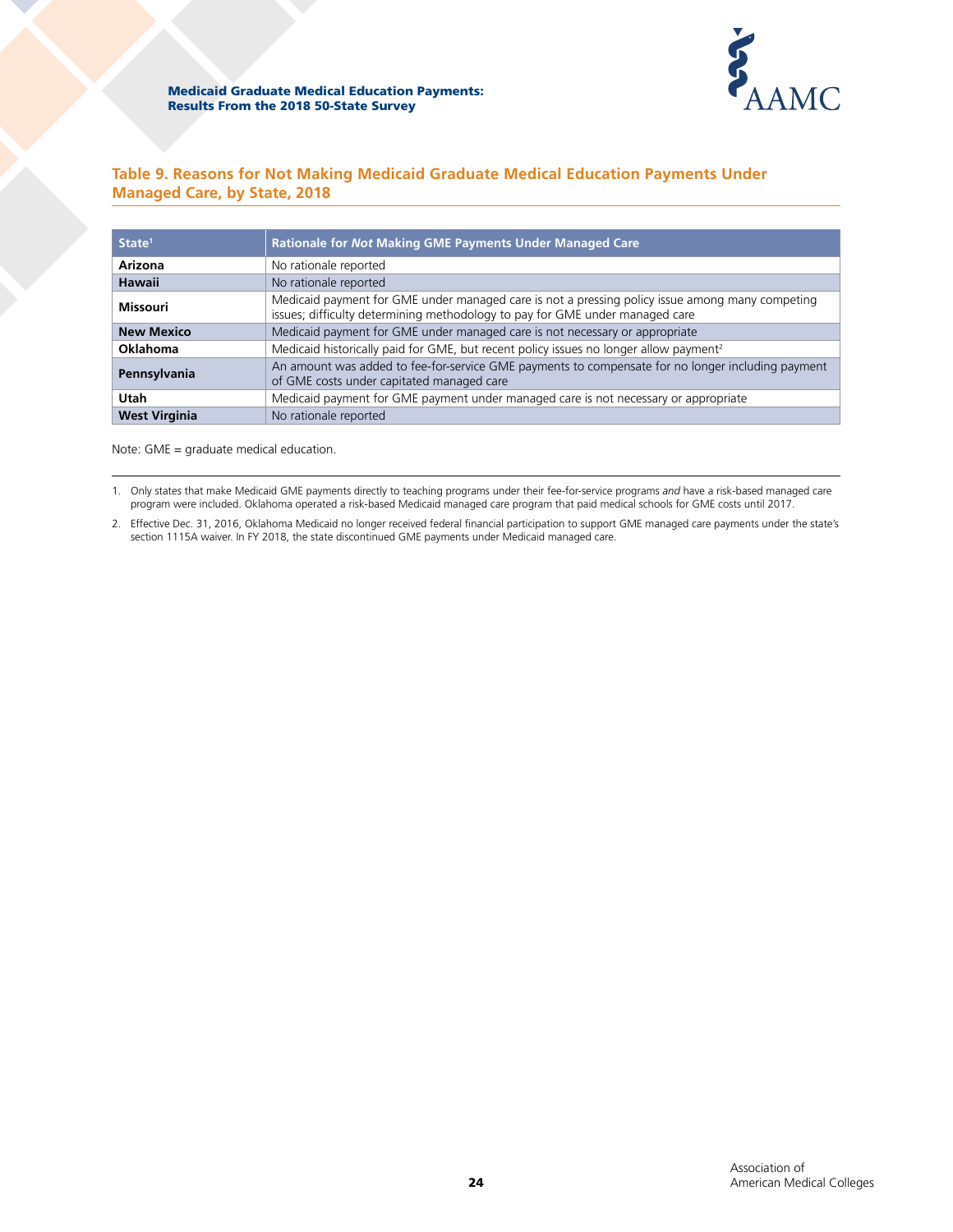

### **Table 10. States With a Federal Waiver Governing Graduate Medical Education Payments Under Medicaid Managed Care, 2018**

#### **Section 1115 Approved Federal Demonstration Waivers**

#### **FLORIDA**

Title: Managed Medical Assistance *Original Approval: 2005 Expiration: 2022*

The demonstration allows the state to operate a capitated Medicaid managed care program and creates a Low Income Pool (LIP) to fund safety-net providers that furnish uncompensated care to Medicaid, uninsured, and underinsured populations. The uncompensated care pool replaced the Medicaid Upper Payment Limit supplemental payment program that supported safety-net hospitals under fee-for-service (FFS) payment models. The waiver allows LIP to continue making Medicaid supplemental FFS graduate medical education (GME) payments to eligible non-Disproportionate Share Hospital state-statutory teaching hospitals, individual teaching physicians employed by physician practices of public medical schools, and Federally Qualified Health Centers with approved teaching programs.

LIP:<http://www.fdhc.state.fl.us/Medicaid/Finance/finance/LIP-DSH/LIP/background.shtml>

#### **MINNESOTA**

Title: Prepaid Medical Assistance Project Plus *Original Approval: 1995 Expiration: 2020*

The demonstration supports health services delivered through a statewide prepaid, capitated managed care system. The waiver authorizes the state to make Medicaid GME payments directly to teaching hospitals and other approved clinical training programs under managed care (outside of capitation rates) under the auspices of the state Department of Health's Medical Education and Research Costs (MERC) trust fund. Payments are limited to the amount claimed for federal financial participation under the demonstration.

MERC: <https://www.health.state.mn.us/facilities/ruralhealth/merc/index.html>

#### **NEW JERSEY**

Title: Family Care Comprehensive Demonstration *Original Approval: 2011 Expiration: 2022*

The demonstration builds on reforms in existing managed acute and primary care programs and provider networks. Effective July 2013, an amendment to the Medicaid state plan established a new method of distributing GME payments authorized under the demonstration's special terms and conditions approved in 2012. The amendment requires that (1) Medicaid GME payments to teaching hospitals be distributed only under managed care using a methodology that makes GME payments directly to teaching hospitals (outside of capitation rates paid to managed care organizations) and (2) the Medicaid program receives federal approval under the waiver for periodic increases in such payments as amendments to its state plan. The demonstration establishes that the medical education component under Medicaid managed care be administered by the state Department of Health's Hospital Care Payment Assistance Program (HCPAP).

HCPAP: <https://www.nj.gov/health/charitycare/>

#### **NORTH CAROLINA**

Title: Medicaid Reform Demonstration *Original Approval: 2019 (July) Expiration: 2024*

The demonstration supports the transition of Medicaid managed care to a risk-based program that contracts with prepaid health plans (PHPs) and authorizes the state to make GME payments under managed care directly to teaching hospitals outside of the capitation rates paid to PHPs. In addition, the state proposes to establish an Innovation Workforce Fund that would support an assessment to identify gaps in the state's Medicaid provider workforce and, based on the assessment results, provide education and practice financial incentives that target high-need types of Medicaid providers.

Medicaid Transformation: <https://files.nc.gov/ncdhhs/CMS-1115-Approval-FactSheet-FINAL-20181024.pdf>https://files.nc.gov/ncdhhs/ medicaid/Medicaid-Factsheets-PHP-2.4.19.pdf

*(continued on next page)*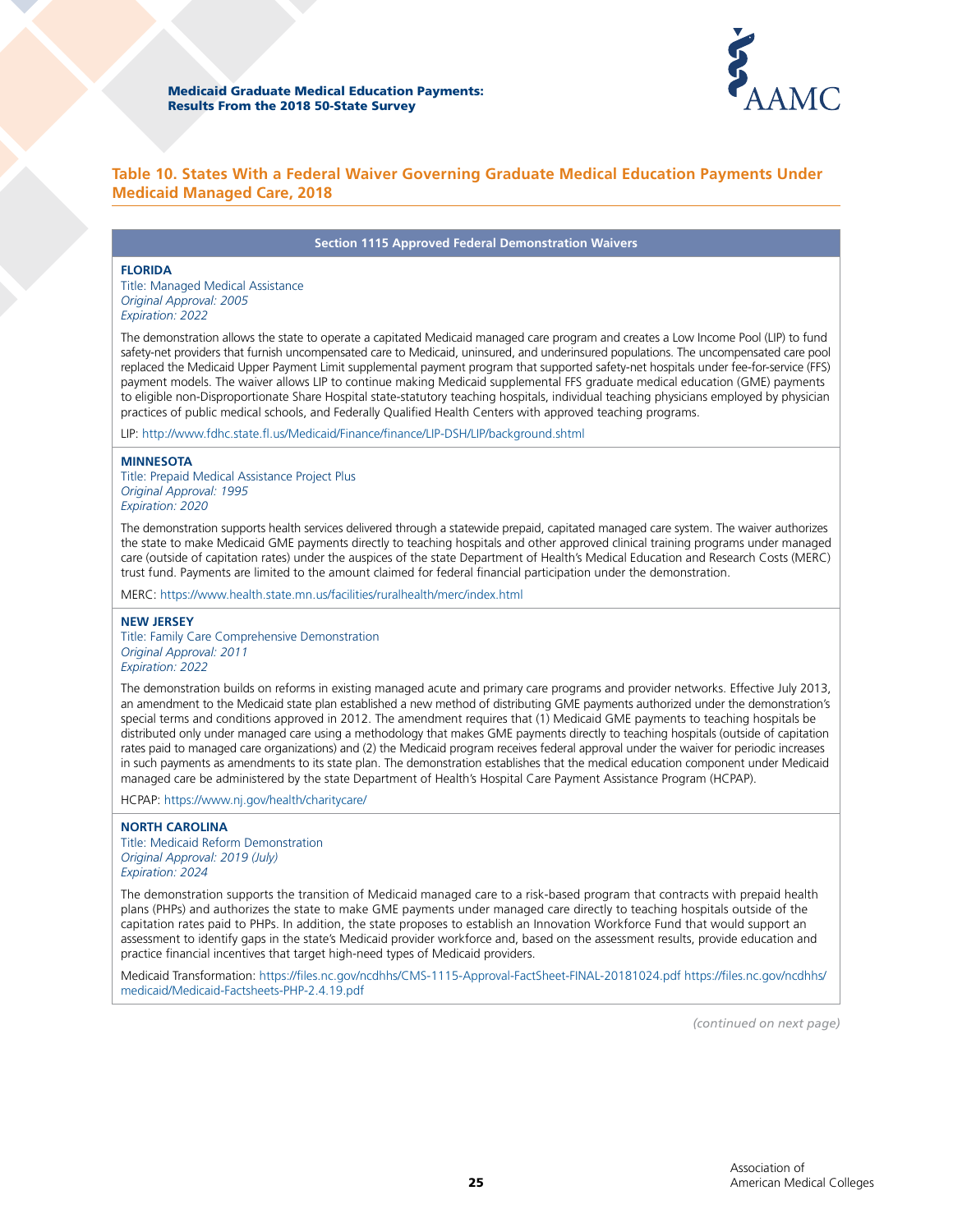



**Section 1115 Approved Federal Demonstration Waivers**

#### **TENNESSEE**

Title: TennCare I and II *Original Approval: 1994 Expiration: 2021*

The demonstration has the twin goals of controlling rising Medicaid costs and increasing public access to affordable health care by enrolling the state's entire Medicaid population in managed care. Authority is granted for the indirect payment of GME (by directly paying four university medical schools instead of their associated teaching hospitals or clinics) from a supplemental pool that favors support of primary care residents and promotes the waiver's objective to increase access to and strengthen providers who serve Medicaid and low-income populations in the state.

GME Pool (pgs. 25–26): [https://www.medicaid.gov/Medicaid-CHIP-Program-Information/By-Topics/Waivers/1115/downloads/tn/](https://www.medicaid.gov/Medicaid-CHIP-Program-Information/By-Topics/Waivers/1115/downloads/tn/TennCare-II/tn-tenncare-ii-supp-pool-rpt-03042016.pdf) [TennCare-II/tn-tenncare-ii-supp-pool-rpt-03042016.pdf](https://www.medicaid.gov/Medicaid-CHIP-Program-Information/By-Topics/Waivers/1115/downloads/tn/TennCare-II/tn-tenncare-ii-supp-pool-rpt-03042016.pdf) 

Sources: Henderson TM. *Medicaid Graduate Medical Education Payments: Results From the 2018 50-State Survey.* Washington, DC: AAMC; 2019. Centers for Medicare and Medicaid Services. State Section 1115 Demonstration Waivers. https://www.medicaid.gov/ medicaid/section-1115-demo/demonstration-and-waiver-list/index.html. Accessed Feb. 3, 2019.

Notes: Effective Dec. 31, 2016, Oklahoma Medicaid stopped receiving federal financial participation to support GME payments under the state's Section 1115 demonstration waiver. Payments to medical schools under managed care were discontinued in FY 2018 as required by the Centers for Medicare and Medicaid Services.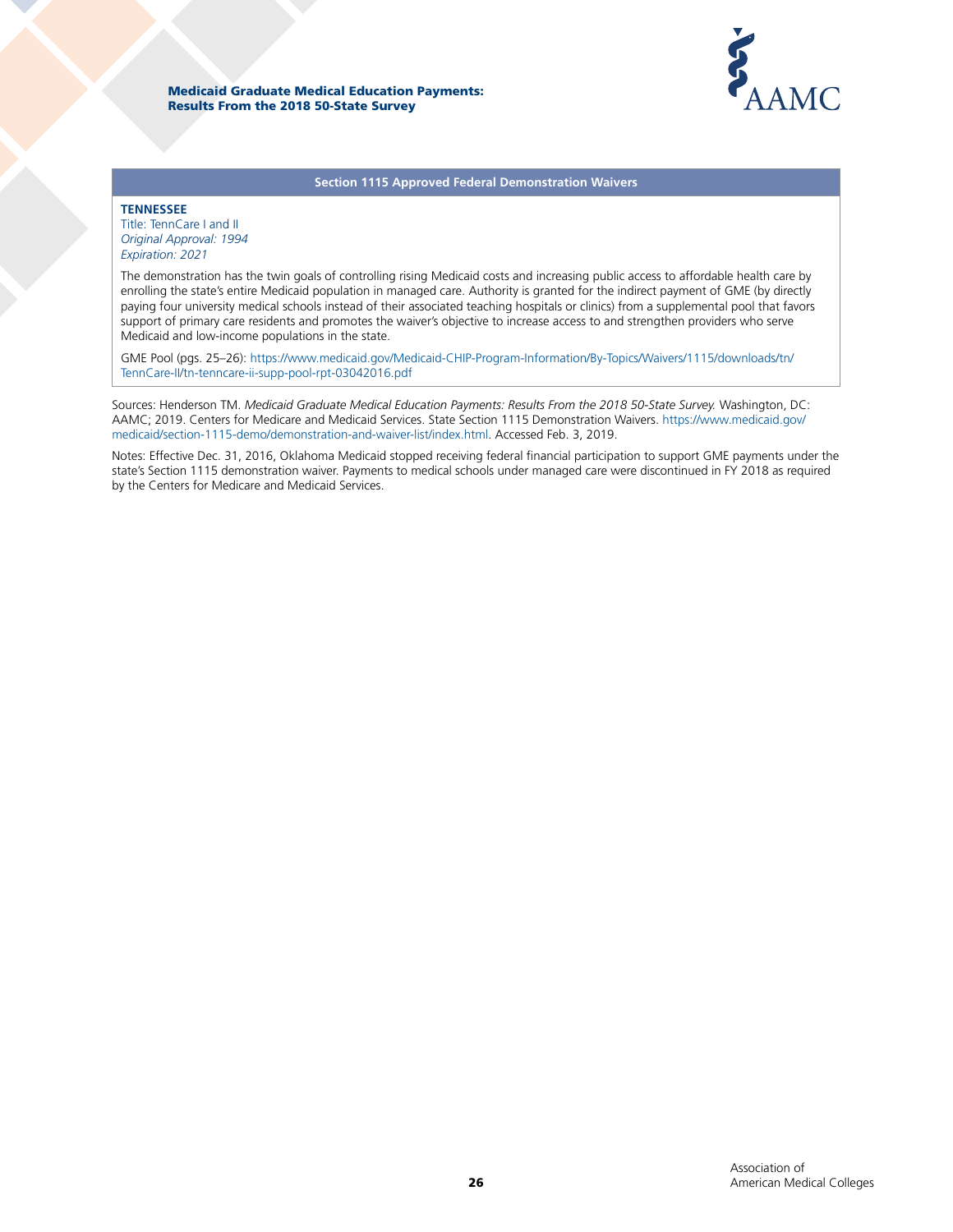

# **Table 11. State Medicaid Programs With Financial Accountability Measures Governing Graduate Medical Education Payments, 2018**

| <b>State</b>                | <b>Teaching Programs Required</b><br>to Report DGME Costs | <b>GME Payments Routinely Audited<sup>1</sup></b> |  |
|-----------------------------|-----------------------------------------------------------|---------------------------------------------------|--|
| Arizona                     | No*                                                       | <b>No</b>                                         |  |
| <b>Arkansas</b>             | No*                                                       | Yes <sup>2</sup>                                  |  |
| Colorado                    | No*                                                       | <b>No</b>                                         |  |
| <b>Connecticut</b>          | No*                                                       | <b>No</b>                                         |  |
| <b>Delaware</b>             | No                                                        | <b>No</b>                                         |  |
| <b>District of Columbia</b> | No*                                                       | <b>No</b>                                         |  |
| Florida                     | Yes                                                       | Yes <sup>3</sup>                                  |  |
| Georgia                     | No*                                                       | <b>No</b>                                         |  |
| Hawaii                      | Yes                                                       | <b>No</b>                                         |  |
| Idaho                       | Yes                                                       | <b>No</b>                                         |  |
| <b>Illinois</b>             | No*                                                       | <b>No</b>                                         |  |
| Indiana                     | No*                                                       | <b>No</b>                                         |  |
| lowa                        | Yes                                                       | Yes <sup>4</sup>                                  |  |
| <b>Kansas</b>               | Yes                                                       | <b>No</b>                                         |  |
| Kentucky                    | No*                                                       | <b>No</b>                                         |  |
| Louisiana                   | $No*$                                                     | Yes <sup>5</sup>                                  |  |
| <b>Maine</b>                | Yes                                                       | Yes <sup>6</sup>                                  |  |
| <b>Maryland</b>             | <b>No</b>                                                 | <b>No</b>                                         |  |
| Michigan                    | <b>No</b>                                                 | <b>No</b>                                         |  |
| <b>Minnesota</b>            | No*                                                       | Yes <sup>7</sup>                                  |  |
| Mississippi                 | $No*$                                                     | <b>No</b>                                         |  |
| <b>Missouri</b>             | No*                                                       | <b>No</b>                                         |  |
| <b>Montana</b>              | No*                                                       | <b>No</b>                                         |  |
| <b>Nebraska</b>             | <b>No</b>                                                 | Yes <sup>8</sup>                                  |  |
| <b>Nevada</b>               | Yes                                                       | Yes <sup>9</sup>                                  |  |
| <b>New Jersey</b>           | Yes                                                       | <b>No</b>                                         |  |
| <b>New Mexico</b>           | No                                                        | No                                                |  |
| <b>New York</b>             | Yes                                                       | <b>No</b>                                         |  |
| <b>North Carolina</b>       | No*                                                       | Yes                                               |  |
| Ohio                        | Yes                                                       | Yes <sup>10</sup>                                 |  |
| Oklahoma                    | <b>No</b>                                                 | <b>No</b>                                         |  |
| Oregon                      | No*                                                       | <b>No</b>                                         |  |
| Pennsylvania                | No*                                                       | <b>No</b>                                         |  |
| <b>South Carolina</b>       | No*                                                       | <b>No</b>                                         |  |
| <b>South Dakota</b>         | No*                                                       | <b>No</b>                                         |  |
| <b>Tennessee</b>            | Yes                                                       | <b>No</b>                                         |  |
| <b>Texas</b>                | Yes                                                       | Yes <sup>11</sup>                                 |  |
| <b>Utah</b>                 | <b>No</b>                                                 | <b>No</b>                                         |  |
| Vermont                     | No*                                                       | Yes <sup>12</sup>                                 |  |
| Virginia                    | Yes                                                       | Yes <sup>13</sup>                                 |  |
| Washington                  | Yes                                                       | <b>No</b>                                         |  |
| <b>West Virginia</b>        | Yes                                                       | Yes <sup>14</sup>                                 |  |
| Wisconsin                   | No*                                                       | <b>No</b>                                         |  |

*(continued on next page)*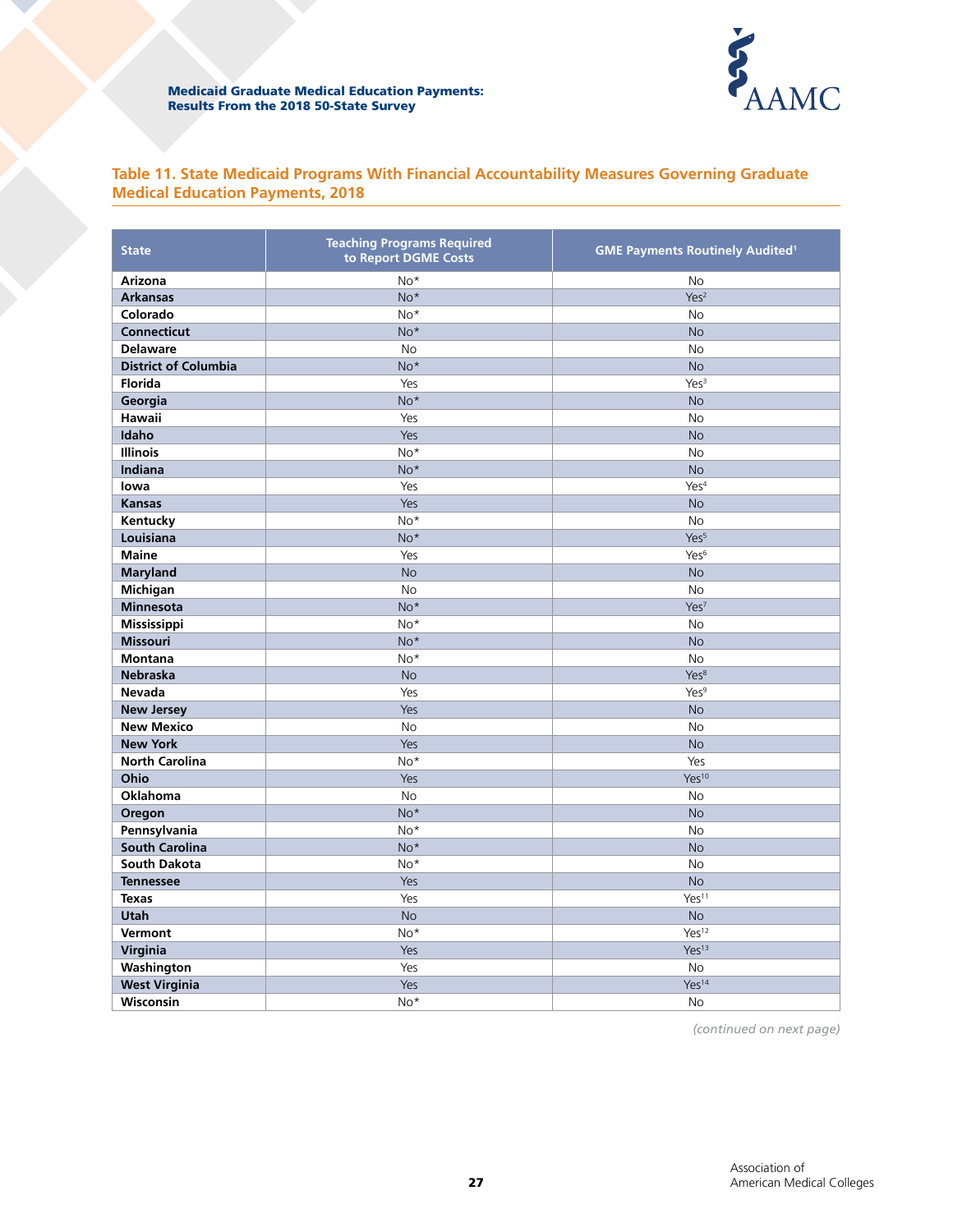

Notes: \* = The state obtains DGME costs of teaching programs from another source (e.g., Medicare cost report). GME = graduate medical education; DGME = direct graduate medical education.

- 1. If a state answered "Yes" to the survey question "Does Medicaid routinely audit its GME payments to teaching programs?" (third column), then the purpose(s) the state specified for auditing GME payments is noted in the endnote adjacent to its answer in the third column.
- 2. Document that payments were made only for specified allowable costs.
- 3. Identify overpayments and underpayments and verify the number of resident FTEs via the Medicaid GME payment methodology.
- 4. Identify overpayments and underpayments and document that payments were made only for specified allowable costs.
- 5. Determine if GME payments are paid through lump sum adjustment as prospective amount review claims to ensure that they are valid. If paid in interim rate and subject to cost settlement, actual direct GME costs are identified and verified through the cost report settlement process.
- 6. Identify overpayments and underpayments.
- 7. Identify overpayments and underpayments.
- 8. Identify overpayments and underpayments and investigate integrity concerns.
- 9. Identify overpayments and underpayments.
- 10. DGME costs reported in the Medicare Cost Report are used to determine if a hospital is operating a teaching program. For hospitals that no longer report teaching or allied professions medical education costs on the Medicare Cost Report, the Medicaid program will reduce GME payments to zero.
- 11. Identify overpayments and underpayments.
- 12. Document that payments were made only for specified allowable costs.
- 13. Identify overpayments and underpayments and document that payments were made only for specified allowable costs.
- 14. Document that payments were made only for specified allowable costs.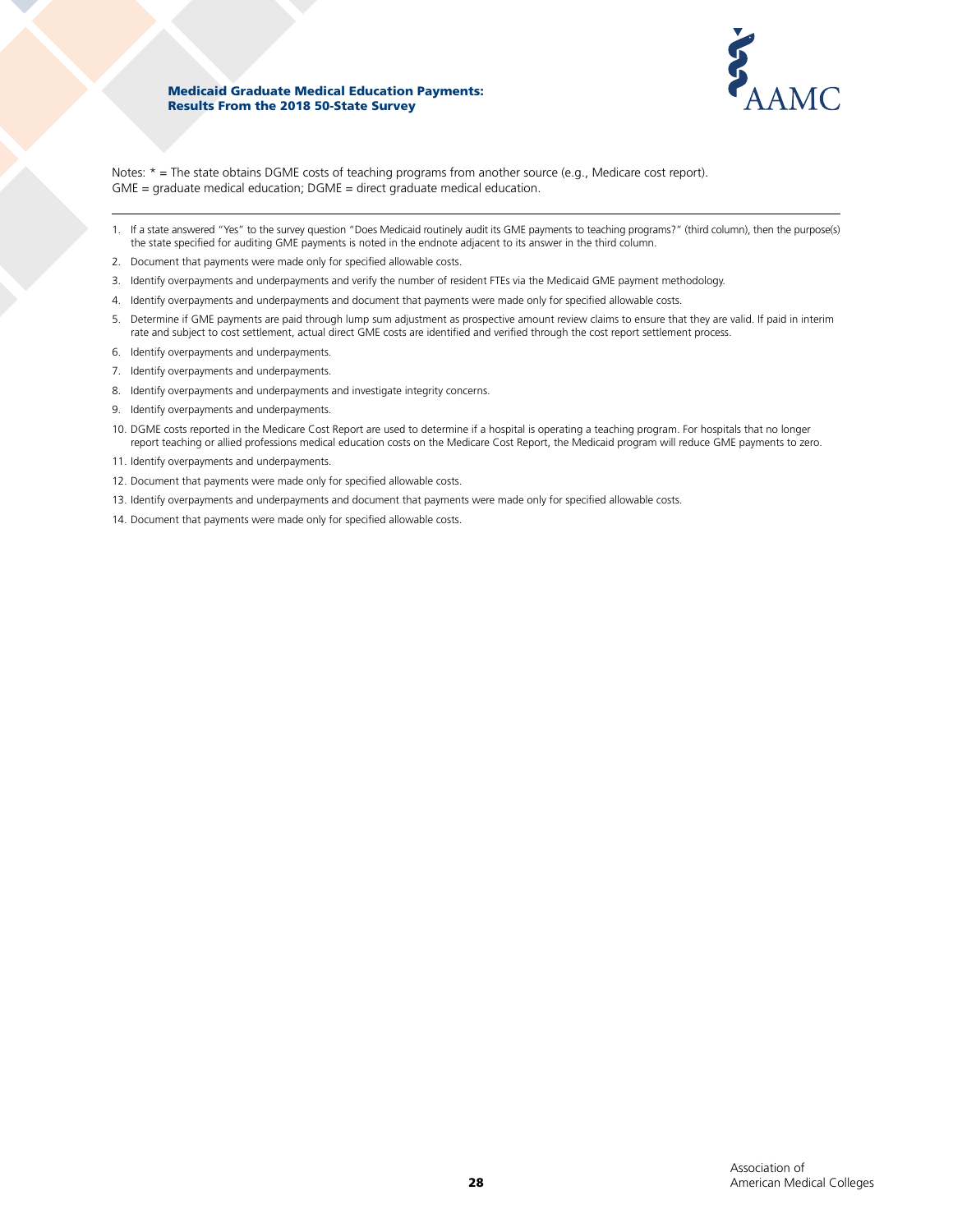

# **Table 12. Medicaid Graduate Medical Education Payment Amounts, 20181**

| State <sup>2</sup>           | <b>GME Payments</b><br><b>Under</b>             | (Millions of Dollars)                    | <b>GME Payments Under Managed Care</b> | <b>Total Explicit</b><br><b>GME Payments<sup>3</sup></b> | <b>Total GME</b><br>Payments <sup>4</sup> |
|------------------------------|-------------------------------------------------|------------------------------------------|----------------------------------------|----------------------------------------------------------|-------------------------------------------|
|                              | <b>Fee-for-Service</b><br>(Millions of Dollars) | <b>Explicit</b><br>Payments <sup>5</sup> | Implicit<br>Payments <sup>6</sup>      | (Millions of Dollars)                                    | (Millions of Dollars)                     |
| Arizona                      | \$274.0                                         | \$0                                      | \$0                                    | \$274.0                                                  | \$274.0                                   |
| <b>Arkansas</b>              | \$9.1                                           | \$0                                      | \$0                                    | \$9.1                                                    | \$9.1                                     |
| Colorado                     | \$14.9                                          | \$1.1                                    | \$0                                    | \$16.1                                                   | \$16.1                                    |
| <b>Connecticut</b>           | \$121.1                                         | \$0                                      | \$0                                    | \$121.1                                                  | \$121.1                                   |
| <b>Delaware</b>              | \$2.2                                           | \$0                                      | \$11.4                                 | \$2.2                                                    | \$13.6                                    |
| <b>District of Columbia</b>  | \$37.4                                          | \$16.3                                   | \$0                                    | \$53.7                                                   | \$53.7                                    |
| <b>Florida</b>               | \$233.7                                         | \$0                                      | \$209.5                                | \$233.7                                                  | \$443.2                                   |
| Georgia <sup>7</sup>         | \$46.0                                          | \$0                                      | Unreported                             | \$46.0                                                   | \$46.0                                    |
| Hawaii                       | \$0.065                                         | \$0                                      | \$0                                    | \$0.065                                                  | \$0.065                                   |
| Idaho                        | \$0.88                                          | \$2.8                                    | \$0                                    | \$3.6                                                    | \$3.6                                     |
| <b>Illinois</b>              | \$105.3                                         | Unreported <sup>8</sup>                  | \$3.2                                  | \$105.3                                                  | \$108.5                                   |
| Indiana                      | \$7.0                                           | \$25.0                                   | \$0                                    | \$32.0                                                   | \$32.0                                    |
| lowa                         | \$13.0                                          | \$0                                      | \$22.1                                 | \$13.0                                                   | \$35.1                                    |
| <b>Kansas</b>                | \$0.86                                          | \$0                                      | \$13.9                                 | \$0.86                                                   | \$14.8                                    |
| Kentucky                     | \$6.0                                           | \$0                                      | \$18.4                                 | \$6.0                                                    | \$24.4                                    |
| Louisiana                    | \$2.3                                           | \$24.9                                   | \$0                                    | \$27.2                                                   | \$27.2                                    |
| <b>Maine</b>                 | \$12.2                                          | \$0                                      | \$0                                    | \$12.2                                                   | \$12.2                                    |
| <b>Maryland</b> <sup>9</sup> | Unreported                                      | Unreported                               | \$0                                    | \$52.2                                                   | \$52.2                                    |
| Michigan                     | \$62.9                                          | \$0                                      | \$100.0                                | \$62.9                                                   | \$162.9                                   |
| <b>Minnesota</b>             | \$8.6                                           | \$72.3                                   | \$0                                    | \$80.9                                                   | \$80.9                                    |
| Mississippi                  | \$9.7                                           | \$0                                      | \$24.4                                 | \$9.7                                                    | \$34.1                                    |
| <b>Missouri</b>              | \$141.7                                         | \$0                                      | \$0                                    | \$141.7                                                  | \$141.7                                   |
| <b>Montana</b>               | \$9.3                                           | \$0                                      | \$0                                    | \$9.3                                                    | \$9.3                                     |
| <b>Nebraska</b>              | $$0^{10}$                                       | \$10.1                                   | \$0                                    | \$10.1                                                   | \$10.1                                    |
| <b>Nevada</b>                | \$20.1                                          | \$11.7                                   | \$0                                    | \$31.8                                                   | \$31.8                                    |
| <b>New Jersey</b>            | \$0                                             | \$218.0                                  | \$0                                    | \$218.0                                                  | \$218.0                                   |
| <b>New Mexico</b>            | \$98.8                                          | \$0                                      | \$0                                    | \$98.8                                                   | \$98.8                                    |
| <b>New York</b>              | \$380.9                                         | \$1,307.2                                | \$0                                    | \$1,688.1                                                | \$1,688.1                                 |
| <b>North Carolina</b>        | \$100.0                                         | \$0                                      | \$0                                    | \$100.0                                                  | \$100.0                                   |
| Ohio                         | \$6.6                                           | \$0                                      | \$273.1                                | \$6.6                                                    | \$279.8                                   |
| Oklahoma                     | \$39.8                                          | \$0                                      | \$0                                    | \$39.8                                                   | \$39.8                                    |
| Oregon                       | \$75.6                                          | \$37.0                                   | \$0                                    | \$112.6                                                  | \$112.6                                   |
| Pennsylvania                 | \$117.9                                         | \$0                                      | \$0                                    | \$117.9                                                  | \$117.9                                   |
| <b>South Carolina</b>        | \$70.2                                          | \$169.0                                  | \$0                                    | \$239.1                                                  | \$239.1                                   |
| <b>South Dakota</b>          | \$2.9                                           | \$0                                      | \$0                                    | \$2.9                                                    | \$2.9                                     |
| <b>Tennessee</b>             | \$0                                             | \$50.0                                   | \$0                                    | \$50.0                                                   | \$50.0                                    |
| $T$ exas <sup>11</sup>       | \$53.5                                          | \$0                                      | \$55.7                                 | \$83.5                                                   | \$139.3                                   |
| Utah                         | \$6.2                                           | \$0                                      | \$0                                    | \$6.2                                                    | \$6.2                                     |
| Vermont                      | \$30.0                                          | \$0                                      | \$0                                    | \$30.0                                                   | \$30.0                                    |
| Virginia                     | \$433.2                                         | \$201.5                                  | \$0                                    | \$634.7                                                  | \$634.7                                   |
| Washington <sup>12</sup>     | Unreported                                      | \$0                                      | Unreported                             | Unreported                                               | <b>Unreported</b>                         |
| <b>West Virginia</b>         | \$10.1                                          | \$0                                      | \$0                                    | \$10.1                                                   | \$10.1                                    |
| Wisconsin                    | \$26.1                                          | \$0                                      | \$27.9                                 | \$26.1                                                   | \$54.0                                    |
| Totals <sup>13</sup>         | \$2.59 billion                                  | \$2.15 billion                           | \$760 million                          | \$4.74 billion                                           | \$5.58 billion                            |

*(continued on next page)*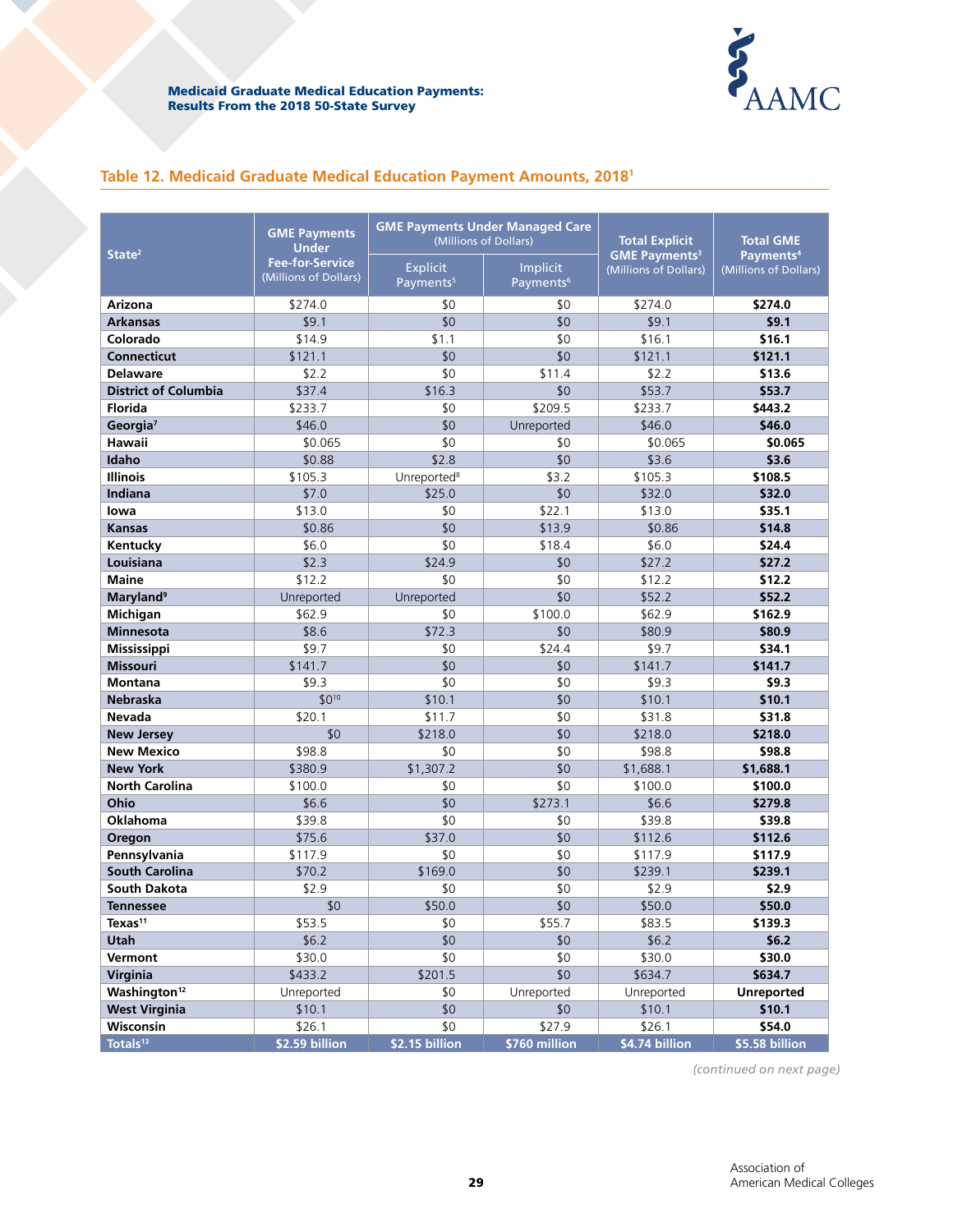

Note: GME = graduate medical education.

- 1. The start and end dates for each state's fiscal year vary. Not all states were able to report payment amounts for state fiscal year (SFY) 2018. Illinois reported payment amounts for SFY 2019. States reporting payment amounts for SFY 2017 are Arizona, District of Columbia, Idaho, Kansas, North Carolina, Texas, and Wisconsin. Maine and Nebraska reported payment amounts for SFY 2016.
- 2. In 2018, Alaska, Alabama, California, Massachusetts, New Hampshire, North Dakota, Rhode Island, and Wyoming did *not* make explicit Medicaid payments for GME.
- 3. The total amount of GME payments made directly to teaching programs under both fee-for-service (FFS) and managed care.
- 4. Payment amounts (unless indicated otherwise) include reimbursement for direct and indirect GME costs by those state Medicaid programs that distinguish and pay for one or both these costs (see Table 1).
- 5. Explicit GME payments are those made directly to teaching hospitals and other teaching entities under managed care.
- 6. Implicit GME payments are those recognized and included in capitation rates to managed care organizations.
- 7. In Georgia, GME payments include only payments for direct graduate medical education (DGME) costs under FFS. Payments for indirect medical education (IME) costs under both FFS and managed care were not readily available.
- 8. In Illinois, GME payment amounts made directly to public teaching hospitals at the University of Illinois and in Cook County under managed care were not readily available.
- 9. Maryland reported a total GME payment amount but provided no specific breakdown amounts for FFS or managed care GME payments.
- 10. FFS GME payments made by Nebraska were infinitesimal.
- 11. Texas reported its supplemental payments for IME costs to urban, Medicare-accredited teaching hospitals under FFS and managed care. However, its Medicaid payments for DGME and IME costs to five state-owned teaching hospitals are considered a special initiative not linked to either FFS or managed care, and thus are included only in the total GME payment amount.
- 12. GME payment amounts were not readily available from the Washington Medicaid program. Determining an actual statewide GME amount under both FFS and managed care is quite burdensome for the agency. Medicaid has no identifiable pool of GME funds; instead, it pays individual hospitals a separate GME amount that varies widely per case.
- 13. National amounts do not precisely reflect the total of individual state amounts due to rounding.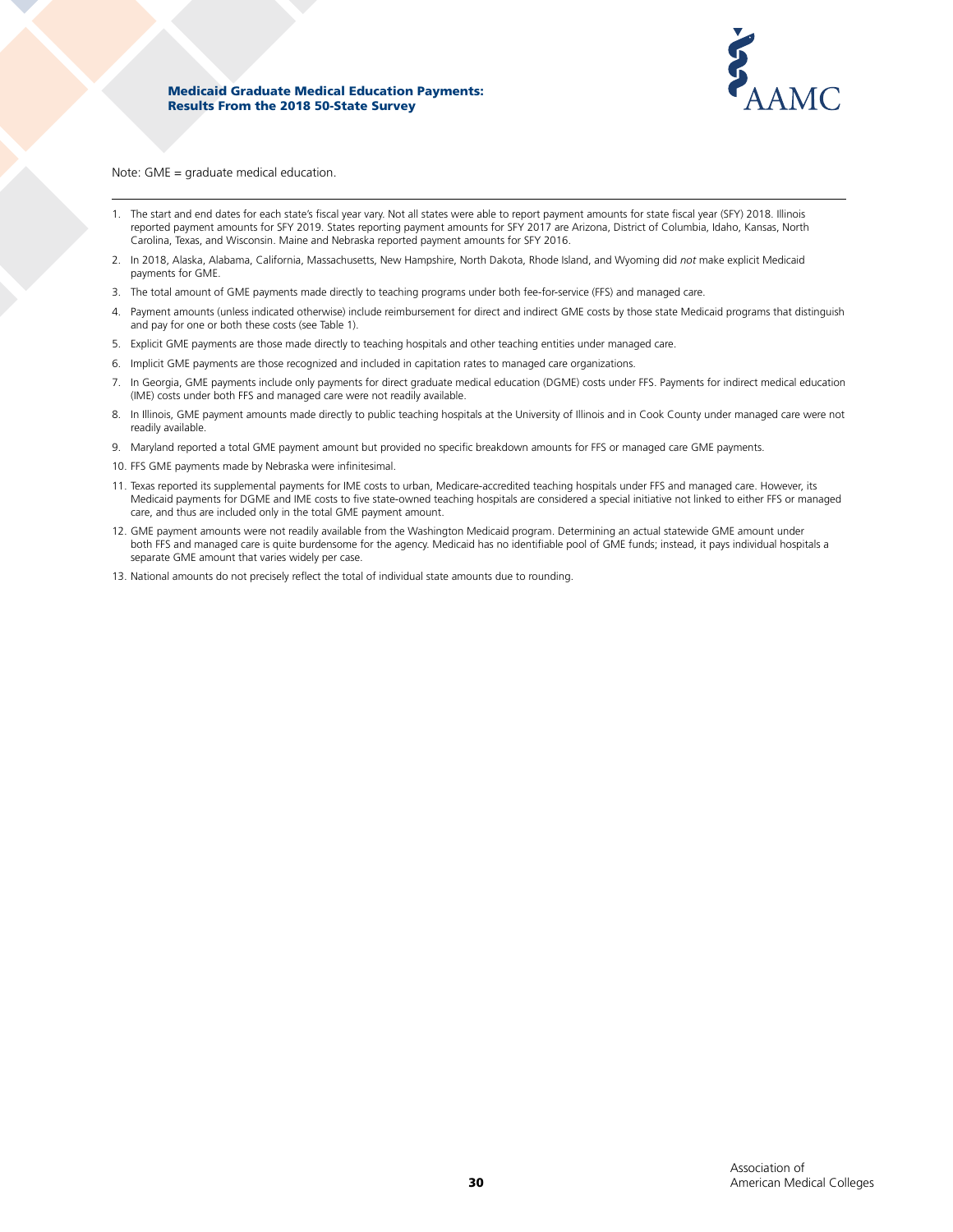

| <b>State</b>          | <b>Total GME Payments</b><br><b>Under Fee-for-Service</b> | <b>GME Payments Under</b><br><b>Fee-for-Service</b> | <b>GME Payments Under Managed Care</b><br>(Millions of Dollars) |                           |  |
|-----------------------|-----------------------------------------------------------|-----------------------------------------------------|-----------------------------------------------------------------|---------------------------|--|
|                       | and Managed Care <sup>2</sup><br>(Millions of Dollars)    | (Millions of Dollars)                               | <b>Explicit Payments<sup>3</sup></b>                            | <b>Implicit Payments4</b> |  |
| <b>New York</b>       | \$1,688.1                                                 | \$380.1                                             | \$1,307.2                                                       | \$0                       |  |
| Virginia              | \$634.7                                                   | \$433.2                                             | \$201.5                                                         | \$0                       |  |
| <b>Florida</b>        | \$443.2                                                   | \$233.7                                             | \$0                                                             | \$209.5                   |  |
| Ohio                  | \$279.8                                                   | \$6.6                                               | \$0                                                             | \$273.1                   |  |
| <b>Arizona</b>        | \$274.0                                                   | \$274.0                                             | \$0                                                             | \$0                       |  |
| <b>South Carolina</b> | \$239.1                                                   | \$70.2                                              | \$169.0                                                         | \$0                       |  |
| <b>New Jersey</b>     | \$218.0                                                   | \$0                                                 | \$218.0                                                         | \$0                       |  |
| <b>Michigan</b>       | \$162.9                                                   | \$62.9                                              | \$0                                                             | \$100.0                   |  |
| <b>Missouri</b>       | \$141.7                                                   | \$141.7                                             | \$0                                                             | \$0                       |  |
| Texas <sup>5</sup>    | \$139.3                                                   | \$53.5                                              | \$0                                                             | \$55.7                    |  |
| Connecticut           | \$121.1                                                   | \$121.1                                             | \$0                                                             | \$0                       |  |
| Pennsylvania          | \$117.9                                                   | \$117.9                                             | \$0                                                             | \$0                       |  |
| Oregon                | \$112.6                                                   | \$75.6                                              | \$37.0                                                          | \$0                       |  |
| <b>Illinois</b>       | \$108.5                                                   | \$105.3                                             | Unreported <sup>6</sup>                                         | \$3.2                     |  |
| <b>North Carolina</b> | \$100.0                                                   | \$100.0                                             | \$0                                                             | \$0                       |  |

### **Table 13. Medicaid Graduate Medical Education Payment Amounts by the Top 15 States, 20181**

Note: GME = graduate medical education.

1. The start and end dates for each state's fiscal year vary. Not all states were able to report payment amounts for state fiscal year (SFY) 2018. Illinois reported payment amounts for SFY 2019. States reporting payment amounts for SFY 2017 are Arizona, North Carolina, and Texas.

2. Payment amounts (unless indicated otherwise) include reimbursement for direct and indirect GME costs by those state Medicaid programs that distinguish and pay for one or both of these costs (see Table 1). Amounts do not precisely reflect the total of state payments due to rounding.

3. Explicit GME payments are those made directly to teaching hospitals and other teaching entities under managed care.

4. Implicit GME payments are those recognized and included in capitation rates to managed care organizations.

5. Texas reported its supplemental payments for indirect medical education (IME) costs to urban, Medicare-accredited teaching hospitals under fee-for-service (FFS) and managed care. However, its Medicaid payments for direct graduate medical education and IME costs to five state-owned teaching hospitals are considered a special initiative not linked to either FFS or managed care and thus are included only in the total GME payment amount.

6. GME payment amounts made directly under managed care in Illinois were not readily available but were made to public teaching hospitals at the University of Illinois and in Cook County.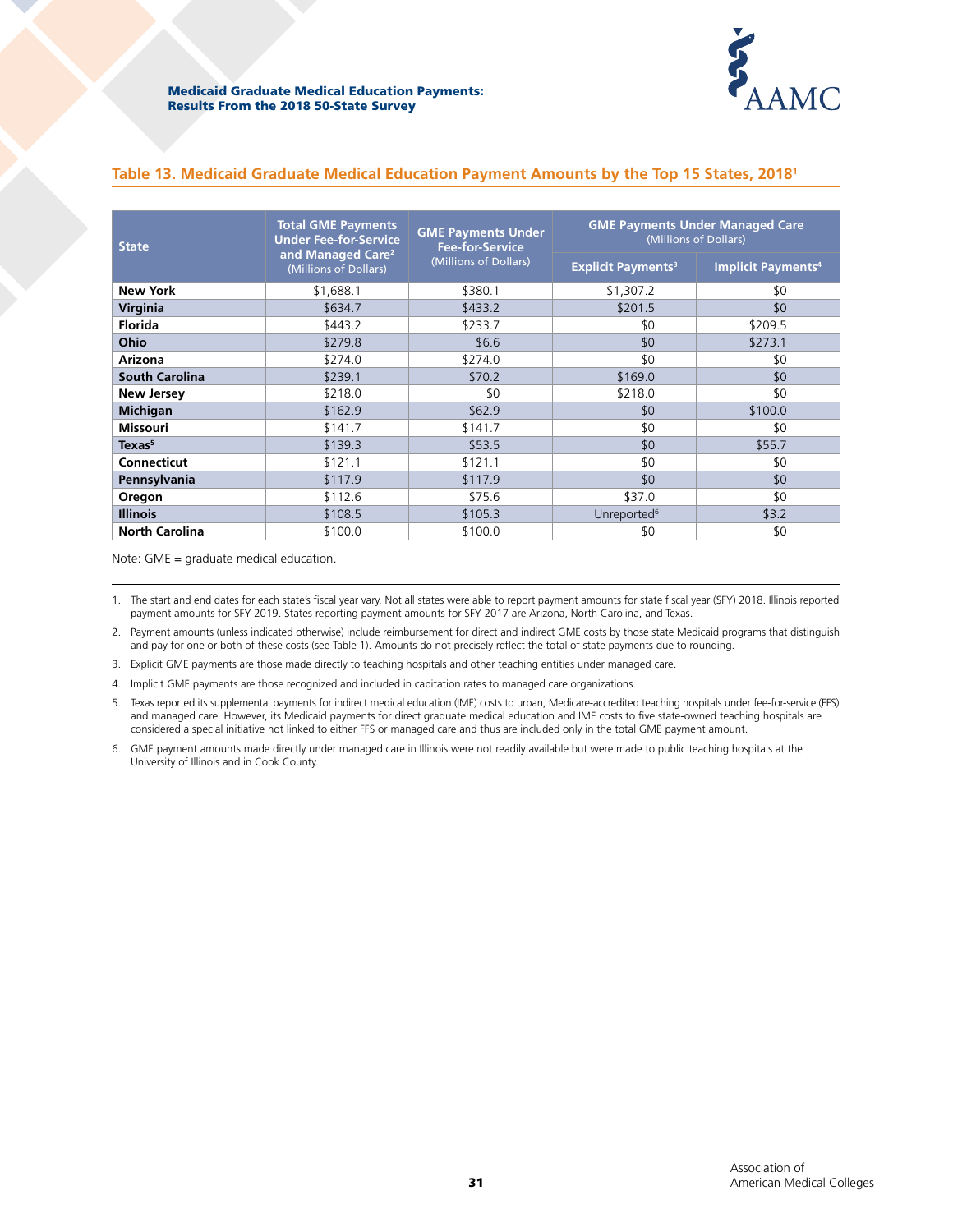

# **Table 14. Medicaid Graduate Medical Education Payments in States With the Largest Number of Teaching Hospitals, 2018**

| <b>State</b>         | Number of Teaching Hospitals <sup>1</sup> | Total Medicaid GME Payments <sup>2</sup><br>(Millions of Dollars) |
|----------------------|-------------------------------------------|-------------------------------------------------------------------|
| New York             | 85                                        | \$1,688.1                                                         |
| California           | 77                                        | \$0                                                               |
| Pennsylvania         | 62                                        | \$117.9                                                           |
| <b>Florida</b>       | 54                                        | \$443.2                                                           |
| Michigan             | 53                                        | \$162.9                                                           |
| Ohio                 | 51                                        | \$279.8                                                           |
| <b>Texas</b>         | 51                                        | \$139.3                                                           |
| <b>Illinois</b>      | 42                                        | $$108.5^3$                                                        |
| <b>New Jersey</b>    | 40                                        | \$218.0                                                           |
| <b>Massachusetts</b> | 23                                        | \$0                                                               |

Sources: Centers for Medicare & Medicaid Services. Healthcare Cost Report Information System. [https://www.cms.gov/research-statistics](https://www.cms.gov/research-statistics-data-and-systems/downloadable-public-use-files/cost-reports/)[data-and-systems/downloadable-public-use-files/cost-reports/](https://www.cms.gov/research-statistics-data-and-systems/downloadable-public-use-files/cost-reports/). Accessed March 22, 2019. Henderson TM. *Medicaid Graduate Medical Education Payments: Results From the 2018 50-State Survey.* Washington, DC: AAMC; 2019.

Note: GME = graduate medical education.

1. A "teaching" hospital is defined as a hospital that reports resident full-time equivalents (FTEs) on its Medicare hospital cost report. Hospitals with fewer than five FTE residents and interns were excluded.

2. In each state, all teaching hospitals may not receive Medicaid GME payments.

3. GME payment amounts made directly to public teaching hospitals at the University of Illinois and in Cook County under managed care were not readily available.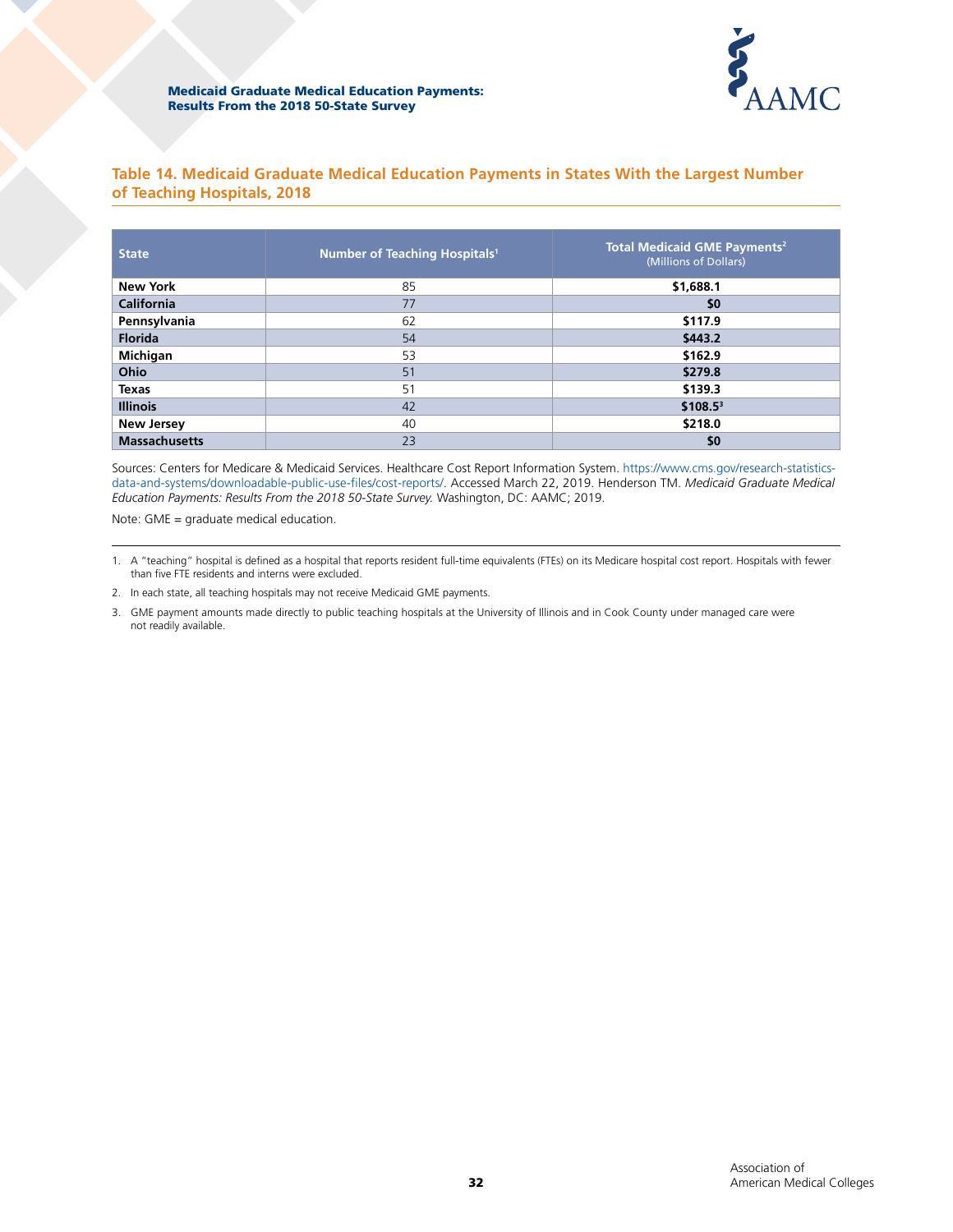

| Table 15. Medicaid Graduate Medical Education Payments in the 10 States With the Largest Number |  |  |  |  |
|-------------------------------------------------------------------------------------------------|--|--|--|--|
| of Medical Residents, 2018                                                                      |  |  |  |  |

| <b>State</b>          | <b>Number of Medical Residents<sup>1</sup></b> | <b>Number of Medical Residents</b><br>Per 100,000 State Population | <b>Total Medicaid GME Payments<sup>2</sup></b><br>(Millions of Dollars) |
|-----------------------|------------------------------------------------|--------------------------------------------------------------------|-------------------------------------------------------------------------|
| <b>New York</b>       | 16,869                                         | 85                                                                 | \$1,688.1                                                               |
| California            | 11,705                                         | 30                                                                 | \$0                                                                     |
| Pennsylvania          | 8,597                                          | 67                                                                 | \$117.9                                                                 |
| <b>Texas</b>          | 8,417                                          | 30                                                                 | \$139.3                                                                 |
| <b>Ohio</b>           | 6,458                                          | 55                                                                 | \$279.8                                                                 |
| <b>Michigan</b>       | 6.404                                          | 64                                                                 | \$162.9                                                                 |
| <b>Illinois</b>       | 6.261                                          | 49                                                                 | $$108.5^3$                                                              |
| <b>Massachusetts</b>  | 5.687                                          | 83                                                                 | \$0                                                                     |
| Florida               | 5,521                                          | 26                                                                 | \$443.2                                                                 |
| <b>North Carolina</b> | 3,522                                          | 34                                                                 | \$100.0                                                                 |

Sources: Brotherton SE, Etzel SI. Graduate Medical Education, 2017-2018. Appendix II, Table 4. *JAMA.* 2018;320(10):1059- 1060. Henderson TM. *Medicaid Graduate Medical Education Payments: Results From the 2018 50-State Survey.* Washington, DC: Association of American Medical Colleges; 2019.

Note: GME = graduate medical education.

<sup>1.</sup> Number of resident physicians on duty as of Dec. 31, 2017.

<sup>2.</sup> In each state, the cost of all medical residents may not be included in Medicaid GME payments.

<sup>3.</sup> GME payment amounts made directly to public teaching hospitals at the University of Illinois and in Cook County under managed care were not readily available.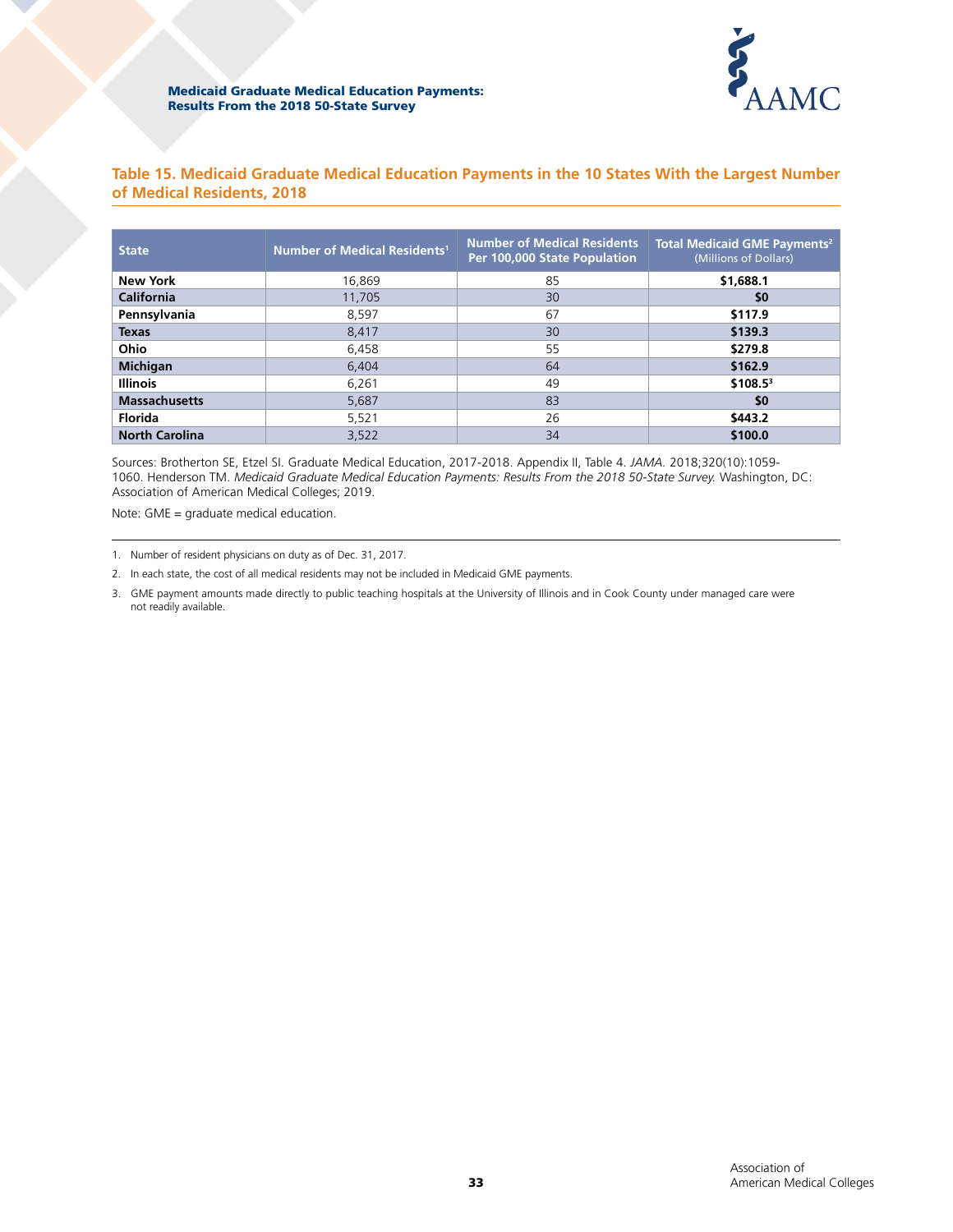

### **Table 16. Trends in State Medicaid Graduate Medical Education Payments, 1998-2018**

|                                                                                                                                                | Year    |         |         |                 |      |      |           |  |  |
|------------------------------------------------------------------------------------------------------------------------------------------------|---------|---------|---------|-----------------|------|------|-----------|--|--|
| <b>Indicator</b>                                                                                                                               | 2018    | 2015    | 2012    | 2009            | 2005 | 2002 | 1998      |  |  |
| Number of states and the District<br>of Columbia making GME payments                                                                           | 43      | 43      | 43      | 42 <sup>1</sup> | 48   | 48   | 46        |  |  |
| Number of states and the district making<br>GME payments under fee-for-service                                                                 | 41      | 41      | 41      | 41              | 47   | 47   | 44        |  |  |
| Number of states and the district making<br>GME payments explicitly and directly to<br>teaching hospitals under managed care                   | 16      | 17      | 15      | 13              | 15   | 18   | 17        |  |  |
| Number of states and the district<br>recognizing and including GME payments<br>in the capitated payment rates to managed<br>care organizations | 13      | 12      | 9       | 11              | 10   | 10   | 17        |  |  |
|                                                                                                                                                |         |         |         |                 |      |      |           |  |  |
| GME payments: proportion made under<br>fee-for-service/managed care <sup>2</sup>                                                               | 48%/52% | 39%/61% | 59%/41% | 63%/37%         | NC.  | NC.  | <b>NC</b> |  |  |

Sources: Henderson TM. *Direct and Indirect Graduate Medical Education Payments by State Medicaid Programs.* Washington, DC: AAMC; 2006, 2009. Henderson TM. *Medicaid Graduate Medical Education Payments: Results From the 2018 50-State Survey.* Washington, DC: AAMC; 2012, 2016. National Conference of State Legislatures. *Medicaid Payment Survey.* Washington, DC: AAMC; 1999; 2003.

Notes: GME = graduate medical education; NC = data not collected.

2018: Georgia (some), Illinois (some), Maryland, and Texas (some)

- 2015: Arizona, Florida, Georgia (some), Maryland, Ohio, and Texas (some)
- 2012: Arizona, Colorado, Hawaii, Maryland, and Ohio
- 2009: Arizona, Colorado, Hawaii, Maryland, and Ohio

<sup>1.</sup> Alabama did not respond to the survey.

<sup>2.</sup> The below states, for the years noted, reported a total GME payment amount but provided no specific breakdown amounts for some (noted) or all of their GME payments under FFS or managed care.

As such, these specific payments by these states are not included in the calculation of the reported percentages.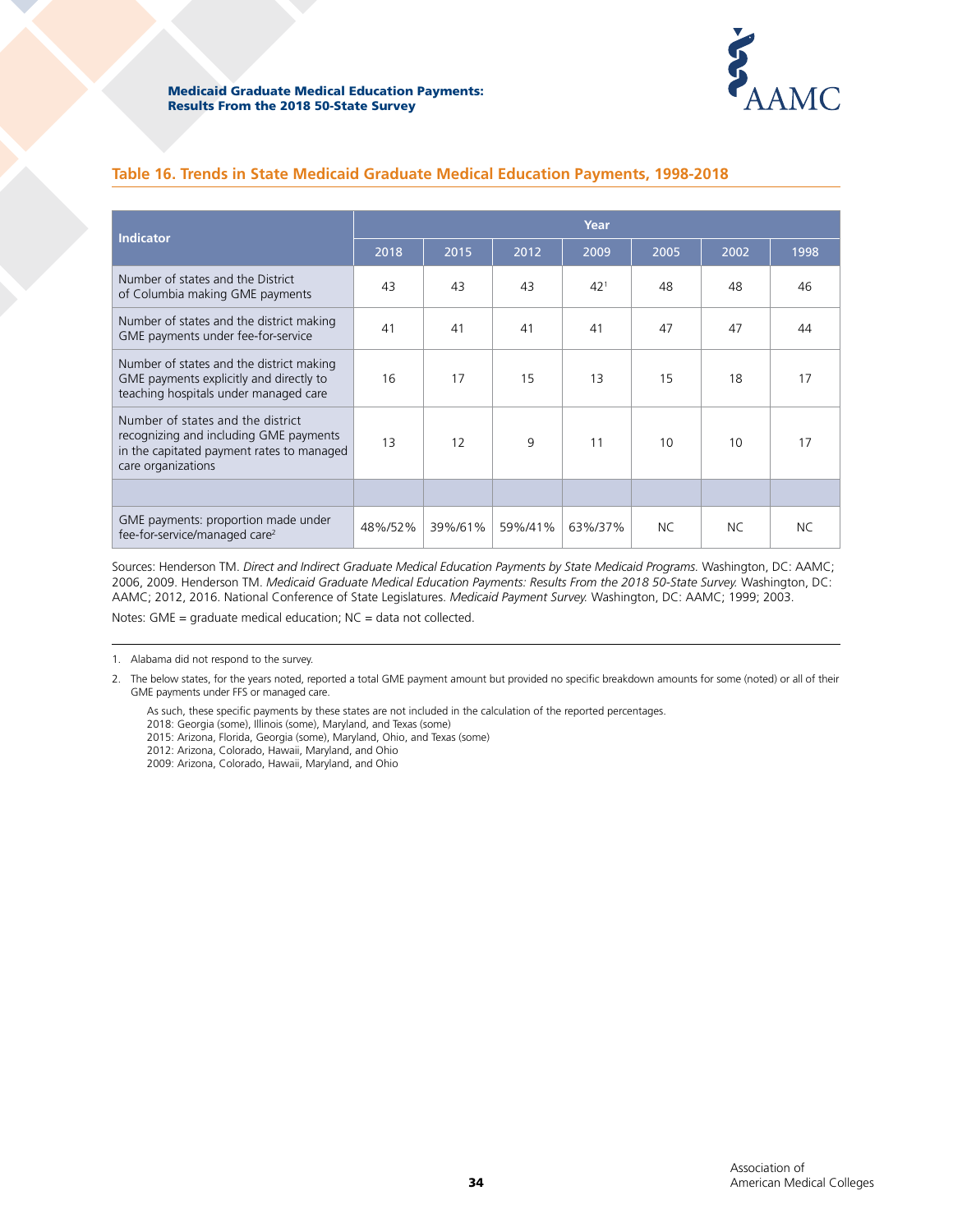

# MEDICAID GME SURVEY INSTRUMENT

|            |                                                                                                   |                                                                     | <b>MEDICAID PAYMENT POLICY: GRADUATE MEDICAL EDUCATION</b>                                                                                                                                                                                                                                                                                                                           |
|------------|---------------------------------------------------------------------------------------------------|---------------------------------------------------------------------|--------------------------------------------------------------------------------------------------------------------------------------------------------------------------------------------------------------------------------------------------------------------------------------------------------------------------------------------------------------------------------------|
|            |                                                                                                   |                                                                     |                                                                                                                                                                                                                                                                                                                                                                                      |
|            |                                                                                                   |                                                                     |                                                                                                                                                                                                                                                                                                                                                                                      |
|            |                                                                                                   |                                                                     | <b>FEE-FOR-SERVICE PAYMENTS</b>                                                                                                                                                                                                                                                                                                                                                      |
|            | or other teaching entities?                                                                       |                                                                     | 1. Under your fee-for-service (FFS) system, does Medicaid pay hospitals (or other entities that incur teaching costs)<br>for graduate medical education (GME), or otherwise provide explicit added payments to these hospitals                                                                                                                                                       |
| <b>YES</b> |                                                                                                   | NO                                                                  | We do NOT operate a Fee-for-Service System.                                                                                                                                                                                                                                                                                                                                          |
|            |                                                                                                   | (Answer 1a) (Answer 1b)                                             | (If you answered this response, proceed to <b>Question 5</b> .)                                                                                                                                                                                                                                                                                                                      |
|            | (Check all that apply)                                                                            | __ GME seen as a public good;                                       | 1a. If YES, describe the rationale as you understand it for making these GME payments:<br>__ Follow Medicare's decision to make explicit GME payments to teaching hospitals for Medicare beneficiaries;<br>__ Desire to use Medicaid funds to advance state health policy goals;<br>__ Desire to help train the next generation of physicians who will serve Medicaid beneficiaries; |
|            | (Check all that apply)                                                                            | __ Medicaid payment for GME is not necessary or appropriate;        | 1b. If NO, describe the rationale as you understand it for not making GME payments:<br>__ Medicaid historically paid for GME, but budget shortfalls or cost controls have necessitated ending payments;                                                                                                                                                                              |
|            |                                                                                                   | If you answered <b>Question 1b</b> , proceed to <b>Question 5</b> . |                                                                                                                                                                                                                                                                                                                                                                                      |
|            | (Check all that apply)<br>__ Teaching Hospitals;<br>Medical Schools;<br>hospital/medical school): | What entities are eligible to receive GME payments?                 | Individual Teaching Physicians (for services associated with the cost of instructing residents at a state university                                                                                                                                                                                                                                                                 |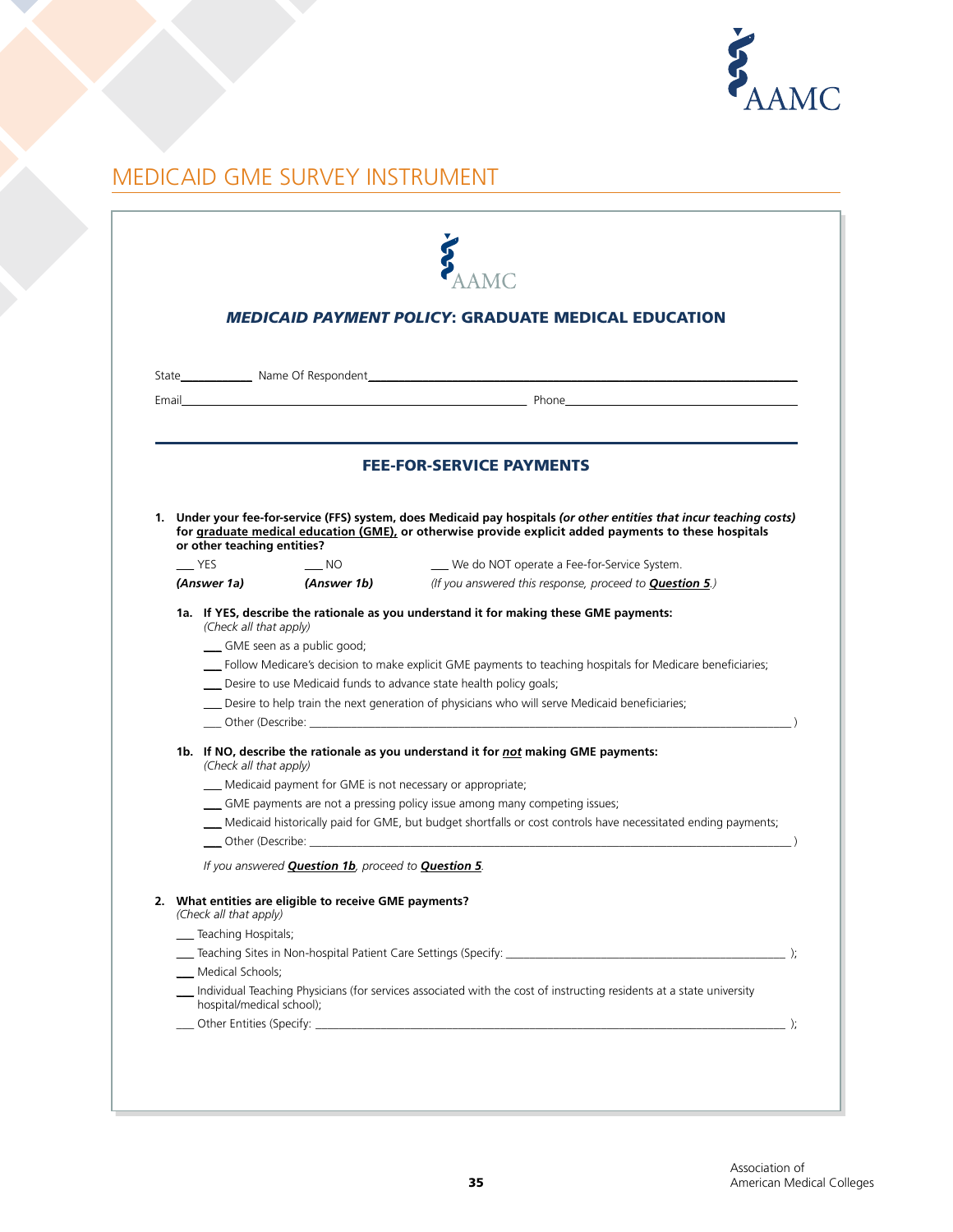

#### **3. Does your Medicaid FFS system pay for:**

*(Check all that apply)*

- \_\_\_ Direct Costs of GME;
- \_\_\_ Indirect Costs of GME;
- \_\_\_ Do Not Distinguish Between Direct and Indirect GME Costs.

#### **4. In making payments for GME costs, how does your Medicaid FFS system:**

#### **4a. Finance Payments (state share)**

- *(Check all that apply)*
	- \_\_\_ State General Revenue (appropriation to Medicaid agency);
	- \_\_\_ Local Government Contributions (using IGT or CPE);
	- \_\_\_ Provider (Hospital) Taxes;
	- \_\_\_ Other (Specify: \_\_\_\_\_\_\_\_\_\_\_\_\_\_\_\_\_\_\_\_\_\_\_\_\_\_\_\_\_\_\_\_\_\_\_\_\_\_\_\_\_\_\_\_\_\_\_\_\_\_\_\_\_\_\_\_\_\_\_\_\_\_\_\_\_\_\_\_\_\_\_\_\_\_\_\_\_\_\_\_\_\_ )

#### **4b. Calculate Payments**

*( Check all that apply)*

- \_\_\_ Follow Medicare methodology;
- \_\_\_ Per Medicaid discharge;
- \_\_\_ Per resident method based on an entity's share of total Medicaid revenues, costs or patient volume;
- \_\_\_ A methodology that recognizes differences among various hospital training programs based on specialty, etc.;
- \_\_\_ Other (Describe: \_\_\_\_\_\_\_\_\_\_\_\_\_\_\_\_\_\_\_\_\_\_\_\_\_\_\_\_\_\_\_\_\_\_\_\_\_\_\_\_\_\_\_\_\_\_\_\_\_\_\_\_\_\_\_\_\_\_\_\_\_\_\_\_\_\_\_\_\_\_\_\_\_\_\_\_\_\_\_\_ ).

#### **4c. Distribute Payments** *( Check all that apply)*

- \_\_\_ As part of the hospital's base rate (per diem, case, bundle, episode, etc.);
- \_\_\_ As a supplemental (lump sum) payment in accordance with federal policy governing payments:
	- *(Check all that apply)*
		- \_\_\_ Allowed under a hospital's upper payment limit (UPL);
		- \_\_\_ To disproportionate share hospitals (DSH);
		- \_\_\_ As part of an uncompensated care (low-income) pool.
	- \_\_\_ As a supplemental payment to individual teaching physicians (employed by a s tate university hospital or medical school);
- Other (Specify:

### MANAGED CARE PAYMENTS

**5. Does your Medicaid program operate a comprehensive, risk-based managed care system?**

\_\_\_ YES \_\_\_ NO

*(If you answered NO, proceed to Question 10.)*

**6. Under your managed care system, does Medicaid make GME payments either directly to hospitals**  *(or other teaching programs)* **or to managed care organizations (MCOs) as part of their capitated rates?** 

\_\_\_ YES \_\_\_ NO

*(Answer 6a) (Answer 6b)*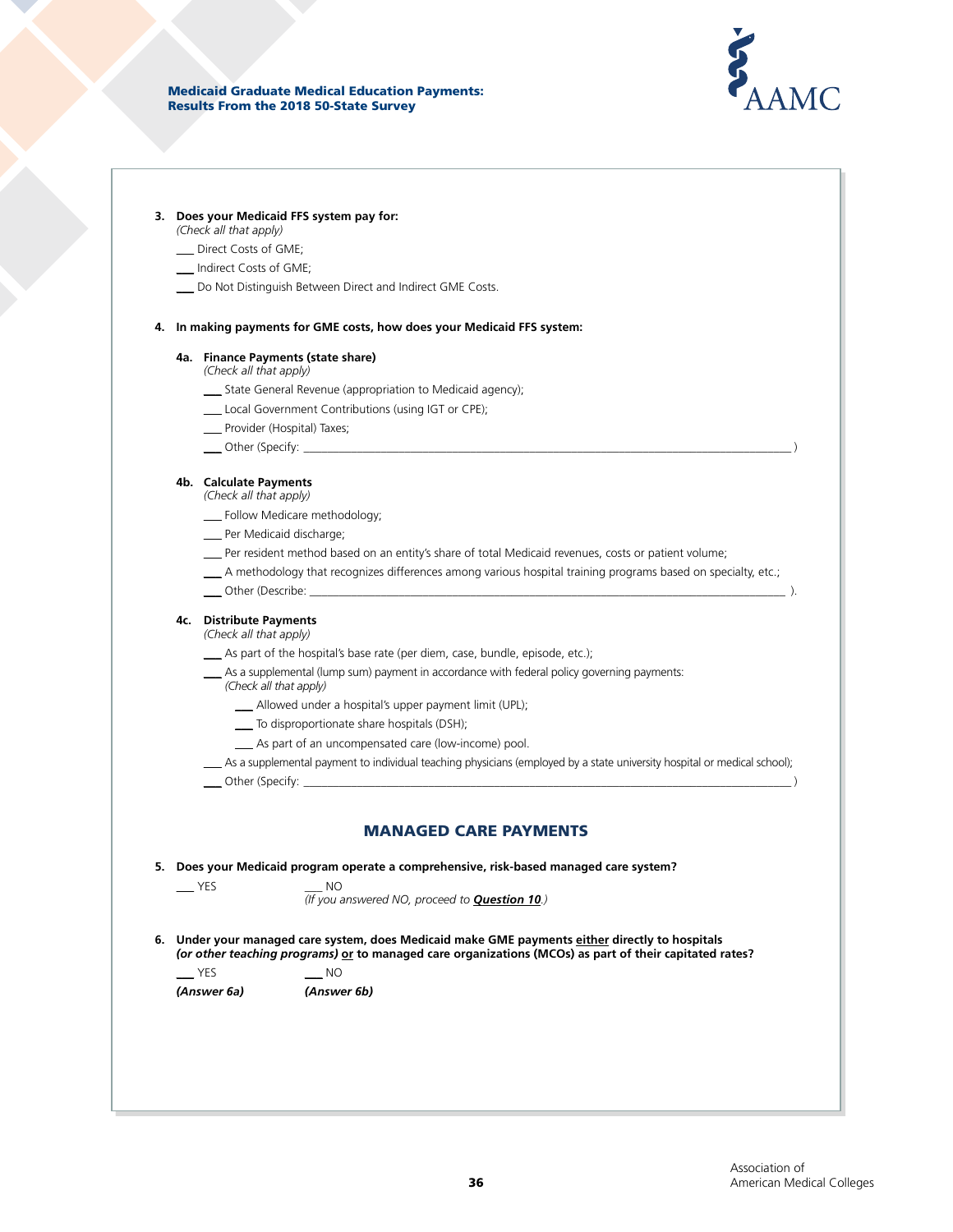

|    | (Check all that apply)<br>__ GME seen as a public good;                                                                                              |
|----|------------------------------------------------------------------------------------------------------------------------------------------------------|
|    | __ Follow Medicare's decision to make explicit GME payments to teaching hospitals for managed care enrollees;                                        |
|    | __ Concern from teaching hospitals about losing GME payments;                                                                                        |
|    | __ Desire to use Medicaid funds to advance state policy goals;                                                                                       |
|    | __ Desire to help train the next generation of physicians who will serve Medicaid beneficiaries;                                                     |
|    |                                                                                                                                                      |
|    | 6b. If NO, describe the rationale as you understand it for not making GME payments:<br>(Check all that apply)                                        |
|    | __ Medicaid payment for GME under managed care is not necessary or appropriate;                                                                      |
|    | __ GME payments under managed care are not a pressing policy issue among many competing issues;                                                      |
|    | __ Difficulty determining methodology to pay for GME under managed care;                                                                             |
|    | __ Opposition by MCOs to having GME payments go to teaching hospitals;                                                                               |
|    | __ Medicaid historically paid for GME, but recent budget shortfalls or cost controls no longer allow payment;                                        |
|    |                                                                                                                                                      |
|    | If you answered <b>Question 6b</b> , proceed to <b>Question 10</b> .                                                                                 |
|    | 7. What entities are eligible to receive GME payments under Medicaid managed care?                                                                   |
|    | (Check all that apply)                                                                                                                               |
|    | __ Teaching Hospitals;                                                                                                                               |
|    |                                                                                                                                                      |
|    | __ Medical Schools;                                                                                                                                  |
|    | Individual Teaching Physicians (for services associated with the cost of instructing residents at a state university hospital<br>or medical school); |
|    |                                                                                                                                                      |
|    | 8. Does your Medicaid managed care program pay for:<br>(Check all that apply)                                                                        |
|    | __ Direct Costs of GME;                                                                                                                              |
|    | __ Indirect Costs of GME;                                                                                                                            |
|    | __ Do Not Distinguish Between Direct and Indirect GME Costs.                                                                                         |
|    |                                                                                                                                                      |
|    | In making payments for GME costs, how does your Medicaid managed care program:                                                                       |
|    | 9a. Finance GME Payments (state share)<br>(Check all that apply)                                                                                     |
|    | __ State General Revenue (appropriation to Medicaid agency);                                                                                         |
|    | __ Local Government Contributions (using IGT or CPE);                                                                                                |
|    | __ Provider (Hospital) Taxes;                                                                                                                        |
|    |                                                                                                                                                      |
|    |                                                                                                                                                      |
| 9. |                                                                                                                                                      |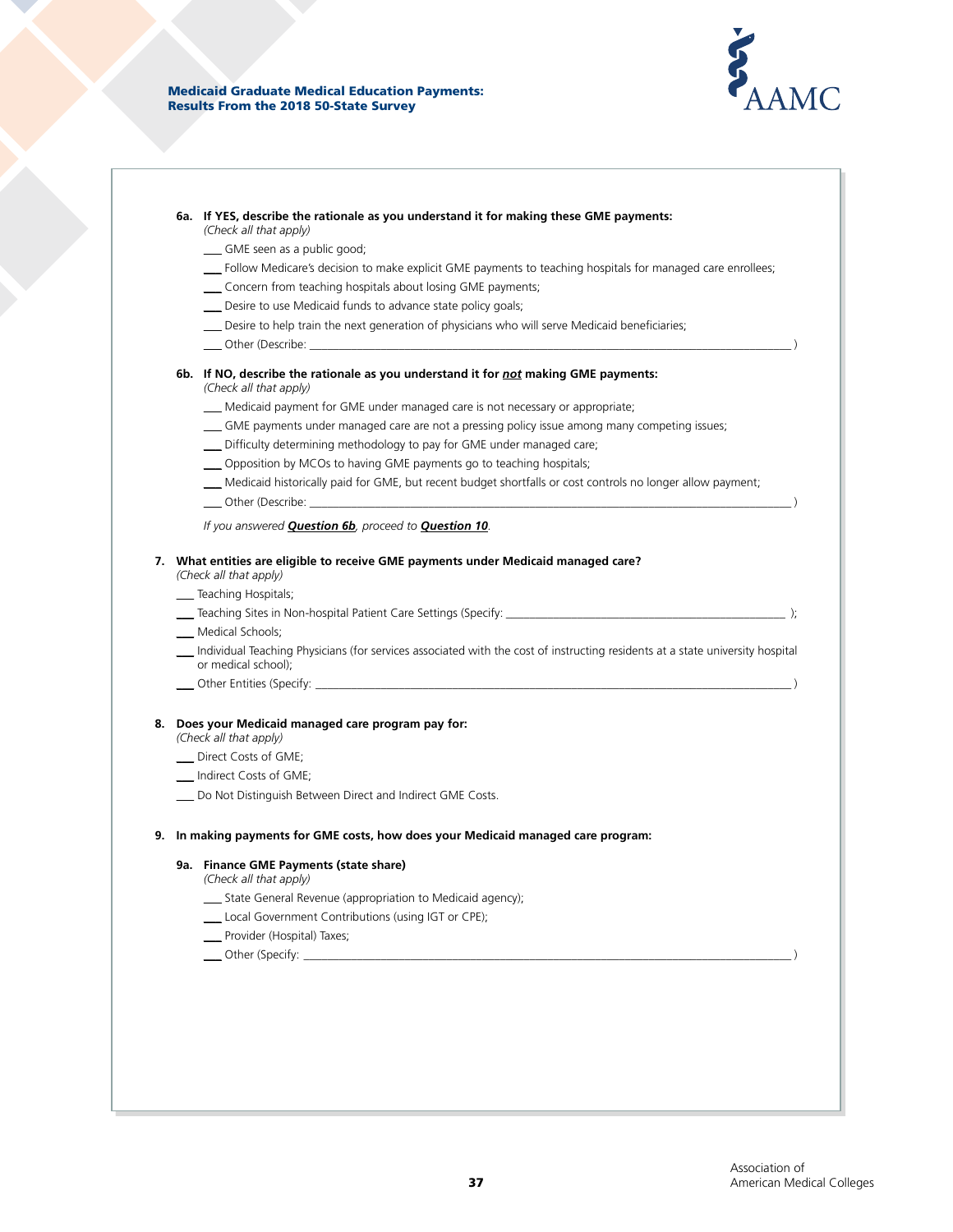

|  |  |  | 9b. Calculate GME Payments |
|--|--|--|----------------------------|
|--|--|--|----------------------------|

*(Check all that apply)*

- \_\_\_ Payment included in MCO capitation and negotiated by provider;
- \_\_\_ Follow Medicare FFS methodology;
- \_\_\_ Per Medicaid managed care discharge;
- \_\_\_ Per resident method based on an entity's share of total Medicaid revenues, costs or patient volume;
- \_\_\_\_ Other (Specify:

### **9c. Distribute GME Payments**

*(Check all that apply)*

- \_\_\_ As a direct payment (add-on to service *or* lump sum) to the hospital or other teaching entity;
- \_\_\_ As part of the capitated rates paid to MCOs, **for which**:
	- \_\_\_ Medicaid **requires** MCOs to pay the hospital or other teaching entity for GME costs;
	- *If so, check one of the following:*
		- \_\_\_ Medicaid provides MCOs a specifi c methodology for determining GME add-on payments;
		- \_Medicaid does not provide MCOs a methodology for determining GME add-on payments Explain:\_\_\_\_\_\_\_\_\_\_\_\_\_\_\_\_\_\_\_\_\_\_\_\_\_\_\_\_\_\_\_\_\_\_\_\_\_\_\_\_\_\_\_\_\_\_\_\_\_\_\_\_\_\_\_\_\_\_\_\_\_\_\_\_\_\_\_\_\_\_\_\_\_\_\_\_\_\_\_
	- \_\_\_ Medicaid **assumes** MCOs refl ect GME costs in their payments to hospitals or other teaching entity, but does **not** require them to do so;

\_\_\_ Other (Specify: \_\_\_\_\_\_\_\_\_\_\_\_\_\_\_\_\_\_\_\_\_\_\_\_\_\_\_\_\_\_\_\_\_\_\_\_\_\_\_\_\_\_\_\_\_\_\_\_\_\_\_\_\_\_\_\_\_\_\_\_\_\_\_\_\_\_\_\_\_\_\_\_\_\_\_\_\_ )

\_\_\_ As a direct supplemental payment to individual teaching physicians (employed by a state university hospital or medical school).

\_\_\_ Other (Specify: \_\_\_\_\_\_\_\_\_\_\_\_\_\_\_\_\_\_\_\_\_\_\_\_\_\_\_\_\_\_\_\_\_\_\_\_\_\_\_\_\_\_\_\_\_\_\_\_\_\_\_\_\_\_\_\_\_\_\_\_\_\_\_\_\_\_\_\_\_\_\_\_\_\_\_\_\_\_\_\_\_\_ )

### PAYMENTS UNDER FFS AND/OR MANAGED CARE

|                                                                                    |           | 10. In the past year, has your Medicaid program considered discontinuing payments for GME? |  |
|------------------------------------------------------------------------------------|-----------|--------------------------------------------------------------------------------------------|--|
| <b>YES</b>                                                                         | <b>NO</b> | No GME Payments Are Made Under FFS or Managed Care.                                        |  |
| (Answer 10a)                                                                       |           | (If you answered this last response, you have completed<br>the survey. Thank you.)         |  |
| (Check all that apply)                                                             |           | 10a. If YES, describe the rationale for considering discontinuation of GME payments:       |  |
|                                                                                    |           | Medicaid payment for GME is no longer necessary or appropriate;                            |  |
|                                                                                    |           | __ GME payments are no longer an important policy issue among many competing issues;       |  |
|                                                                                    |           | Current budget shortfalls or cost controls may necessitate ending payments;                |  |
|                                                                                    |           | Opposition by MCOs to having GME payments go to teaching hospitals;                        |  |
|                                                                                    |           |                                                                                            |  |
| <b>EXAMPLE</b>                                                                     | NO        | 11. In the past year, has your Medicaid program explicitly reduced payments for GME?       |  |
| 12. Medicaid GME payments help cover training costs for:<br>(Check all that apply) |           |                                                                                            |  |
| __ Physician Residents;                                                            |           |                                                                                            |  |
| __ Graduate Nursing Students;                                                      |           |                                                                                            |  |
|                                                                                    |           |                                                                                            |  |
|                                                                                    |           |                                                                                            |  |
|                                                                                    |           |                                                                                            |  |
|                                                                                    |           |                                                                                            |  |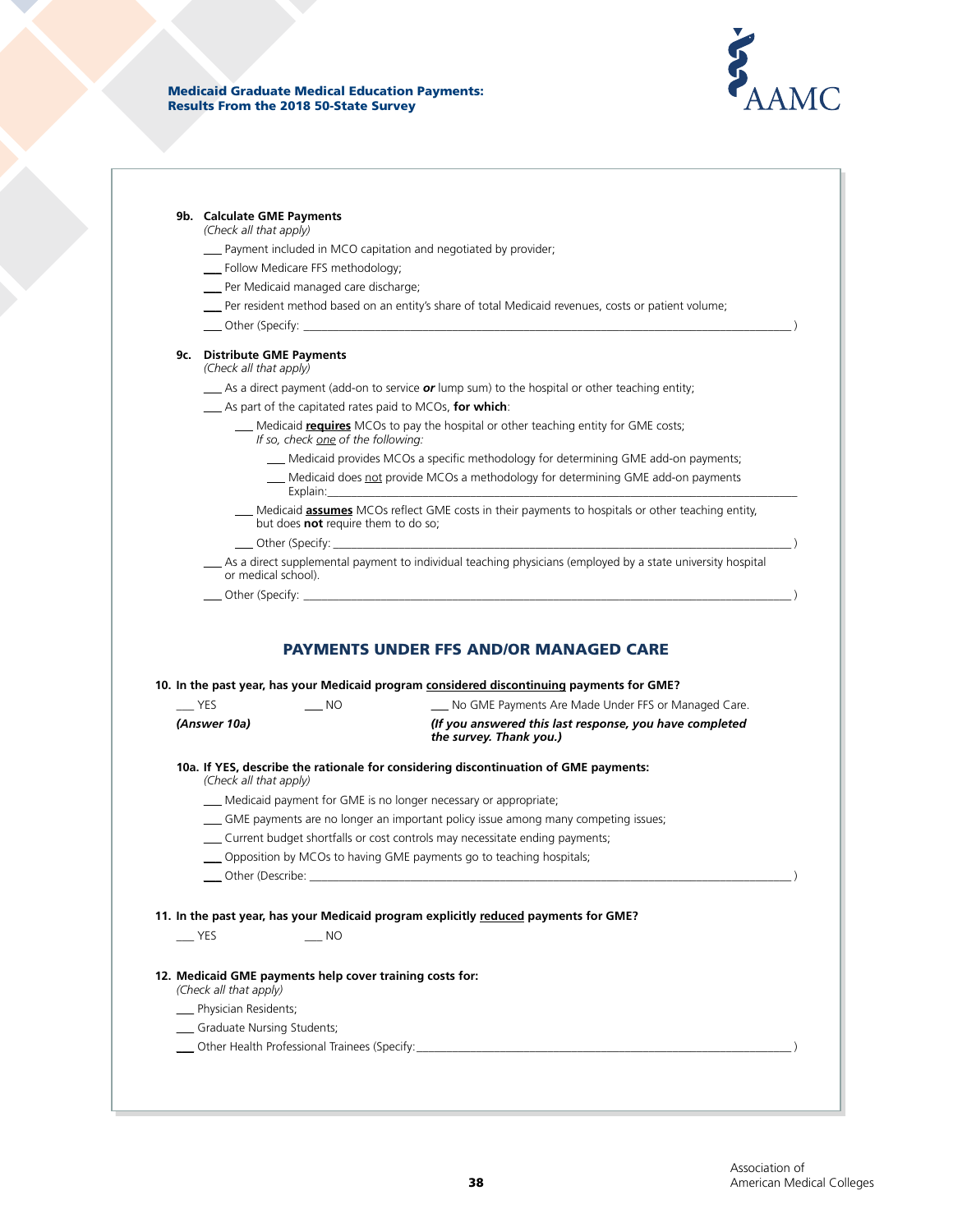

| (Check all that apply)                                                                                                    | 13. Does your Medicaid program have a (pending or approved) state plan amendment or federal waiver that<br>governs the design and execution of GME payments?  |  |
|---------------------------------------------------------------------------------------------------------------------------|---------------------------------------------------------------------------------------------------------------------------------------------------------------|--|
|                                                                                                                           | State Plan Amendment (Answer 13a)                                                                                                                             |  |
| Federal waiver (Answer 13a)                                                                                               |                                                                                                                                                               |  |
| __ No, we have neither.                                                                                                   |                                                                                                                                                               |  |
|                                                                                                                           |                                                                                                                                                               |  |
| health care workforce?                                                                                                    | 14. Does your Medicaid program document and report the impact of Medicaid GME payments on the state's                                                         |  |
| <b>YES</b>                                                                                                                | $\overline{\phantom{a}}$ NO                                                                                                                                   |  |
| (Answer 14a and 14b)                                                                                                      |                                                                                                                                                               |  |
|                                                                                                                           |                                                                                                                                                               |  |
|                                                                                                                           | 14a. If YES to Q14, is your program required to do so by the state?                                                                                           |  |
| $-$ YES                                                                                                                   | $\overline{\phantom{0}}$ NO                                                                                                                                   |  |
| of GME payments:<br>(Check all that apply)<br>__ Definitive objectives;<br>__ Supporting data;<br>__ Plan for evaluation; | __ Measurable outcomes;                                                                                                                                       |  |
| $\equiv$ YES                                                                                                              | 15. Does your Medicaid program require teaching programs to routinely report their allowable direct GME costs?<br>$\overline{\phantom{0}}$ NO<br>(Answer 15a) |  |
|                                                                                                                           |                                                                                                                                                               |  |
| $-$ YES                                                                                                                   | 15a. If NO, does your program obtain this information from other sources such as the Medicare cost report?<br>$\equiv$ NO                                     |  |
|                                                                                                                           |                                                                                                                                                               |  |
|                                                                                                                           | 16. Does your Medicaid program routinely audit its GME payments to teaching programs?                                                                         |  |
| <b>YES</b>                                                                                                                | $\overline{\phantom{0}}$ NO                                                                                                                                   |  |
| (Answer 16a)<br>(Check all that apply)                                                                                    | 16a. If YES, describe the purpose for conducting these audits:                                                                                                |  |
|                                                                                                                           | - Identify overpayments and underpayments;                                                                                                                    |  |
|                                                                                                                           | Document that payments were made only for specified allowable costs;                                                                                          |  |
|                                                                                                                           |                                                                                                                                                               |  |
|                                                                                                                           |                                                                                                                                                               |  |
|                                                                                                                           |                                                                                                                                                               |  |
|                                                                                                                           |                                                                                                                                                               |  |
|                                                                                                                           |                                                                                                                                                               |  |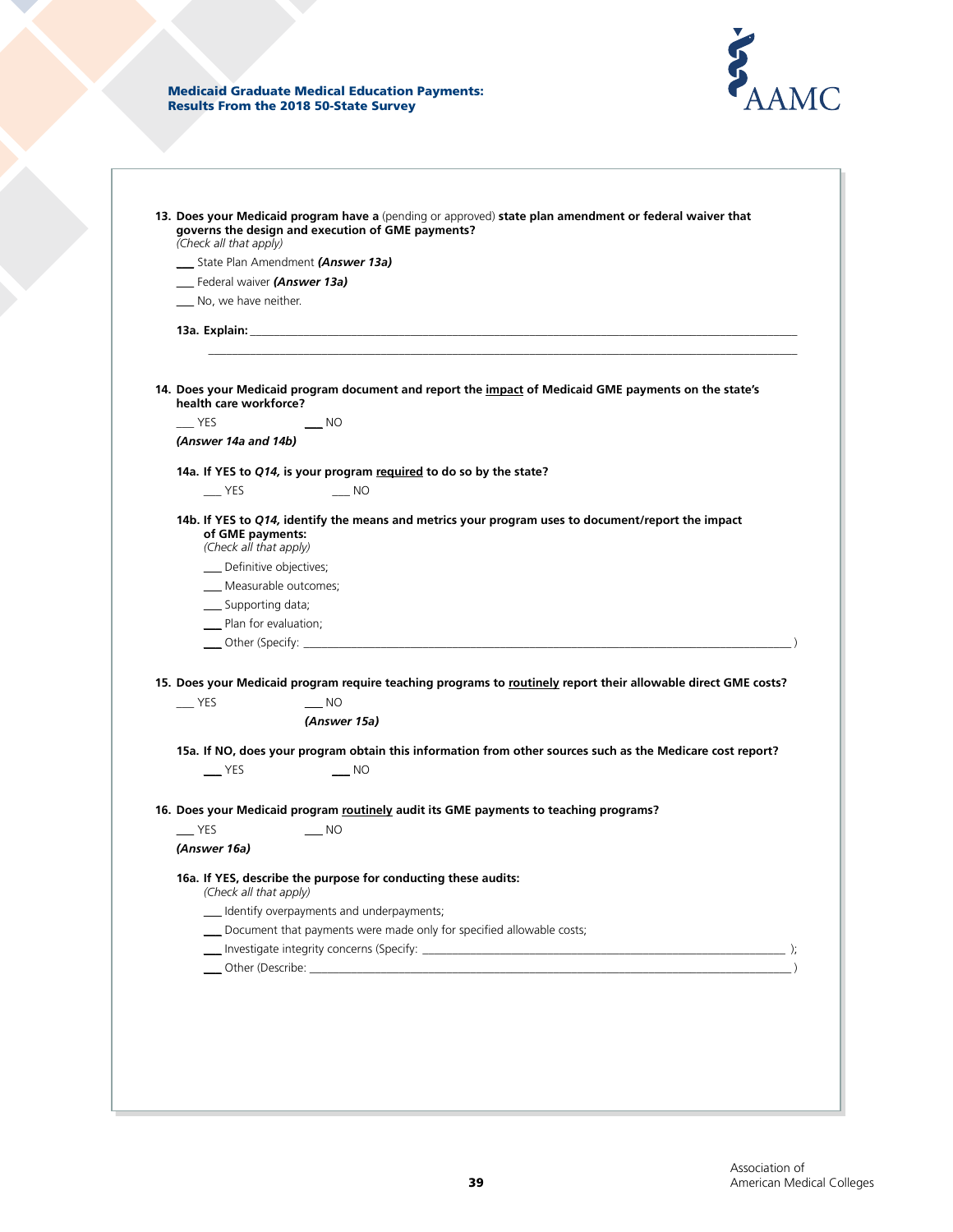

|                                                                                                            | <b>PAYMENT AMOUNTS</b>                                                                                                                                                                                                               |
|------------------------------------------------------------------------------------------------------------|--------------------------------------------------------------------------------------------------------------------------------------------------------------------------------------------------------------------------------------|
|                                                                                                            | 17. Provide an accounting or best dollar estimate of your state's Medicaid GME payment amounts for FY 2018:                                                                                                                          |
| PLEASE INCLUDE AMOUNTS:<br>• For the federal and state share<br>• To public and private teaching programs. | • For direct and indirect GME costs (depending on your response to Questions 3 and 8)                                                                                                                                                |
| (Complete <b>all</b> that apply)                                                                           |                                                                                                                                                                                                                                      |
|                                                                                                            |                                                                                                                                                                                                                                      |
| <b>TOTAL Payments (FFS and MC):</b>                                                                        | Payments under Managed Care (MC): \ \$<br>$\frac{1}{2}$                                                                                                                                                                              |
| Total Payments for Direct Costs                                                                            | $\frac{1}{2}$                                                                                                                                                                                                                        |
|                                                                                                            | Total Payments for <u>Indirect Costs</u> \$ \essential contact contact contact the contact of the contact of the contact of the contact of the contact of the contact of the contact of the contact of the contact of the contact of |
| For FY <i>(if not 2018):</i>                                                                               |                                                                                                                                                                                                                                      |